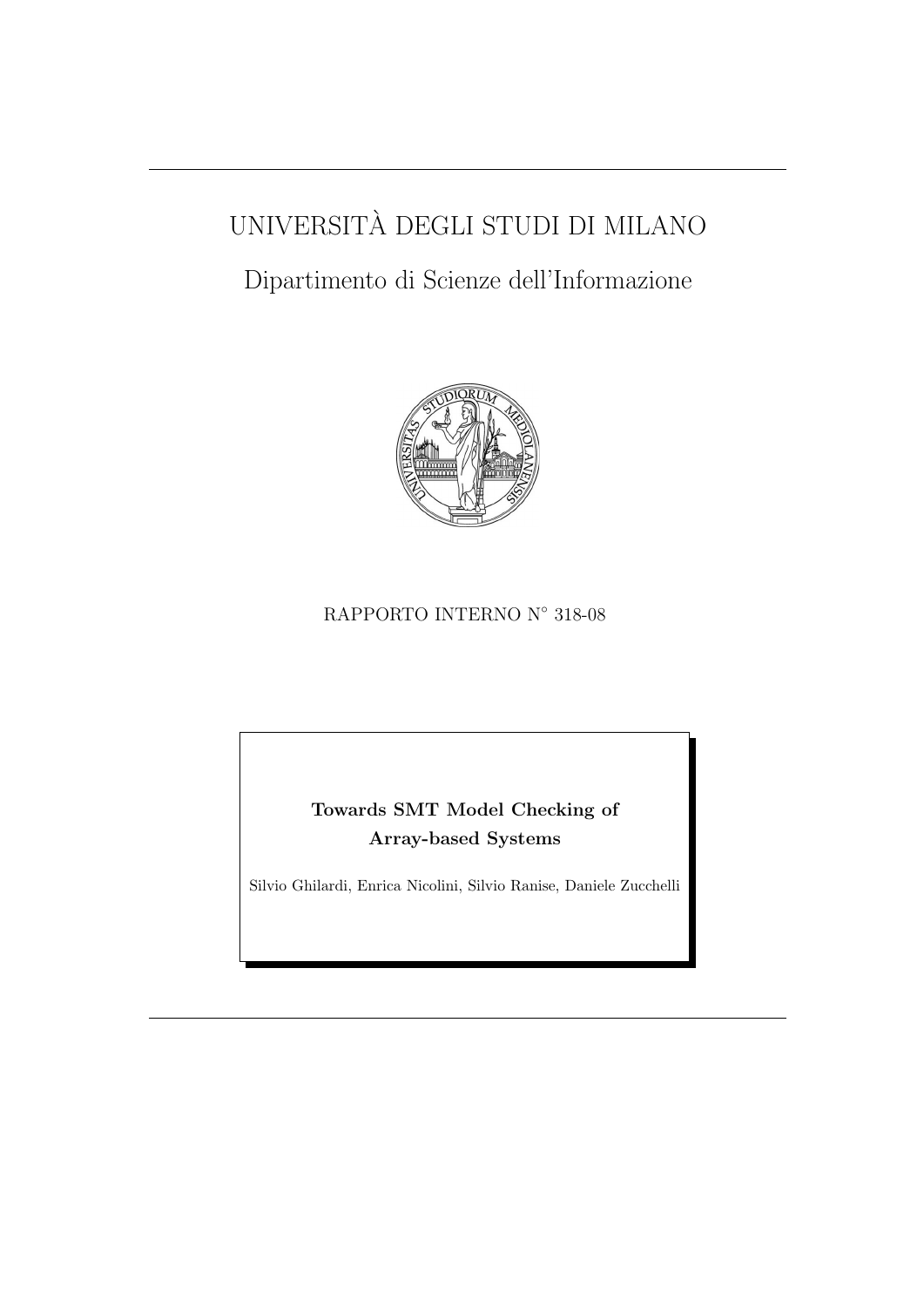# Towards SMT Model Checking of Array-based Systems

Silvio Ghilardi<sup>1</sup>, Enrica Nicolini<sup>2</sup>, Silvio Ranise<sup>1,2</sup>, and Daniele Zucchelli<sup>1</sup> <sup>1</sup>Dipartimento di Scienze dell'Informazione, Università degli Studi di Milano (Italy) <sup>2</sup>LORIA & INRIA-Lorraine, Nancy (France)

April 20, 2008

#### Abstract

We introduce the notion of array-based system as a suitable abstraction of infinite state systems such as broadcast protocols or sorting programs. By using a class of quantified first-order formulae to symbolically represent array-based systems, we propose methods to check safety (invariance) and liveness (recurrence) properties on top of Satisfiability Modulo Theories solvers. We find hypotheses under which the verification procedures for such properties can be fully mechanized.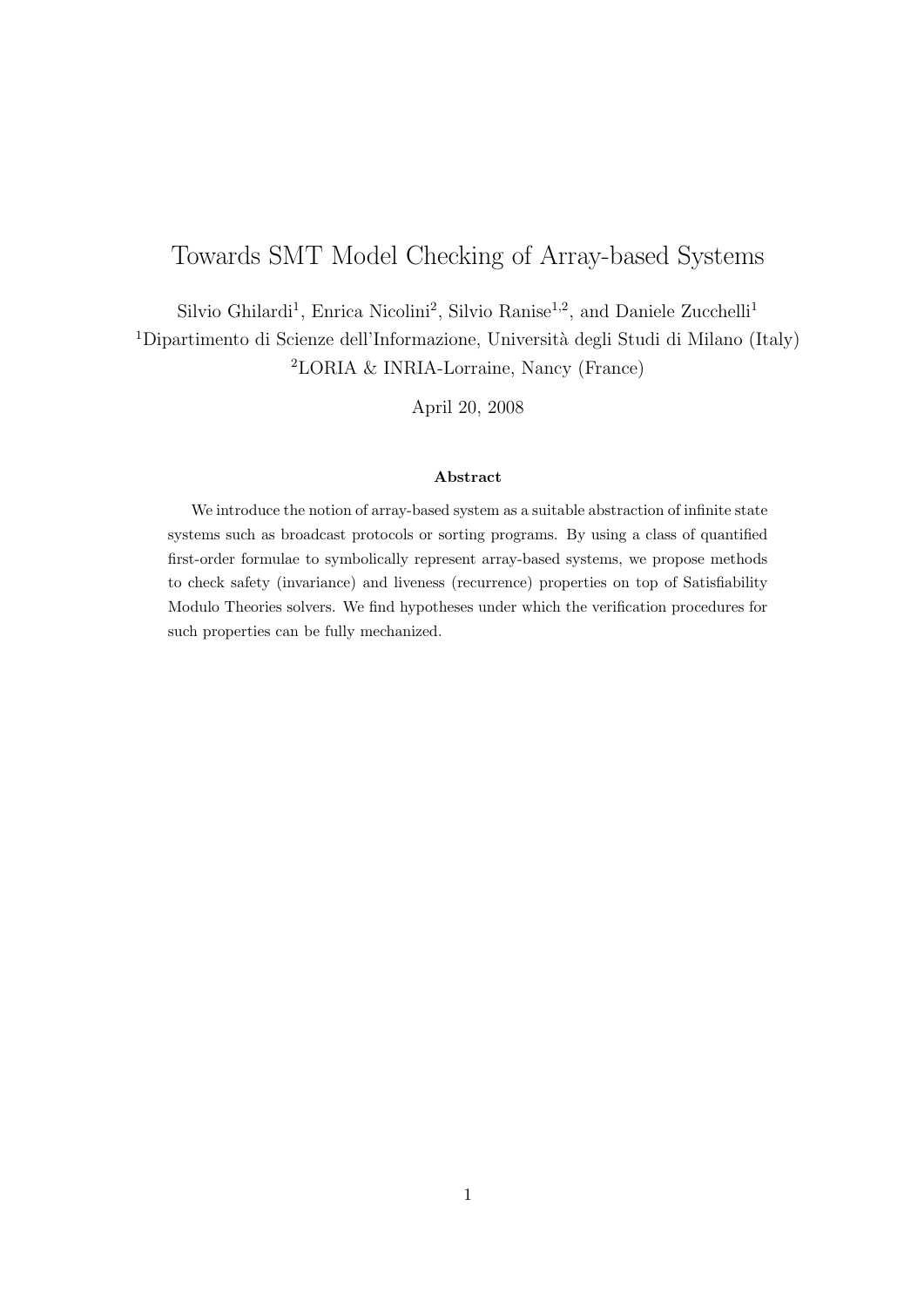# Contents

| $\mathbf{1}$ | Introduction                                                                                  | 3              |
|--------------|-----------------------------------------------------------------------------------------------|----------------|
| $\bf{2}$     | <b>Formal Preliminaries</b>                                                                   | $\overline{4}$ |
| 3            | Array-based Systems and their Symbolic Representation                                         | $\bf{5}$       |
|              | Symbolic Representation of States and Transitions $\ldots \ldots \ldots \ldots \ldots$<br>3.1 | 8              |
| 4            | <b>Symbolic Representation and SMT Solving</b>                                                | 10             |
| 5            | <b>Safety Model Checking</b>                                                                  | 13             |
|              | 5.1                                                                                           | 13             |
|              | 5.2                                                                                           | 15             |
| 6            | <b>Progress Formulae for Recurrence Properties</b>                                            | 16             |
| 7            | Case Analysis and Further Examples                                                            | 18             |
|              | 7.1                                                                                           | 20             |
|              | 7.2                                                                                           | 22             |
|              | 7.3                                                                                           | 24             |
|              | 7.4                                                                                           | 27             |
| 8            | <b>Related Work and Conclusions</b>                                                           | 32             |
|              | A Appendix: Proofs of the Main Results                                                        | 36             |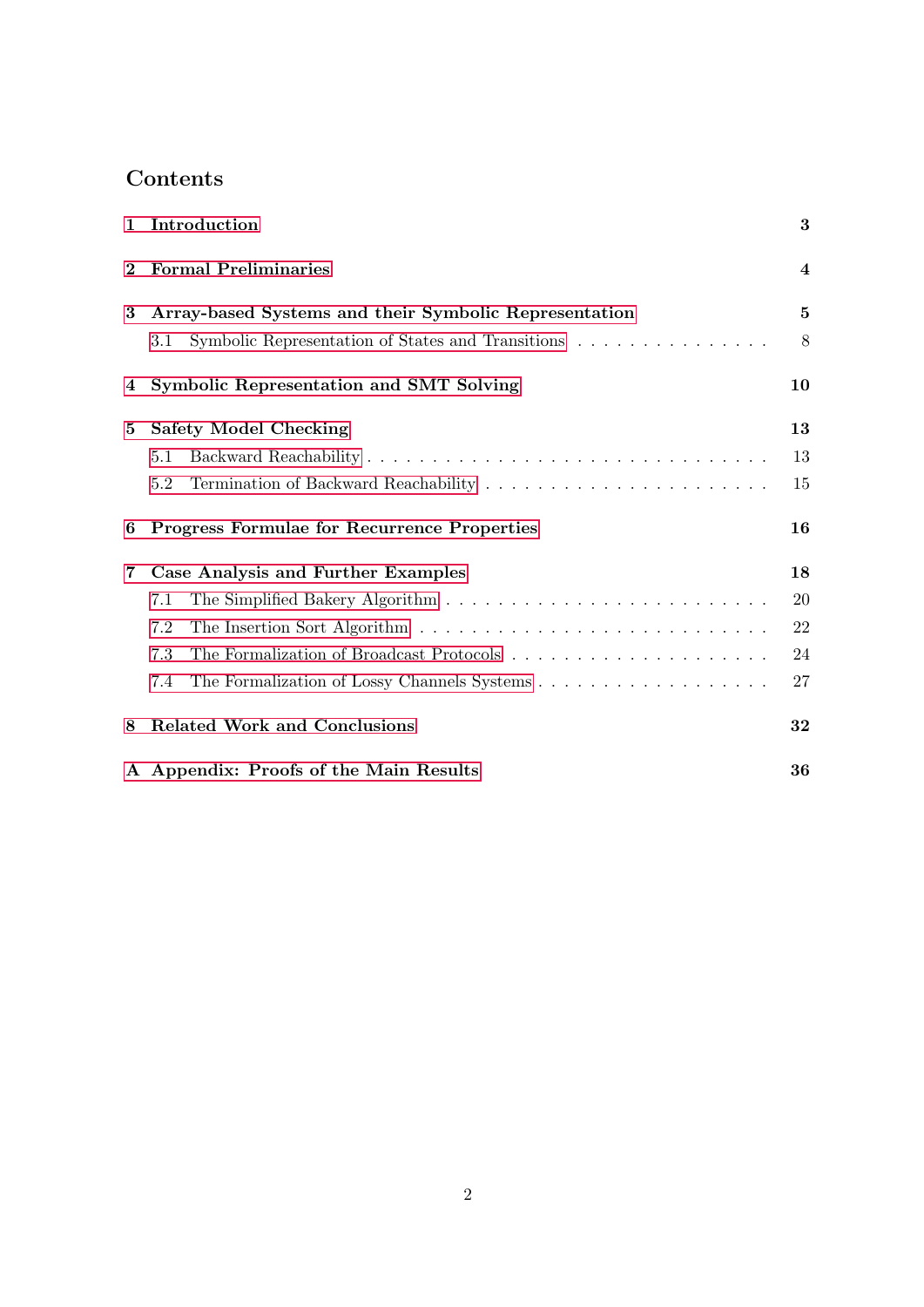## <span id="page-3-0"></span>1 Introduction

Model checking of infinite state systems manipulating arrays – e.g., broadcast protocols, lossy channel systems, or sorting programs – is a hot topic in verification. The key problem is to verify the correctness of such systems regardless of the number of elements (processes, data, or integers) stored in the array, called uniform verification problem. In this paper, we propose array-based systems as a suitable abstraction of broadcast protocols, lossy channel systems, or, more in general, programs manipulating arrays (Section [3\)](#page-5-0). The notion of array-based system is parametric with respect to a theory of indexes (which, for parametrized systems, specify the topology of processes) and a theory of elements (which, again for parametrized systems, specify the data manipulated by the system). Then (Section [3.1\)](#page-8-0), we show how states and transitions of a large class of array-based systems can be symbolically represented by a class of quantified first-order formulae whose satisfiability problem is decidable under reasonable hypotheses on the theories of indexes and elements (Section [4\)](#page-10-0). We also sketch how to extend the lazy Satisfiability Modulo Theories (SMT) techniques [\[26\]](#page-35-0) by a suitable instantiation strategy to handle universally quantified variables (over indexes) so as to implement the satisfiability procedure for the class of quantified formulae under consideration (Figure [1\)](#page-11-0). The capability to handle a (limited form) of universal quantification is crucial to reduce entailment between formulae representing states to satisfiability of a formula in the class of quantified formulae previously defined. This observation together with closure under preimage computation of the kind of formulae representing unsafe states allows us to implement a backward reachability procedure (see, e.g., [\[19\]](#page-35-1), or also [\[25\]](#page-35-2) for a declarative approach) for checking safety properties of array-based systems (Section [5\)](#page-13-0). In general, the procedure may not terminate; but, under some additional assumptions on the theory of elements, we are able to prove termination by revisiting the notion of configuration (see, e.g., [\[1\]](#page-33-0)) in first-order model-theory (Section [5.2\)](#page-15-0). Finally (Section [6\)](#page-16-0), we show the flexibility of our approach by studying the problem of checking the class of liveness properties called recurrences [\[21\]](#page-35-3). We devise deductive methods to check such properties based on the synthesis of so-called progress conditions at quantifier free level and we show how to fully mechanize our technique under the same hypotheses for the termination of the backward reachability procedure.

All proofs have been put in Appendix [A.](#page-36-0) Concerning examples, our framework covers all examples discussed in  $[3, 2]$  $[3, 2]$ ;<sup>[1](#page-3-1)</sup> in addition, we have further applications (e.g. to sorting algorithms), because our approach is parametric with respect to the theory describing process 'topology' (we can arrange processes as a set, as a linear order, as a tree, as a graph, etc.). Examples of various kinds are all discussed in the final Section [7,](#page-18-0) where it is also shown how

<span id="page-3-1"></span><sup>&</sup>lt;sup>1</sup>For some of them, we need the approximated transition trick introduced in these papers.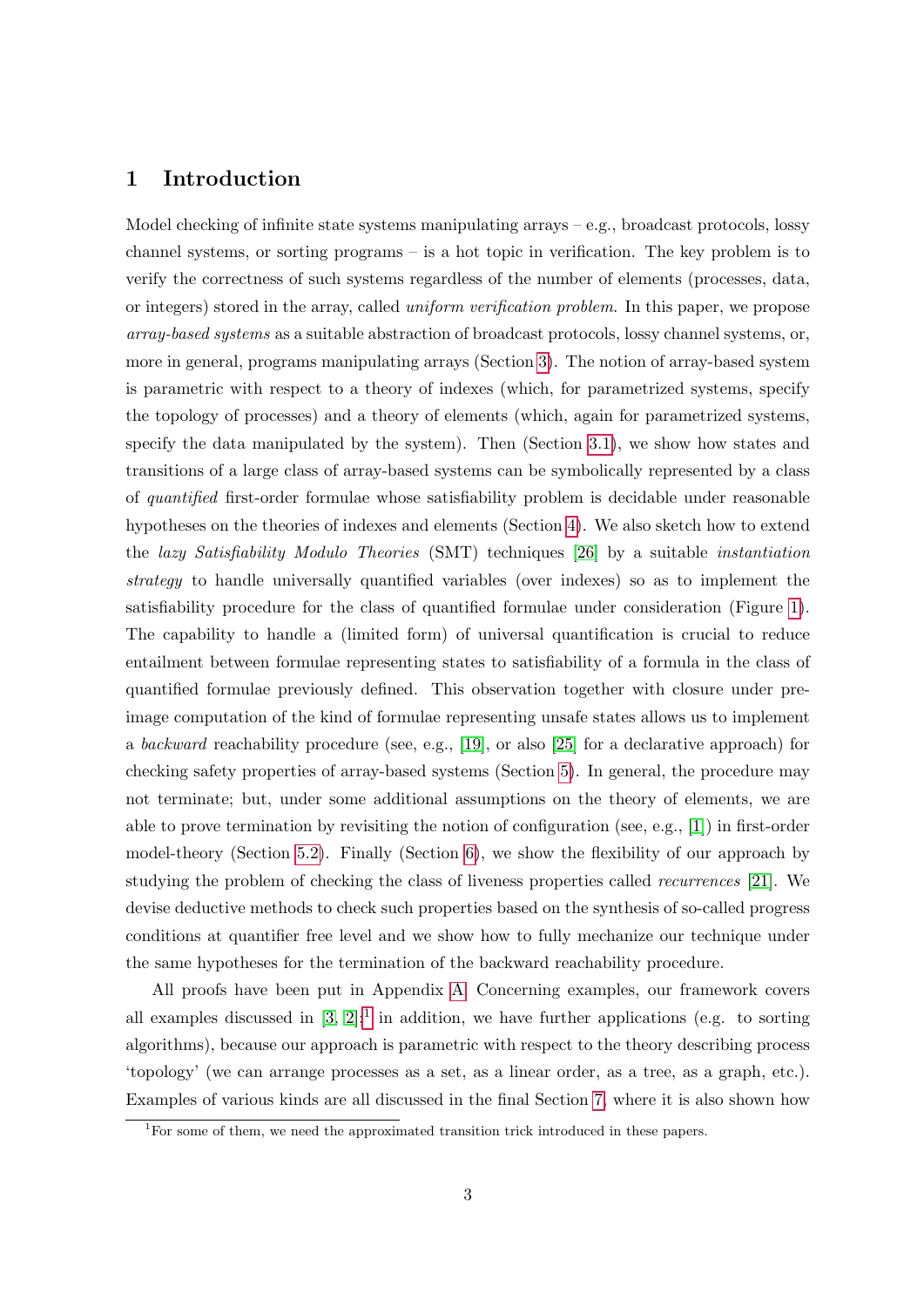to recover well-known decidability results for broadcast protocols and lossy channels systems as corollaries of our Theorem [5.7.](#page-16-1)

## <span id="page-4-0"></span>2 Formal Preliminaries

We assume the usual first-order syntactic notions of signature, term, formula, quantifier free formula, and so on; equality is always included in our signatures. If  $x$  is a finite set of variables and  $\Sigma$  is a signature, by a  $\Sigma(\underline{x})$ -term, -formula, etc. we mean a term, formula, etc. in which at most the x occur free (notations like  $t(x)$ ,  $\phi(x)$  emphasize the fact that the term t or the formula  $\phi$  in in fact a  $\Sigma(\underline{x})$ -term or a  $\Sigma(\underline{x})$ -formula, respectively). The notions of interpretation, satisfiability, validity, and logical consequence are also the standard ones; when we speak about satisfiability (resp. validity) of a formula containing free variables, we mean satisfiability of its existential (resp. universal) closure. If  $\mathcal{M} = (M, \mathcal{I})$  is a  $\Sigma$ -structure, a  $\Sigma$ -substructure of M is a  $\Sigma$ -structure having as domain a subset of M which is closed under the operations of  $\Sigma$  (in a  $\Sigma$ -substructure, moreover, the interpretation of the symbols of  $\Sigma$  is given by restriction). The  $\Sigma$ -structure *generated by a subset X* of M (which is not assumed now to be closed under the  $\Sigma$ -operations) is the smallest  $\Sigma$ -substructure of M whose domain contains X and, if this  $\Sigma$ -substructure coincides with the whole M, we say that X generates M. A Σ-embedding (or, simply, an embedding) between two Σ-structures  $\mathcal{M} = (M, \mathcal{I})$  and  $\mathcal{N} = (N, \mathcal{J})$  is any mapping  $\mu : M \longrightarrow N$  among the corresponding support sets which is an isomorphism between  $\mathcal M$  and the  $\Sigma$ -substructure of  $\mathcal N$  whose underlying domain is the image of  $\mu$  (thus, in particular, for  $\mu$  to be an embedding, the image of  $\mu$  must be closed under the  $Σ$ -operations). A class C of structures is *closed under substructures* iff whenever  $M ∈ C$  and N is (isomorphic to) a substructure of M, then  $N \in \mathcal{C}$ .

Contrary to previous papers of ours, like [\[17\]](#page-35-4), we prefer to have here a more liberal notion of a theory, so we identify a theory T with a pair  $(\Sigma, \mathcal{C})$ , where  $\Sigma$  is a signature and C is a class of  $\Sigma$ -structures (the structures in C are called the *models* of T).

The notion of T-satisfiability of  $\phi$  means satisfiability of  $\phi$  in a  $\Sigma$ -structure from C; similarly, T-validity of a sentence  $\varphi$  (noted  $T \models \varphi$ ) means truth of  $\varphi$  in all  $\mathcal{M} \in \mathcal{C}$ . The Satisfiability Modulo Theory T,  $SMT(T)$ , problem amounts to establish the T-satisfiability of an arbitrary first-order formula (hence possibly containing quantifiers), wrt some background theory T. A theory solver for the theory  $T$  (T-solver) is any procedure capable of establishing whether any given finite conjunction of literals is T-satisfiable or not. The so-called lazy approach to solve  $SMT(T)$  problems for quantifier-free formulae consists of integrating a Boolean enumerator (usually based on a refinement of the DPLL algorithm) with a T-solver (see  $[26, 22]$  $[26, 22]$  for an overview). Hence, by assuming the existence of a T-solver, it is always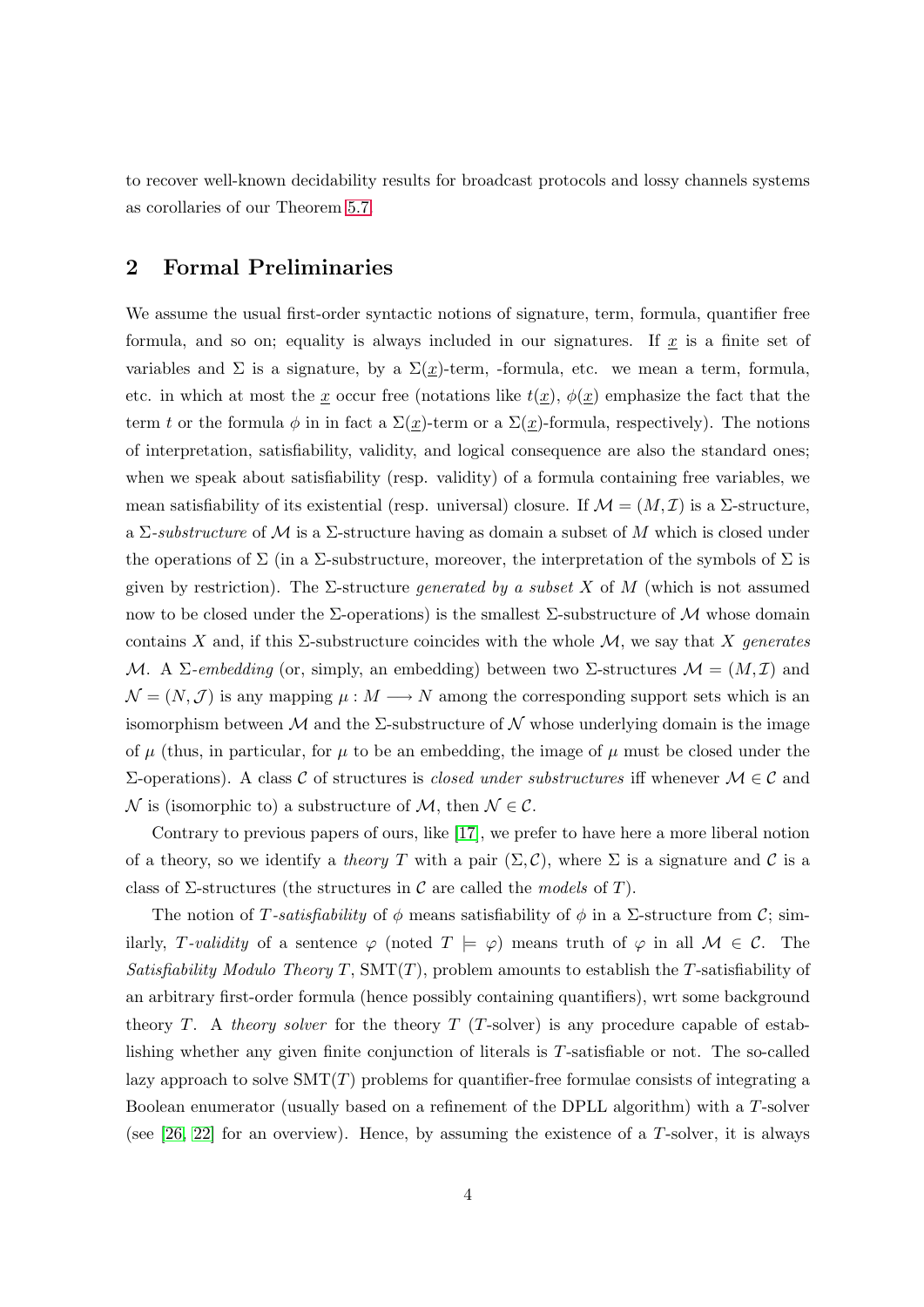possible to build a (lazy SMT) solver capable of checking the T-satisfiability of arbitrary Boolean combinations of atoms in  $T$  (or, equivalently, quantifier-free formulae). For efficiency, a T-solver is required to provide a more refined interface, such as returning a sub-set of a  $T$ -unsatisfiable input set of literals which is still  $T$ -unsatisfiable, called conflict set, again see [\[26\]](#page-35-0) for details.

We say that T admits quantifier elimination iff for every formula  $\varphi(x)$  one can compute a quantifier-free formula  $\varphi'(\underline{x})$  which is T-equivalent to it (i.e. such that  $T \models \forall \underline{x} (\varphi(\underline{x}) \leftrightarrow \varphi(\underline{x}))$  $\varphi'(\underline{x}))$ ). Linear Arithmetics, Real Arithmetics, acyclic lists, and enumerated datatype theories (see below) admit elimination of quantifiers.

A theory  $T = (\Sigma, C)$  is said to be *locally finite* iff  $\Sigma$  is finite and, for every finite set of variables  $\underline{x}$ , there are finitely many  $\Sigma(\underline{x})$ -terms  $t_1, \ldots, t_{k_{\underline{x}}}$  such that for every further  $\Sigma(\underline{x})$ -term u, we have that  $T \models u = t_i$  (for some  $i \in \{1, \ldots, k_{\underline{x}}\}\)$ . The terms  $t_1, \ldots, t_{k_{\underline{x}}}$  are called  $\Sigma(\underline{x})$ representative terms; if they are effectively computable from  $\underline{x}$  (and  $t_i$  is computable from  $u$ ), then  $T$  is said to be *effectively locally finite* (in the following, when we say 'locally finite', we in fact always mean 'effectively locally finite'). If  $\Sigma$  is finite and does not contain any function symbol (i.e.  $\Sigma$  is a purely relational signature), then any  $\Sigma$ -theory is effectively locally finite; other effectively locally finite theories are Boolean algebras and Linear Arithmetic modulo a fixed integer.

Let  $\Sigma$  be a finite signature; an *enumerated datatype theory* in  $\Sigma$  is the theory whose class of models contains only a single finite  $\Sigma$ -structure  $\mathcal{M} = (M, \mathcal{I})$ ; we require  $\mathcal M$  to have the additional property that for every  $m \in M$  there is a constant  $c \in \Sigma$  such that  $c^{\mathcal{I}} = m$ . It is easy to see that an enumerated datatype theory admits quantifier elimination (since  $\exists x \phi(x)$ is T-equivalent to  $\phi(c_1) \vee \cdots \vee \phi(c_n)$ , where  $c_1, \ldots, c_n$  are interpreted as the finitely many elements of the enumerated datatype) and is effectively locally finite.

In the following, it is more natural to adopt a many-sorted language. All notions introduced above (such as term, formula, structure, and satisfiability) can be easily adapted to many-sorted logic, see e.g. Chapter XX of [\[13\]](#page-34-0).

## <span id="page-5-0"></span>3 Array-based Systems and their Symbolic Representation

We develop a framework to state and solve model checking problems for safety and liveness of a particular class of infinite state systems by using deductive (more precisely, SMT) techniques. We focus on the class of systems whose state can be described by a finite collections of arrays, which we call *array-based* systems. As an example, consider parameterized systems, i.e. systems consisting of an arbitrary number of identical finite-state processes organized in a linear array: a state a of such a parameterized system can be seen as a state of an array-based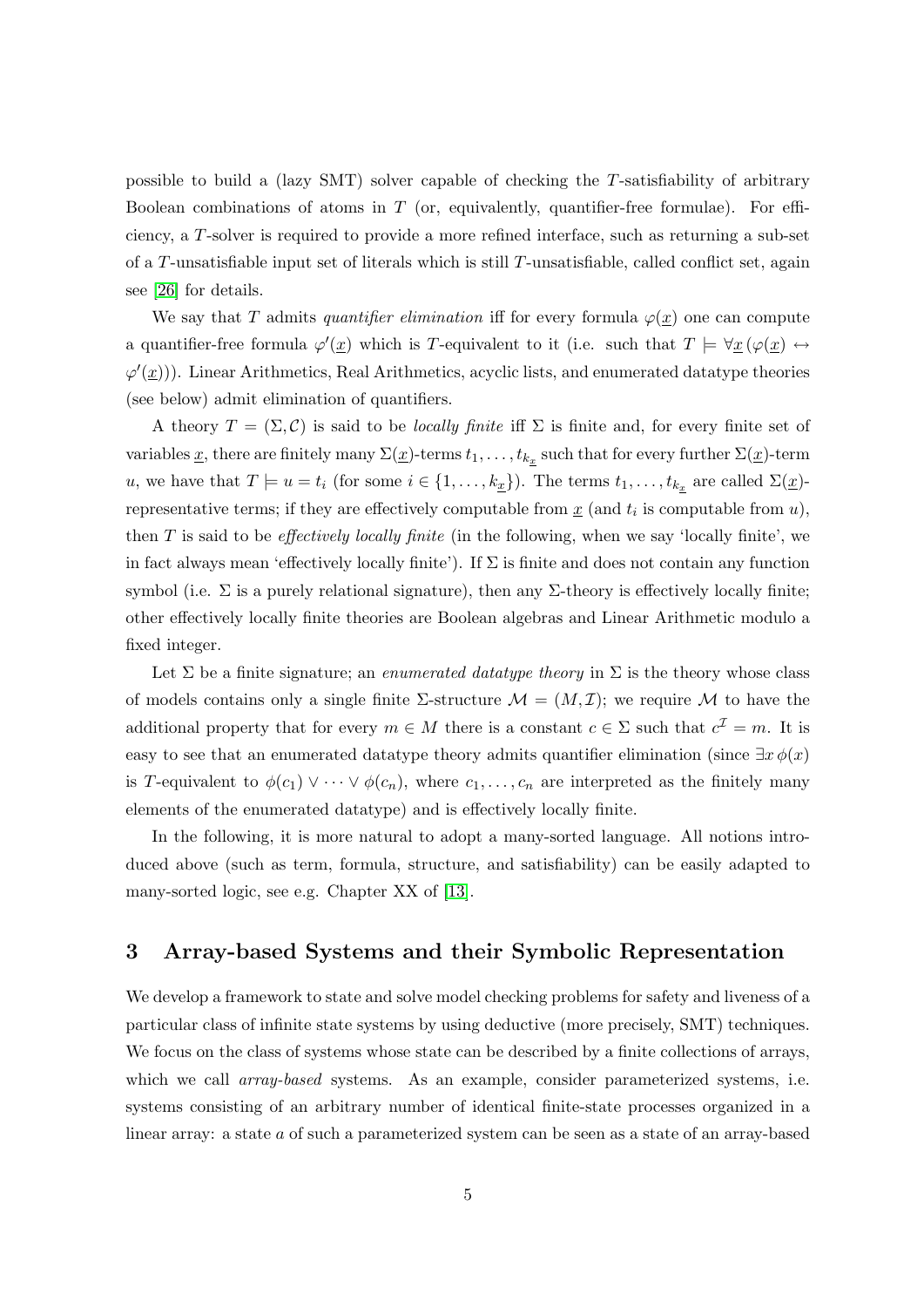system (in the formal sense of Definitions [3.2,](#page-7-0) [3.3](#page-7-1) below), where the indexes of the domain of the function assigned to the state variable  $a$  are the identifiers of the processes and the elements of a are the data describing one of the finitely many states of each process.

Array-based Systems. To develop our formal model, we introduce three theories. We use two mono-sorted theories  $T_I = (\Sigma_I, C_I)$  (of indexes) and  $T_E = (\Sigma_E, C_E)$  (of elements), whose only sort symbol are called INDEX and ELEM, respectively.  $T_I$  specifies the "topology" of the processes, e.g., in the case of parameterized systems informally discussed above,  $\Sigma_I$  contains only the equality symbol '=' and  $C_I$  is the class of all finite sets. Other interesting examples of  $T_I$  can be obtained by taking  $\Sigma_I$  to contain a binary predicate symbol R (besides =) and  $\mathcal{C}_I$  to be the class of structures where R is interpreted as a total order, a graph, a forest, etc. For parameterized systems with finite-state processes,  $T_E$  can be the theory of an enumerated datatype. For the larger class of parameterized systems (e.g., the one considered in [\[2,](#page-33-2) [3\]](#page-33-1)) admitting integer (or real) variables local to each process,  $T_E$  can be the theory whose class of models consists of a single structure (like real numbers under addition and/or ordering). Notice that in concrete applications,  $T_E$  has a single model (e.g. an enumerate datatype, or the structure of real/natural numbers under suitable operations and relations), whereas  $T_I$ has many models (e.g. it has as models all sets, all finite sets, all graphs, all finite graphs, etc.). The technical hypotheses we shall need in Sections [4](#page-10-0) and [5](#page-13-0) on  $T_I$  and  $T_E$  are fixed in the following:

<span id="page-6-0"></span>**Definition 3.1.** An *index theory*  $T_I = (\Sigma_I, C_I)$  is a mono-sorted theory (let us call INDEX its sort) which is locally finite, closed under substructures and whose quantifier free fragment is decidable for  $T_I$ -satisfiability. An *element theory*  $T_E = (\Sigma_E, \mathcal{C}_E)$  is a mono-sorted theory (let us call ELEM its sort) which admits quantifier elimination and whose quantifier free fragment is decidable for  $T_E$ -satisfiability.

One may wonder how restrictive are the assumptions of the above definition: it turns out that they are very light (for instance, they do not rule out any of the examples considered in [\[2,](#page-33-2) [3\]](#page-33-1)). In fact, quantifier elimination holds for common datatype theories (integers, reals, enumerated datatypes, etc.) and the hypotheses on index theory are satisfied for most process 'topologies' (a case in which they fail is when processes are arranged in a ring, like in the 'dining philosophers' example: such rings require a unary function symbol to be formalized and the bijectivity constraint to be imposed on it is insufficient to make the theory locally finite).

The third theory  $A_I^E = (\Sigma, \mathcal{C})$  we need is obtained by combining an index theory  $T_I$  and an element theory  $T_E$  as follows. First,  $A_I^E$  has three sort symbols: INDEX, ELEM, and ARRAY; the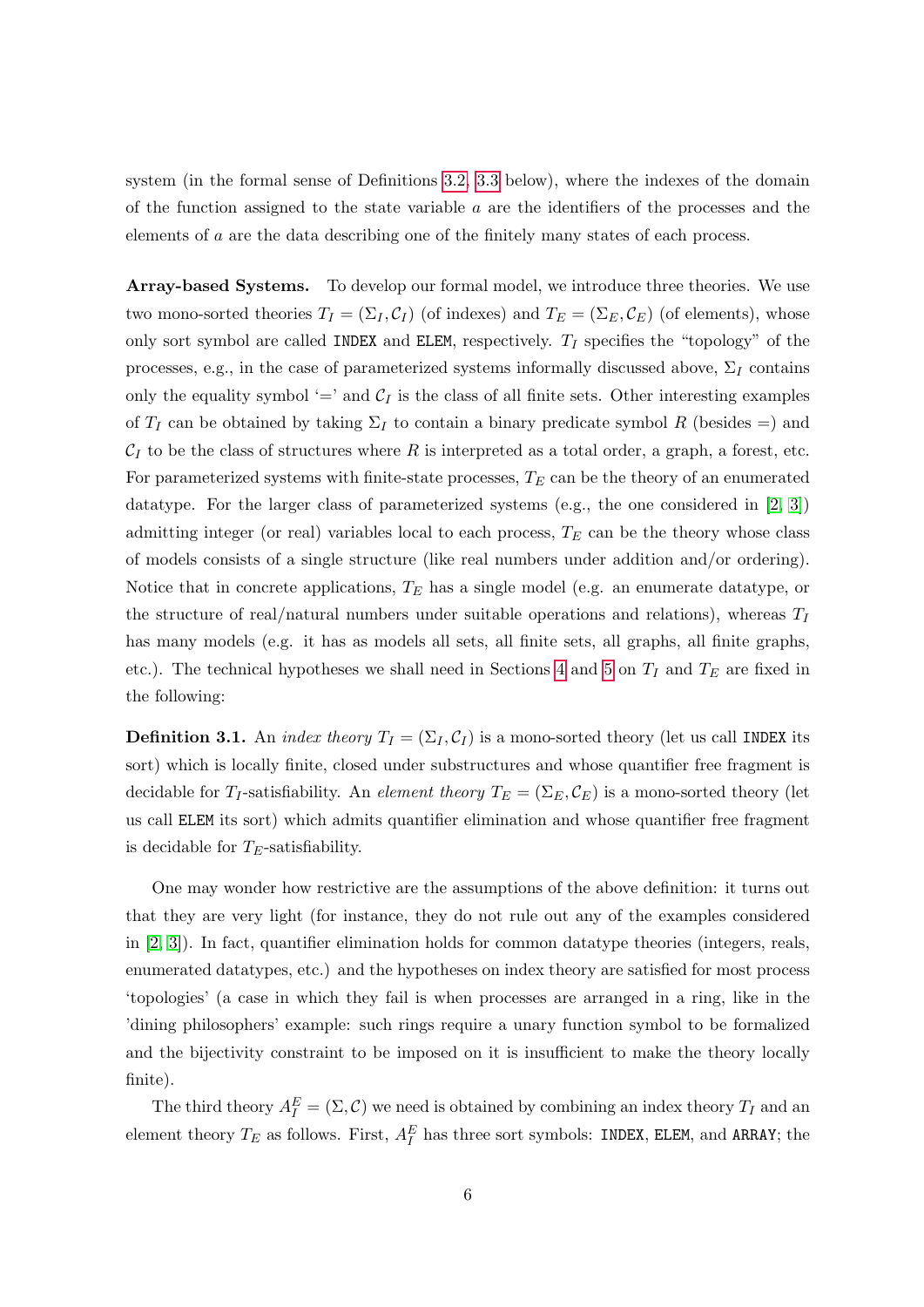signature  $\Sigma$  contains all the symbols in the disjoint union  $\Sigma_I \cup \Sigma_F$  and a further binary function symbol apply of sort ARRAY, INDEX  $\longrightarrow$  ELEM. (In the following, we abbreviate  $apply(a, i)$  with  $a[i]$ , for a term of sort ARRAY and i term of sort INDEX.) Second, a three-sorted structure  $M = (INDEX^{\mathcal{M}}, ELEM^{\mathcal{M}}, ARRAY^{\mathcal{M}}, \mathcal{I})$  is in the class C iff ARRAY<sup> $\mathcal{M}$ </sup> is the set of (total) functions from INDEX<sup>M</sup> to ELEM<sup>M</sup>, the function symbol *apply* is interpreted as function application (i.e. as the standard reading operation for arrays), and  $(\text{INDEX}^{\mathcal{M}}, \mathcal{I}_{|\Sigma_I})$ ,  $(\text{ELEM}^{\mathcal{M}}, \mathcal{I}_{|\Sigma_E})$  are models of  $T_I$  and  $T_E$ , respectively – here  $\mathcal{I}_{\vert \Sigma_I}, \mathcal{I}_{\vert \Sigma_E}$  are the restriction of  $\mathcal I$  to the symbols of  $\Sigma_I, \Sigma_E$ . (In the following, we use the notations  $\mathcal{M}_I$  and  $\mathcal{M}_E$  for  $(\text{INDEX}^{\mathcal{M}}, \mathcal{I}_{|\Sigma_I})$  and  $(\text{ELEM}^{\mathcal{M}}, \mathcal{I}_{|\Sigma_E})$ , respectively.) If the model M of  $A_I^E$  is such that INDEX<sup>M</sup> is a finite set, then M is called a finite index model.

For the remaining part of the paper, we fix an index theory  $T_I = (\Sigma_I, C_I)$  and an element theory,  $T_E = (\Sigma_E, \mathcal{C}_E)$  (we also let  $A_I^E = (\Sigma, \mathcal{C})$  be the corresponding combined theory).

Once the theories constraining indexes and elements are fixed, we need the notions of state, initial state and state transition to complete our picture. In a symbolic setting, these are provided by the following definitions:

<span id="page-7-0"></span>**Definition 3.2.** An array-based (transition) system (for  $(T_I, T_E)$ ) is a triple  $S = (a, I, \tau)$ where

- $\underline{a}$  is a tuple of variables of sort ARRAY (these are the *state variables*);
- $I(\underline{a})$  is a  $\Sigma(\underline{a})$ -formula (this is the *initial state formula*);
- $\tau(\underline{a}, \underline{a}')$  is a  $\Sigma(\underline{a}, \underline{a}')$ -formula here  $\underline{a}'$  is a renamed copy of the tuple  $\underline{a}$  (this is the transition formula).

<span id="page-7-1"></span>**Definition 3.3.** Let  $S = (a, I, \tau)$  be an array-based transition system. Given a model M of the combined theory  $A_I^E$ , an *M*-state (or, simply, a state) of S is an assignment mapping the state variables  $\underline{a}$  to total functions  $\underline{s}$  from the domain of  $\mathcal{M}_I$  to the domain of  $\mathcal{M}_E$ . A run of the array-based system is a (possibly infinite) sequence  $\underline{s}_0, \underline{s}_1, \dots$  of states such that<sup>[2](#page-7-2)</sup>  $\mathcal{M} \models I(\underline{s}_0)$  and  $\mathcal{M} \models \tau(\underline{s}_k, \underline{s}_{k+1})$  for  $k \geq 0$ .

For simplicity, below, we assume that the tuple of array state variables is a single variable a: all definitions and results of the paper can be easily generalized to the case of finitely many array variables (one can also prove that the limitation to a single array variable is not formally restrictive, provided  $T_E$  is allowed to be many sorted as well – see Section [7](#page-18-0) for a discussion on this topic and also on how to model global variables).

<span id="page-7-2"></span><sup>&</sup>lt;sup>2</sup>Notations like  $\mathcal{M} \models I(\underline{s}_0)$  means that the formula  $I(\underline{a})$  is true in  $\mathcal{M}$  under the assignment mapping the  $a$ 's to the  $s$ 's.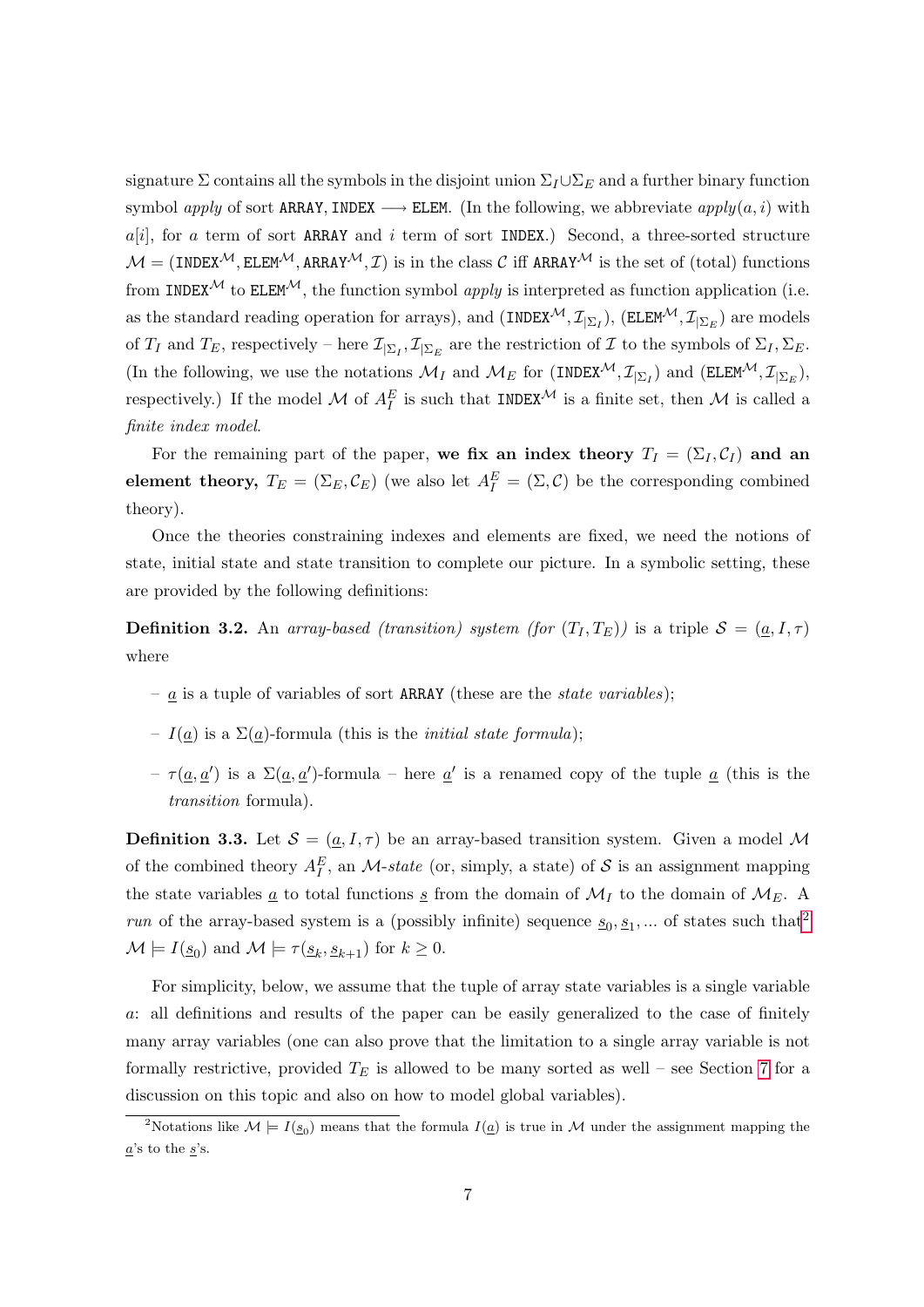#### <span id="page-8-0"></span>3.1 Symbolic Representation of States and Transitions

The next step is to identify suitable syntactic restrictions for the formulae  $I, \tau$  appearing in the definition of an array-based system. Preliminarily, we introduce some notational conventions that alleviate the burden of writing and understanding the various formulae for states and transitions:  $d, e, \ldots$  range over variables of sort ELEM,  $a, b \ldots$  over variables of sort ARRAY,  $i, j, k, \ldots$  over variables of sort INDEX, and  $\alpha, \beta, \ldots$  over variables of either sort ELEM or sort INDEX. An underlined variable name abbreviates a tuple of variables of unspecified (but finite) length; by subscripting with an integer an underlined variable name, we indicate the corresponding component of the tuple (e.g.,  $\underline{i}$  may abbreviate  $i_1, \ldots, i_n$  and  $\underline{i}_k$  indicates  $i_k$ , for  $1 \leq k \leq n$ ). We also use  $a[i]$  to abbreviate the tuple of terms  $a[i_1], \ldots, a[i_n]$ . If j and  $\underline{i}$  are tuples with the same length n, then  $\underline{i} = \underline{j}$  abbreviates  $\bigwedge_{k=1}^{n} (\underline{i}_k = \underline{j}_k)$ . Possibly sub/super-scripted expressions of the forms  $\phi(\underline{\alpha}), \psi(\underline{\alpha}), \ldots$  (with sub-/super-scripts) always denote quantifier-free  $(\Sigma_I \cup \Sigma_E)$ -formulae in which at most the variables  $\underline{\alpha}$  occur (notice in particular that no array variable and no apply constructor  $a[i]$  can occur here). Also,  $\phi(\underline{\alpha}, t/\beta)$  (or simply  $\phi(\underline{\alpha}, t)$ ) abbreviates the substitution of the terms  $\underline{t}$  for the variables β (now apply constructors may appear in t). Thus, for instance, when we write  $\phi(i, a[i])$ , we mean the formula obtained by the replacements  $\underline{e} \mapsto a[\underline{i}]$  in the quantifier free formula  $\phi(\underline{i}, \underline{e})$ (the latter contains at most the element variables  $e$  and at most the index variables  $i$ ).

We are now ready to introduce suitably restricted classes of formulae for representing states and transitions of array-based systems.

**States.** An  $\exists^{I}$ -formula is a formula of the form  $\exists \underline{i} \phi(i, a[\underline{i}])$ : such a formula may be used to model sets of unsafe states of parameterized systems, such as violations of mutual exclusion:

$$
\exists i \, \exists j \, (i \neq j \land a[i] = \text{critical} \land a[j] = \text{critical}),
$$

where critical is a constant symbol of sort ELEM in an enumerated datatype theory.

A  $\forall^{I}$ -formula is a formula of the form  $\forall i \phi(i, a[i])$ : this is logically equivalent to the negation of an ∃<sup>*I*</sup>-formula and may be used to model *initial* sets of states of parameterized systems, such as "all processes are in a given state":

$$
\forall i\,(a[i] = \mathtt{idle}), \,
$$

where idle is a constant symbol of sort ELEM in an enumerated datatype theory. We mention that  $\forall^{I}$ -formulae can also be used to model *invariant* assertions (like "every process in critical section must have a nonzero ticket").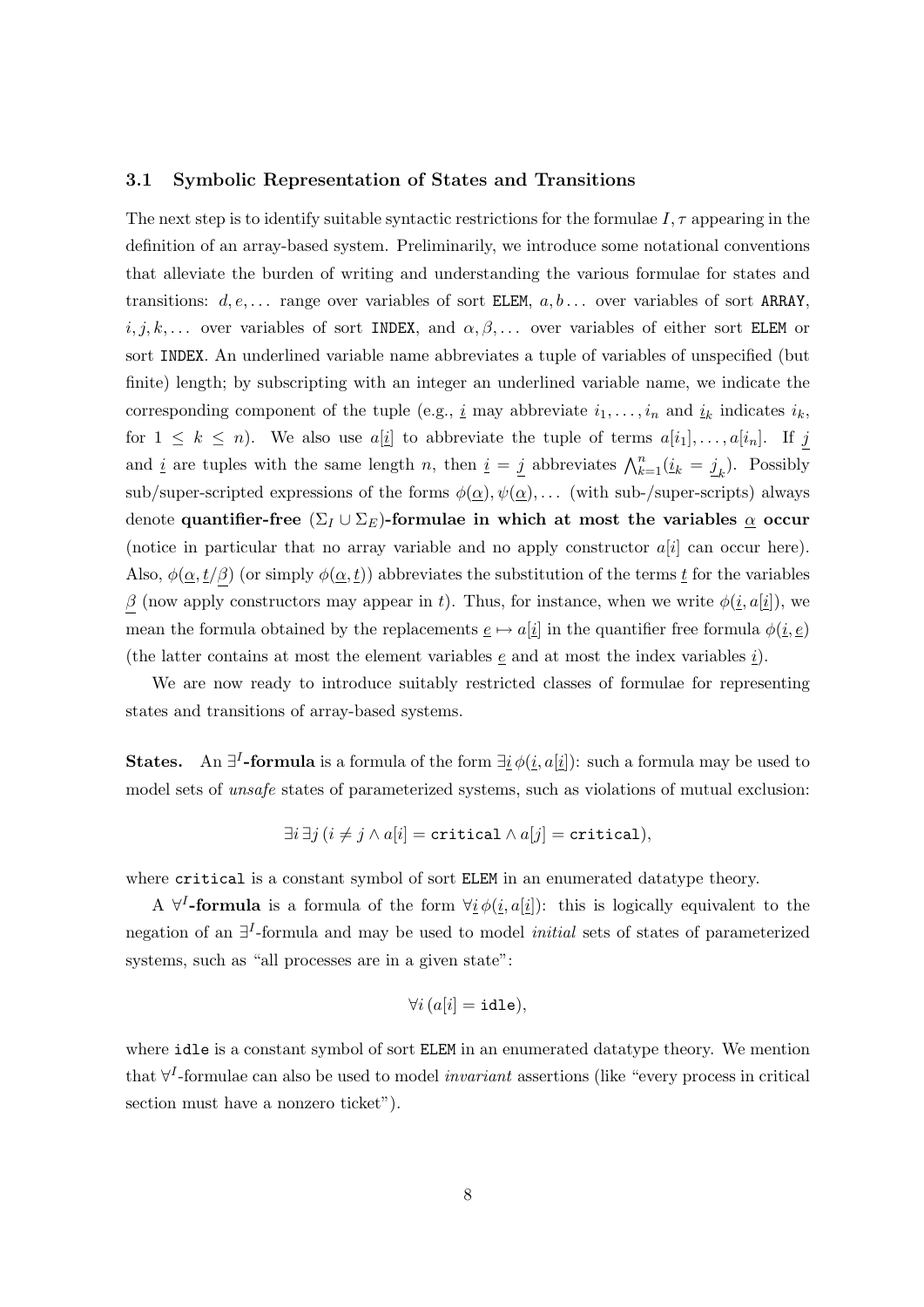Transitions. The intuition underlying the class of formulae representing transitions of array-based systems can be found by analyzing the structure of transitions of parameterized systems. In such systems, a transition has typically two components. The *local* component specifies the transitions of a given fixed number of processes; e.g., one of the transitions of the Bakery protocol for mutual exclusion requires that a process with process identifier  $i$  may return to the state idle upon exiting the critical section. The *global* component specifies the transitions done by all the other process in the array as a reaction to those taken by the processes involved in the local component; e.g., continuing with the transition of the Bakery protocol, any other process  $j \neq i$  persists in the same state after process i is returned to state idle after having been in state critical. The transition of the Bakery protocol can be specified by the following formula:

$$
\exists i \left( (a[i] = \text{critical} \land a'[i] = \text{idle}) \land \forall j \left( (j = i \land a'[j] = a'[i]) \lor (j \neq i \land a'[j] = a[j]) \right) \right).
$$

If we abbreviate the first conjunct with  $\phi_L(i, a[i], a'[i])$  and the quantifier-free part of the second with  $\phi_G(j, a[j], a'[j])$ , the above formula can be written as

$$
\exists i (\phi_L(i, a[i], a'[i]) \land \forall j \phi_G(i, a[i], a'[i], j, a[j], a'[j])),
$$

where  $\phi_L$  is called the *local component formula* and  $\phi_G$  is the *global component formula*. We generalize this format by allowing a tuple  $i$  of existentially quantified variables (instead of a single variable  $i$ ). Thus we are lead to the following

<span id="page-9-3"></span>**Definition 3.4.** Suppose we are given formulae  $\phi_L(\underline{i}, \underline{d}, \underline{d}')$  and  $\phi_G(\underline{i}, \underline{d}, \underline{d}', j, e, e')$ , where  $\phi_G$ satisfies the following *seriality* requirement:

<span id="page-9-2"></span>
$$
A_I^E \models \forall \underline{i} \,\forall \underline{d} \,\forall \underline{d}' \,\forall j \,\forall e \,\exists e' \,\phi_G(\underline{i}, \underline{d}, \underline{d}', j, e, e'). \tag{1}
$$

The T-formula with local component  $\phi_L$  and global component  $\phi_G$  is the formula

<span id="page-9-1"></span><span id="page-9-0"></span>
$$
\exists \underline{i} \left( \phi_L(\underline{i}, a[\underline{i}], a'[\underline{i}]) \land \text{Update}_G(\underline{i}, a, a') \right), \tag{2}
$$

where we used the explicit definition (i.e. the abbreviation)

$$
Update_G(i, a, a') \Leftrightarrow \forall j \phi_G(i, a[i], a'[i], j, a[j], a'[j]).
$$
\n
$$
(3)
$$

Recall that, according to our conventions, the local component  $\phi_L$  and the global component  $\phi_G$  are quantifier-free  $(\Sigma_I \cup \Sigma_E)$ -formulae. In  $\phi_G(\underline{i}, \underline{d}, \underline{d}', j, e, e')$  the variables  $\underline{i}, \underline{d}, \underline{d}'$ are called *side* parameters (these variables are instantiated in  $(2)-(3)$  $(2)-(3)$  $(2)-(3)$  by  $\underline{i}, a[\underline{i}], a'[\underline{i}],$  respectively) and the variables j, e, e' are called proper parameters (these variables are instantiated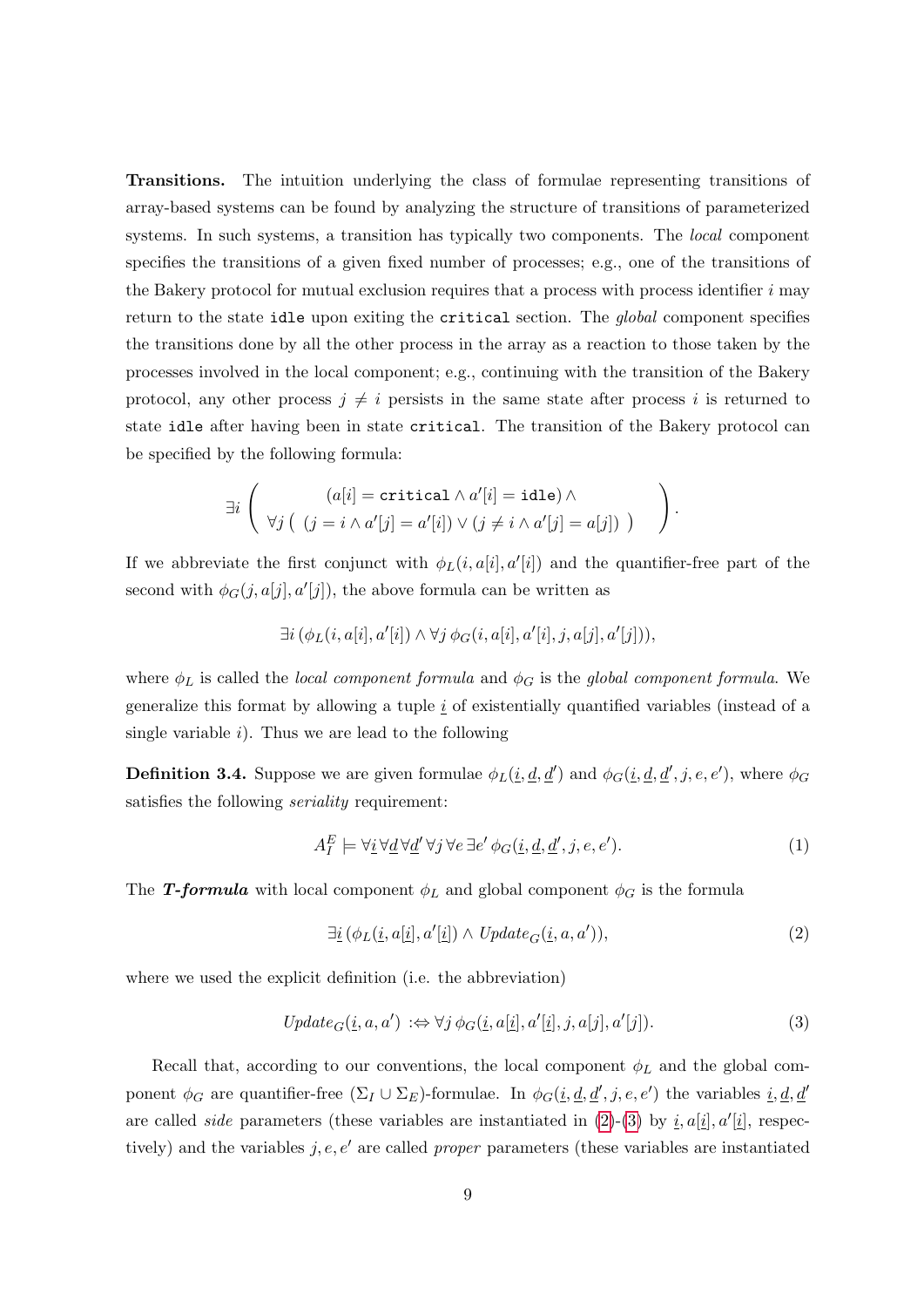in [\(2\)](#page-9-0)-[\(3\)](#page-9-1) by j, a[j], a'[j], respectively). The intuition underlying the formula  $Update_G(i, a, a')$ defined by [\(3\)](#page-9-1) is that the array a' is obtained as a global update of the array a according to  $\phi_G$ . In fact, in [\(3\)](#page-9-1), the proper parameters of  $\phi_G$  are instantiated as  $j, a[j], a'[j]$ , i.e. as the index to be updated, the old, and the new content of that index. Notice also that this updating is largely non-deterministic, because a T-formula like [\(2\)](#page-9-0) does not univocally characterize the system evolution: this is revealed by the fact that  $\phi_G$  is not a definable function, and by the fact that the side parameters  $\underline{d}'$  that may occur in  $\phi_G$  are instantiated as the updated values  $a'[\underline{i}]$  (this circularity makes sense only if we view the T-formula [\(2\)](#page-9-0) as expressing a *constraint* – not necessarily an assignment – for the updated array  $a'$ ).

We say that  $\phi_G$  is *functional* if it satisfies the further requirement

<span id="page-10-3"></span>
$$
A_I^E \models \forall \underline{i} \,\forall \underline{d} \,\forall \underline{d}' \,\forall j \,\forall e \,\forall e' \,\forall e'' \,(\phi_G(\underline{i}, \underline{d}, \underline{d}', j, e, e') \land \phi_G(\underline{i}, \underline{d}, \underline{d}', j, e, e'') \rightarrow e' = e''). \tag{4}
$$

Many global component formulae arising in the applications are indeed functional; for example, it is easy to see that the transition relation of the Bakery formalized above is functional. In Section [7](#page-18-0) we shall see significant examples, where serial but not functional transitions naturally arise.

In the remaining part of the paper, we fix an array-based system  $S = (a, I, \tau)$ , in which the initial formula *I* is a  $\forall^{I}$ -formula and the transition formula  $\tau$  is a disjunction of T-formulae.

## <span id="page-10-0"></span>4 Symbolic Representation and SMT Solving

To make effective use of our framework, we need to be able to check whether certain requirements are met by a given array-based system. In other words, we need a powerful reasoning engine: it turns out that  $A_I^E$ -satisfiability of  $\exists^{A,I}\forall^I$ -sentences introduced below is just what we need.<sup>[3](#page-10-1)</sup>

<span id="page-10-2"></span>**Theorem 4.1.** The  $A_I^E$ -satisfiability of  $\exists^{A,I} \forall^I$ -sentences, i.e. of sentences of the kind

$$
\exists a_1 \cdots \exists a_n \exists \underline{i} \,\forall \underline{j} \,\psi(\underline{i}, \underline{j}, a_1[\underline{i}], \ldots, a_n[\underline{i}], a_1[\underline{j}], \ldots, a_n[\underline{j}]),\tag{5}
$$

is decidable.

We leave to Appendix [A](#page-36-0) the detailed proof of the above Theorem, here we focus on a discussion oriented to the employment of SMT-solvers in the decision procedure: Figure [1](#page-11-0) depicts an SMT-based decision procedure for  $\exists^{A,I}\forall^{I}$ -sentences (in the simplified case in which only one variable of sort ARRAY occurs).

<span id="page-10-1"></span><sup>&</sup>lt;sup>3</sup>Decidability of  $A_I^E$ -satisfiability of  $\exists^{A,I}\forall^I$ -sentences plays in this paper a role similar to the  $\Sigma^0$ -decidability result employed in [\[7\]](#page-33-3) (our decidability result is however peculiar, because we are in a declarative multi-sorted context, with two input theories, namely  $T_I$  and  $T_E$ ).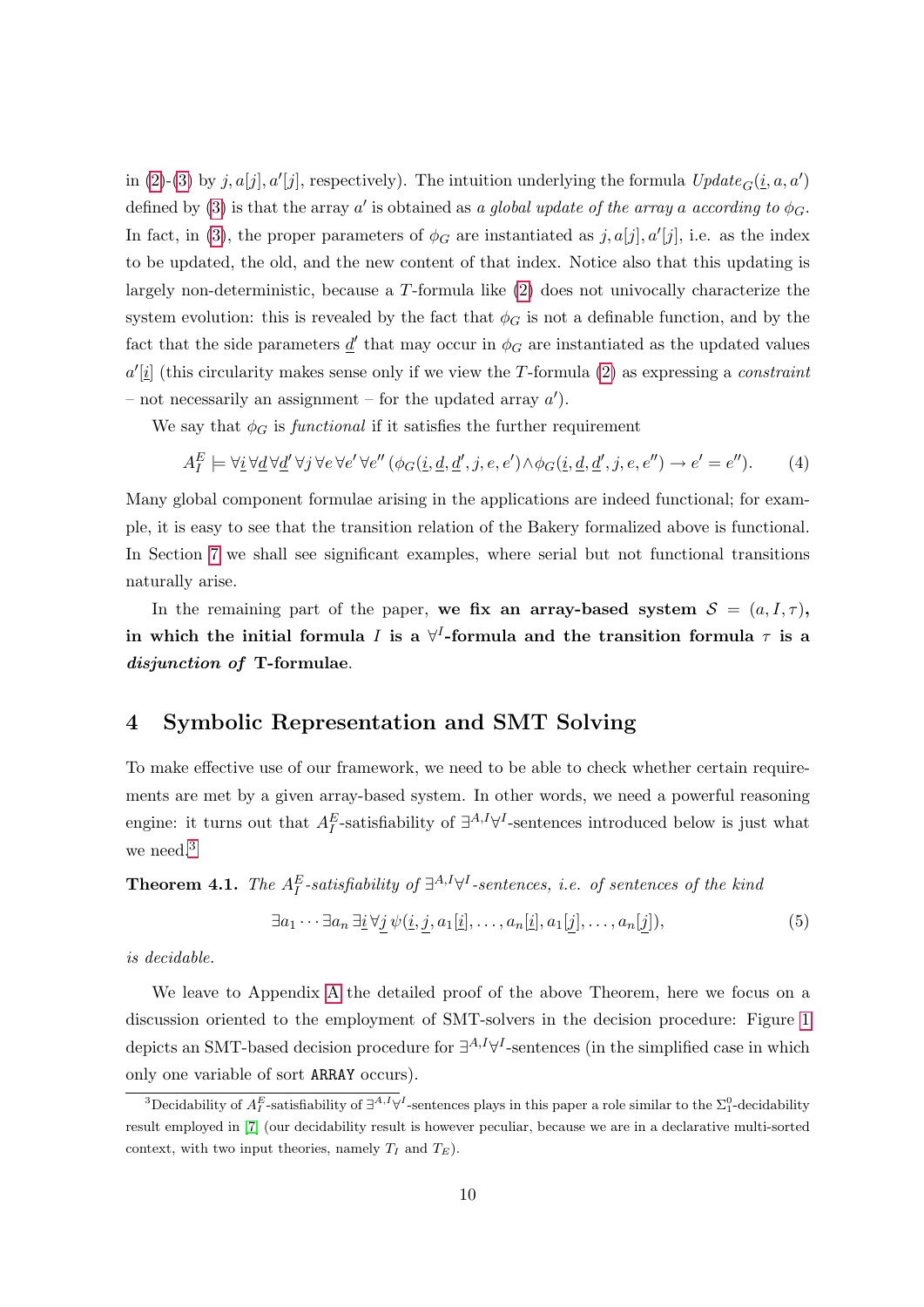${\bf function}\; A^E_I\text{-check}(\exists a\; \exists \underline{i}\; \forall \underline{j}\; \psi(\underline{i},\underline{j},a[\underline{i}],a[\underline{j}]))$ 

 $\underline{t}$  ←− compute-reps $_{T_I}(\underline{i});\ \phi$  ←−  $\underline{t} = \underline{l};\ Atoms$  ←− IE $(\underline{l})$ 

for each substitution  $\sigma$  mapping the j into the t's do

 $\phi' \longleftarrow \textsf{purity}(\psi(\underline{i}, j \sigma, a[\underline{i}], a[j \sigma])); \ \phi \longleftarrow \phi \land \phi'; \ Atoms \longleftarrow Atoms \cup \textsf{atoms}(\phi');$ 

end for each

while  $Bool(\phi) =$  sat do  $\beta_I \wedge \beta_E \wedge \eta_I \longleftarrow$  pick-assignment $(A \text{toms}, \phi)$  $(\rho_I, \pi_I) \longleftarrow T_I$ -solver $(\beta_I \wedge \eta_I)$  $(\rho_E, \pi_E) \longleftarrow T_E\text{-solver}(\beta_E \wedge \bigwedge_{\substack{l_{s_1} = l_{s_2} \in \eta_I}} (\underline{e}_{s_1} = \underline{e}_{s_2}))$ if  $\rho_I$  = sat and  $\rho_E$  = sat then return sat if  $\rho_I$  = unsat then  $\phi \longleftarrow \phi \wedge \neg \pi_I$ if  $\rho_E =$  unsat then  $\phi \longleftarrow \phi \wedge \neg \pi_E$ end while return unsat

end

<span id="page-11-0"></span>Figure 1: The SMT-based decision procedure for  $\exists^{A,I}\forall^{I}$ -sentences

The set  $\underline{t}$  of representative terms over  $\underline{i}$  is computed by compute-reps<sub>T<sub>I</sub></sub> (to simplify the matter, we can freely assume  $\underline{t} \supseteq \underline{i}$ . This function is guaranteed to exist since  $T_I$  is effectively locally finite (for example, when  $\Sigma_I$  contains no function symbol, compute-reps $_{T_I}$  is the identity function). In order to purify formulae, we shall need below fresh index variables  $l$  abstracting the  $\underline{t}$  and fresh element variables  $\underline{e}$  abstracting the terms  $a[\underline{l}]$ : the conjunction of the 'defining equations'  $\underline{t} = \underline{l}$  is stored as the formula  $\phi$ , whereas the further defining equations  $a[\underline{l}] = \underline{e}$ (not to be sent to the Boolean solver) will be taken into account inside the second loop body.

Then, the first loop is entered where we instantiate in all possible ways the universally quantified index variables j with the representative terms in the set  $\underline{t}$ . For every such substitution  $\sigma$ , the formula  $\psi(i, j\sigma, a[i], a[j\sigma])$  is purifyied by replacing the terms  $a[i]$  with the element variables e; after such purification, the resulting formula is added as a new conjunct to  $\phi$ . Notice that this  $\phi$  is a quantifier-free formula whose atoms are pure, i.e. they are either  $\Sigma_I$ - or  $\Sigma_E$ -atoms. The function  $\mathsf{IE}(l)$  returns the set of all possible equalities among the index variables l. Such equalities are added to the set of atoms occurring in  $\phi$  as the  $T_I$ and  $T<sub>E</sub>$ -solvers need to take into account an equivalence relation over the index variables l so as to synchronize.

We can now enter the second (and main) loop: the Boolean solver, by invoking the interface function pick-assignment inside the loop, generates an assignment over the set of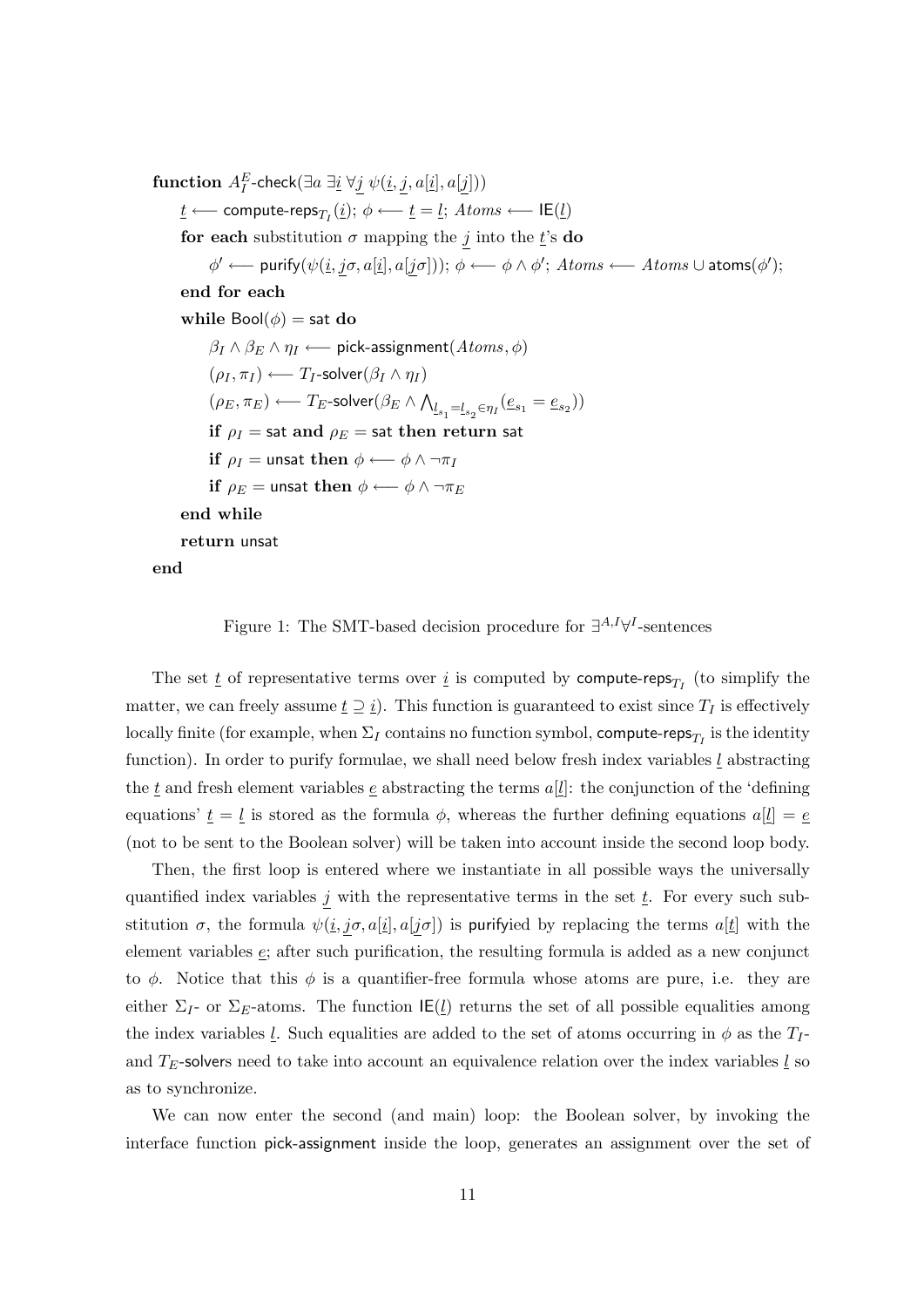atoms occurring in  $\phi$  and IE(l). The loop is exited when  $\phi$  is checked unsatisfiable (test of the while). The T<sub>I</sub>-solver checks for unsatisfiability the set  $\beta_I$  of  $\Sigma_I$ -literals in the Boolean assignment and the literals of the possible partition  $\eta_I$  on  $\underline{l}$ . Then, only the equalities  $\bigwedge \{\underline{e}_{s_1} =$  $e_{s_2}$   $\mid$   $(l_{s_1} = l_{s_2}) \in \eta_I$  (and not also inequalities) among the purification variables  $e$  induced by the partition  $\eta_I$  on <u>l</u> are passed to the T<sub>E</sub>-solver together with the set  $\beta_E$  of  $\Sigma_E$ -literals in the Boolean assignment (this is to take into account the congruence of  $a[l] = e$ ). If both solvers detect satisfiability, then the loop is exited and  $A_I^E$ -check also returns satisfiability. Otherwise (i.e. if at least one of the solvers returns unsat), the negation of the computed conflict set (namely,  $\pi_I$  or  $\pi_E$ ) is conjoined to  $\phi$  so as to refine the Boolean abstraction and the loop is resumed. If in the second loop, satisfiability is never detected for all considered Boolean assignments, then  $A_I^E$ -check returns unsatisfiability. The second loop can be seen as a refinement of the Delayed Theory Combination technique [\[8\]](#page-34-1).

The critical point of the above procedure is the fact that the first loop may produce a very large  $\phi$ : in fact, even in the most favourable case in which compute-reps<sub>T<sub>I</sub></sub> is the identity function, the purified problem passed to the solvers of the second loop has exponential size. This is consequently the dominating cost of the whole procedure. In fact, in order to better evaluate the complexity, we can reformulate the second loop as follows (see the proof of Theorem [4.1](#page-10-2) in the Appendix [A\)](#page-36-0): guess in advance a partition  $\eta_I$  (this is just a *polynomial* guess) and simply check  $\phi_I \wedge \eta_I$  for  $T_I$ -satisfiability and  $\phi_E \wedge \bigwedge_{l_{s_1} = l_{s_2} \in \eta_I} (e_{s_1} = e_{s_2})$  for  $T_E$ satisfiability (here we assumed that  $\phi$  is splitted into the pure components  $\phi_I \wedge \phi_E$ ). These  $T_E$ -satisfiability and  $T_I$ -satisfiability problems have both exponential size, because  $\phi_I \wedge \phi_E$  is of exponential size (in the most favourable case in which compute-reps<sub>T<sub>I</sub></sub> is the identity function): this means that if both  $T_I$ ,  $T_E$ -satisfiability are in P (resp. NP, PSPACE, EXPTIME), then the whole complexity of our procedure is one exponential higher, i.e. it is EXPTIME (resp. NEXPTIME, EXPSPACE, 2EXPTIME, etc.). This is because the total number of guesses is exponential and each guess leads to an expsize instance of a satisfiability problem modulo  $T_I$ and  $T_E$ .

To improve performances, an incremental approach is desirable: in the incremental approach, the second loop may be entered before all possible substitution have been examined. If the second loop returns unsat, one can exit the whole algorithm and only in case it returns sat further substitutions (producing new conjuncts for  $\phi$ ) are taken into consideration. Since when  $A_I^E$ -check is called in conclusive steps of our model checking algorithms (for fixpoint, safety, or progress checks), the expected answer is unsat, this incremental strategy may be considerably convenient. Other promising suggestions for reducing the number of instantiations (in the case of particular index and elements theories) come from recent decision procedures for fragments of theories of arrays, see [\[9,](#page-34-2) [18\]](#page-35-6).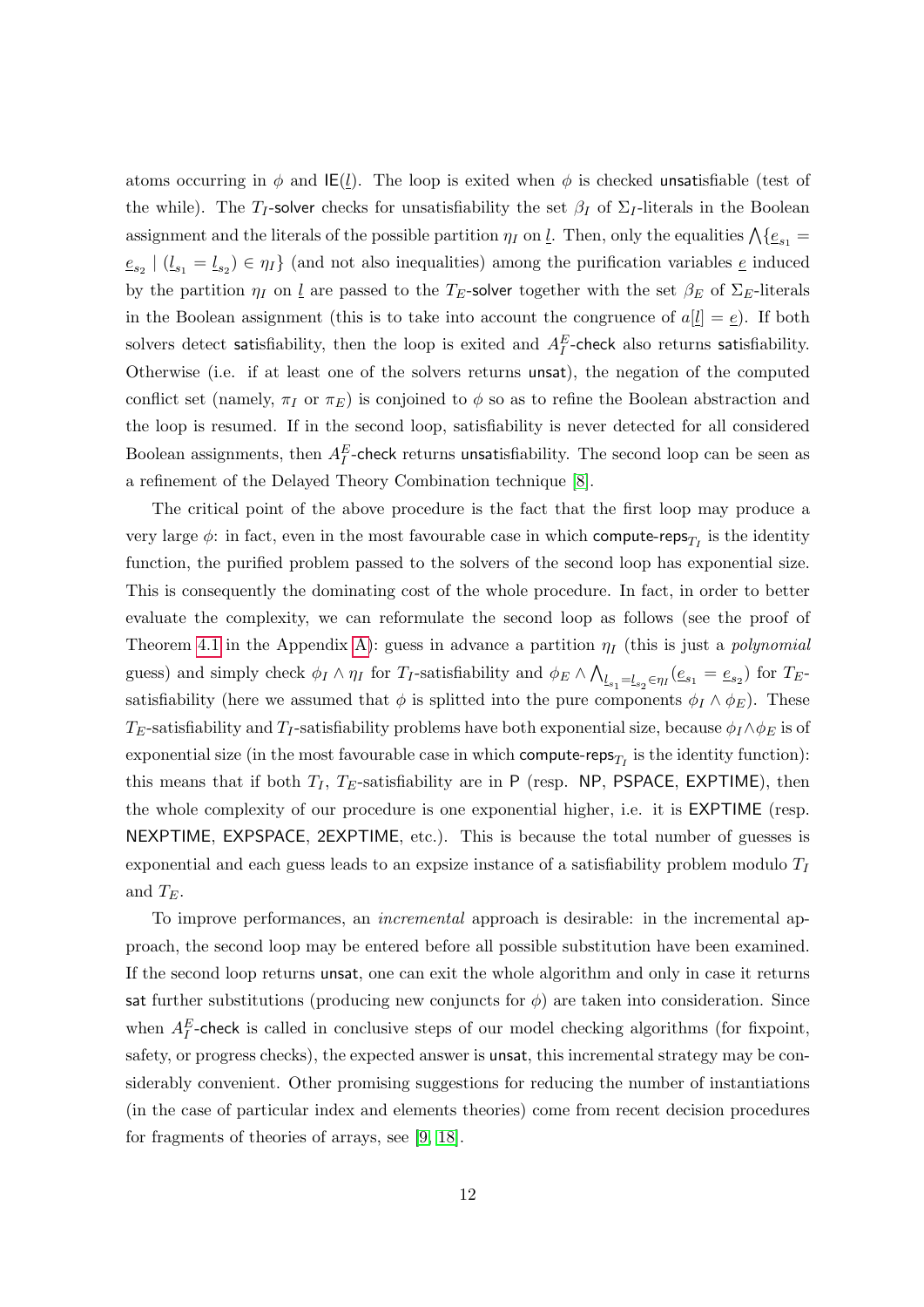## <span id="page-13-0"></span>5 Safety Model Checking

Checking safety properties means checking that a set of 'bad states' (e.g., of states violating the mutual exclusion property) cannot be reached by a system. This can be formalized in our settings as follows:

<span id="page-13-3"></span>**Definition 5.1.** Let  $K(a)$  be an  $\exists^{I}$ -formula (whose role is that of symbolically representing the set of bad states). The *safety model checking problem* for  $K$  is the problem of deciding whether there is an  $n \geq 0$  such that the formula

<span id="page-13-2"></span>
$$
I(a_0) \wedge \tau(a_0, a_1) \wedge \cdots \wedge \tau(a_{n-1}, a_n) \wedge K(a_n) \tag{6}
$$

is  $A_I^E$ -satisfiable. If such an n does not exist, K is safe; otherwise, it is unsafe.

Notice that the  $A_I^E$ -satisfiability of [\(6\)](#page-13-2) means precisely the existence of a finite run leading from a state in  $I$  to a state in  $K$ .

#### <span id="page-13-1"></span>5.1 Backward Reachability

If a bound for  $n$  in the safety model checking is known a priori, then safety can be decided by checking the  $A_I^E$ -satisfiability of suitable instances of [\(6\)](#page-13-2) (this is possible because each formula [\(6\)](#page-13-2) is equivalent to a  $\exists^{A,I}\forall^{I}$ -formula). Unfortunately, this is rarely the case and we must design a more refined method. In the following, we adapt algorithms that incrementally maintain a representation of the set of reachable states in an array-based system.

**Definition 5.2.** Let  $K(a)$  be an  $\exists^{I}$ -formula. An M-state  $s_0$  is backward reachable from K in n steps iff there exists a sequence of  $M$ -states  $s_1, \ldots, s_n$  such that

$$
\mathcal{M} \models \tau(s_0, s_1) \land \cdots \land \tau(s_{n-1}, s_n) \land K(s_n).
$$

We say that  $s_0$  is backward reachable from K iff it is backward reachable from K in n steps for some  $n \geq 0$ .

Before designing our backward reachability algorithm, we must give a symbolic representation of the set of backward reachable states. Preliminarily, notice that if  $K(a)$  is an  $\exists^{I}$ -formula, the set of states which are backward reachable in one step from K can be represented as follows:

<span id="page-13-4"></span>
$$
Pre(\tau, K) := \exists a' \left( \tau(a, a') \land K(a') \right). \tag{7}
$$

<span id="page-13-5"></span>Although  $Pre(\tau, K)$  is not an  $\exists^{I}$ -formula anymore, we are capable of finding an equivalent one in the class: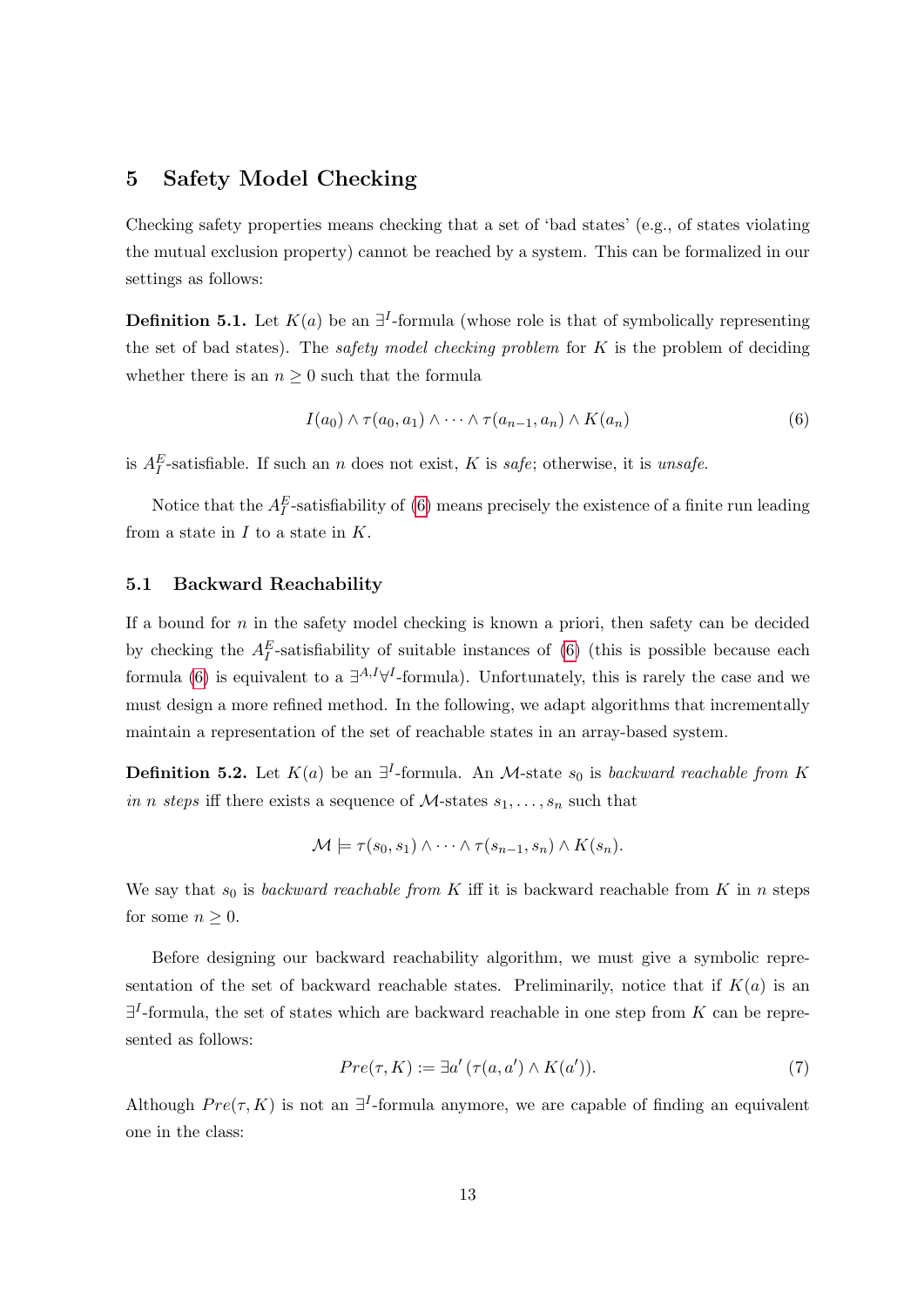function  $\textsf{BReach}(K)$ 

 $i \longleftarrow 0; BR^0(\tau,K) \longleftarrow K; K^0 \longleftarrow K$ if  $A_I^E$ -check $(BR^0(\tau,K)\wedge I) =$  sat then return unsafe repeat  $K^{i+1} \longleftarrow {\sf Pre}(\tau,K^i)$  $BR^{i+1}(\tau,K) \longleftarrow BR^{i}(\tau,K) \vee K^{i+1}$ if  $A_I^E$ -check $(BR^{i+1}(\tau,K)\wedge I)=$  sat then  $\bm{\mathrm{return}}$  unsafe else  $i \leftarrow i + 1$  $\textbf{until } A_I^E\text{-check}(\neg (BR^{i+1}(\tau,K) \to BR^i(\tau,K)) = \textsf{unsat}$ return safe end

<span id="page-14-1"></span>Figure 2: Backward Reachability for Array-based Systems

**Proposition 5.3.** Let  $K(a)$  be an  $\exists^{I}$ -formula; then  $Pre(\tau, K)$  is  $A_I^E$ -equivalent to an (effectively computable)  $\exists^{I}$ -formula  $K'(a)$ .

The proof of this Proposition can be obtained by a tedious syntactic computation while using [\(1\)](#page-9-2) together with the fact that  $T_E$  admits quantifier elimination.

Abstractly, the set of states that can be backward reachable from  $K$  can be recursively characterized as follows: (a)  $Pre^{0}(\tau,K) := K$  and (b)  $Pre^{n+1}(\tau,K) := Pre(\tau,Pre^{n}(\tau,K))$ . The formula  $BR^n(\tau, K) := \bigvee_{s=0}^n Pre^s(\tau, K)$  (having just one free variable of type ARRAY) symbolically represents the states that can be backward reached from  $K$  in n steps. The sequence of  $BR^n(\tau, K)$  allows us to rephrase the safety model checking problem (Definition [5.1\)](#page-13-3) using symbolic representations by saying that K is safe iff the formulae  $I \wedge BR^n(\tau, K)$  are all not  $A_I^E$ -satisfiable. This still requires infinitely many tests, unless there is an n such that the formula  $\neg(BR^{n+1}(\tau,K)) \to BR^n(\tau,K)$  is  $A_I^E$ -unsatisfiable.<sup>[4](#page-14-0)</sup> The key observation now is that both  $I \wedge BR^n(\tau, K)$  and  $\neg(BR^{n+1}(\tau, K) \to BR^{n+1}(\tau, K))$  can be easily transformed into  $\exists^{A,I}\forall^{I}$ -formulae so that their  $A_{I}^{E}$ -satisfiability is decidable and checked by the procedure  $A_I^E$ -check of Figure [1.](#page-11-0)

This discussion suggests the adaptation of a standard backward reachability algorithm (see, e.g., [\[19\]](#page-35-1)) depicted in Figure [2,](#page-14-1) where Pre takes a formula, it computes  $Pre$  as defined in [\(7\)](#page-13-4), and then applies the required syntactic manipulations to transform the resulting formula into an equivalent one according to Proposition [5.3.](#page-13-5)

<span id="page-14-2"></span><span id="page-14-0"></span><sup>&</sup>lt;sup>4</sup>Notice that the  $A_I^E$ -unsatisfiability of  $\neg(BR^n(\tau,K)) \to BR^{n+1}(\tau,K)$  is obvious by definition. Hence, the  $A_I^E$ -unsatisfiability of  $\neg(BR^{n+1}(\tau,K)) \to BR^n(\tau,K)$  implies that  $A_I^E \models BR^{n+1}(\tau,K) \leftrightarrow BR^n(\tau,K)$ .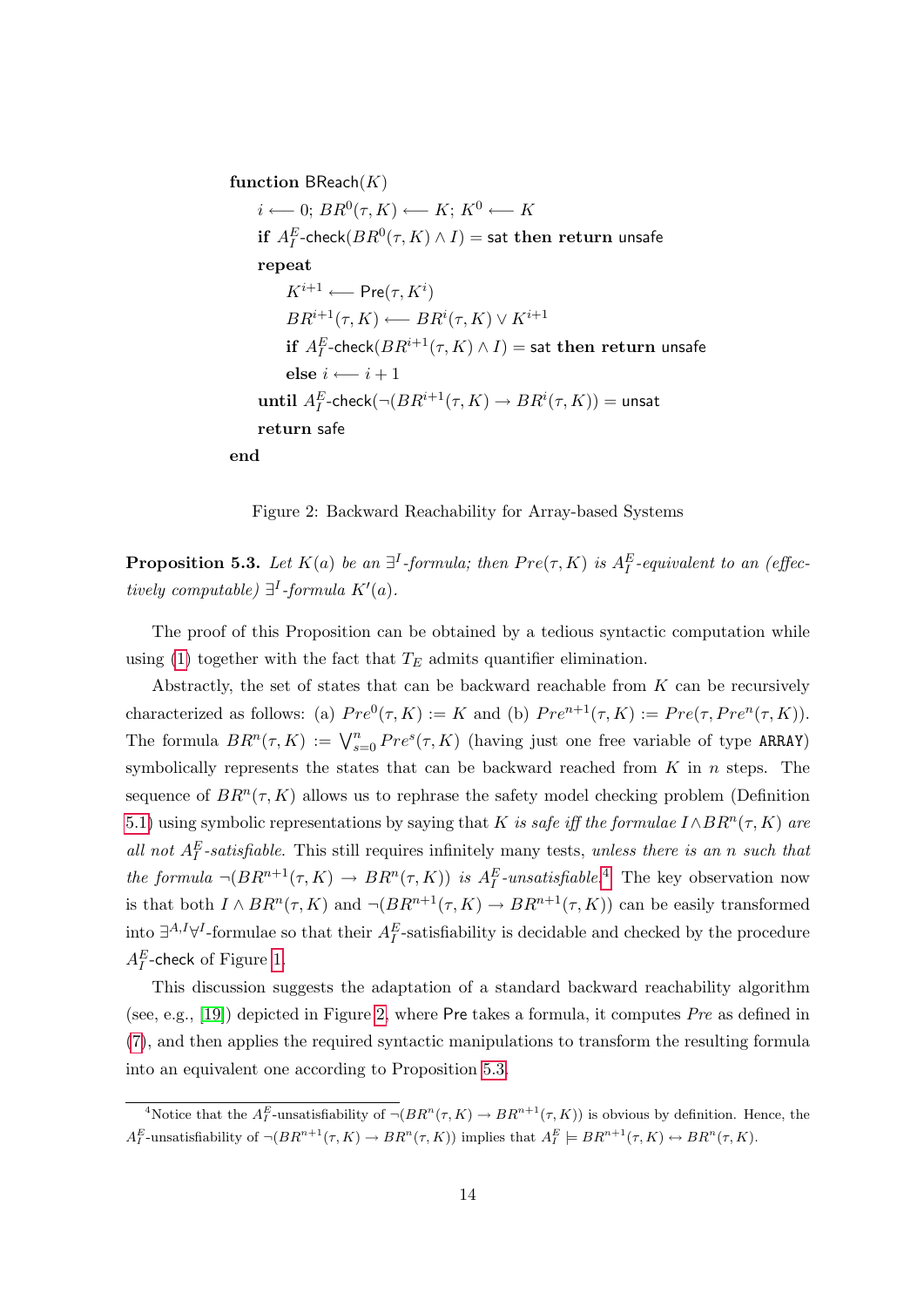**Theorem 5.4.** Let  $K(a)$  be an  $\exists^{I}$ -formula; then the function BReach in Figure [2](#page-14-1) semi-decides the safety model checking problem for K.

#### <span id="page-15-0"></span>5.2 Termination of Backward Reachability

Indeed, the main problem with the semi-algorithm of Figure [2](#page-14-1) is termination; in fact, it may not terminate when the system is safe. In the literature, termination of infinite state model checking is often obtained by defining a well-quasi-ordering (wqo)—see, e.g., [\[1\]](#page-33-0)—on the configurations of the system. Here, we adapt this approach to our setting, by defining model-theoretically a notion of configuration and then introducing a suitable ordering on configurations: once this is done, it will be immediate to prove that termination follows whenever the ordering among configurations is a wqo.

An  $A_I^E$ -configuration (or, briefly, a configuration) is an M-state in a finite index model M of  $A_I^E$ : a configuration is denoted as  $(s, \mathcal{M})$ , or simply as s, leaving M implicit. Moreover, we associate a  $\Sigma_I$ -structure  $s_I$  and a  $\Sigma_E$ -structure  $s_E$  with an  $A_I^E$ -configuration  $(s, \mathcal{M})$  as follows: the  $\Sigma_I$ -structure  $s_I$  is simply the finite structure  $\mathcal{M}_I$ , whereas  $s_E$  is the  $\Sigma_E$ -substructure of  $\mathcal{M}_E$  generated by the image of s (in other words, if INDEX $\mathcal{M} = \{c_1, \ldots, c_k\}$ , then  $s_E$  is generated by  $\{s(c_1), \ldots, s(c_k)\}\)$ .

We remind few definitions about preorders. A preorder  $(P, \leq)$  is a set endowed with a reflexive and transitive relation; an upset of such a preorder is a subset  $U \subseteq P$  such that  $(p \in U \text{ and } p \leq q \text{ imply } q \in U$ ). An upset U is *finitely generated* iff it is a finite union of cones, where a *cone* is an upset of the form  $\uparrow p = \{q \in P \mid p \leq q\}$  for some  $p \in P$ . A preorder  $(P, \leq)$  is a well-quasi-ordering (wqo) iff every upset of P is finitely generated (this is equivalent to the standard definition, see Appendix [A\)](#page-36-0). We define now a preorder among our configurations:

**Definition 5.5.** Let s, s' be configurations;  $s' \leq s$  holds iff there are a  $\Sigma_I$ -embedding  $\mu$ :  $s'_I \longrightarrow s_I$  and a  $\Sigma_E$ -embedding  $\nu : s'_E \longrightarrow s_E$  such that the set-theoretical compositions of  $\mu$ with s and of s' with  $\nu$  are equal.



<span id="page-15-1"></span>Let  $K(a)$  be an  $\exists^{I}$ -formula: we denote by  $\llbracket K \rrbracket$  the set of  $A_I^E$ -configurations satisfying K; in symbols,  $[K] := \{(\mathcal{M}, s) \mid \mathcal{M} \models K(s)\}.$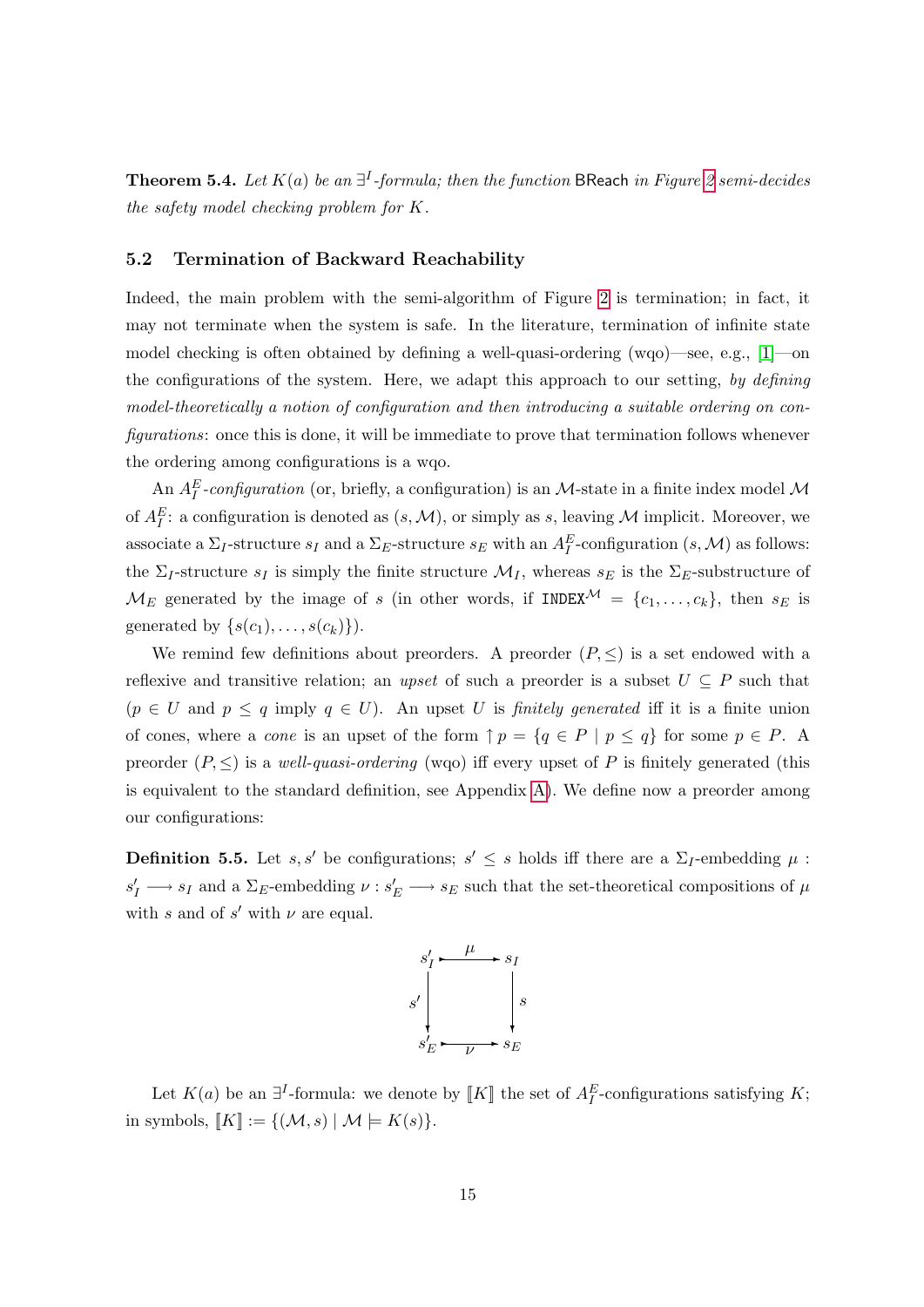**Proposition 5.6.** For every  $\exists^{I}$ -formula  $K(a)$ , the set  $\llbracket K \rrbracket$  is upward closed; moreover, for every  $\exists^{I}$ -formulae  $K_1, K_2$ , we have  $[[K_1]] \subseteq [[K_2]]$  iff  $A_I^E \models K_1 \rightarrow K_2$ .

The set of configurations  $\mathcal{B}(\tau, K)$  which are backward reachable from a given  $\exists^{I}$ -formula  $K$  is thus an upset, being the union of infinitely many upsets; however, even in case the latter are finitely generated,  $\mathcal{B}(\tau, K)$  needs not be so. Under the hypothesis of local finiteness of  $T_E$ , this is precisely what characterizes termination of backward reachability search:

<span id="page-16-1"></span>**Theorem 5.7.** Assume that  $T_E$  is locally finite; let K be an  $\exists^I$ -formula. If K is safe, then BReach in Figure [2](#page-14-1) terminates iff  $\mathcal{B}(\tau, K)$  is a finitely generated upset.<sup>[5](#page-16-2)</sup> As a consequence, BReach always terminates when the preorder on  $A_I^E$ -configurations is a wqo.

Theorem [5.7](#page-16-1) covers many well-known terminating cases (for some of them, a primitive recursive lower bound does not even exist). We just give few examples here.

- Take  $T_E$  to be an enumerated datatype theory and  $T_I$  to be the pure equality theory in the signature  $\Sigma_I = \{=\}$  (in this setting one can formalize broadcast protocols): the preorder on  $A_I^E$ -configurations is a wqo by Dikson's Lemma.
- Take  $T_E$  to be an enumerated datatype theory and  $T_I$  to be the theory of total orders (in this setting one can formalize Lossy Channel Systems): the preorder on  $A_I^E$ . configurations is a wqo by Higman's Lemma.
- Take  $T_E$  to be the theory of rationals (under the natural ordering  $\langle$ ) and  $T_I$  to be the pure equality theory in the signature  $\Sigma_I = \{=\}$  (in this setting one can formalize the version of the Bakery algorithm mentioned in [\[2\]](#page-33-2)): using Kruskal's theorem, it is possible to show that the preorder on  $A_I^E$ -configurations is a wqo.<sup>[6](#page-16-3)</sup>

## <span id="page-16-0"></span>6 Progress Formulae for Recurrence Properties

Liveness problems are difficult and even more so for infinite state systems. In the following, we consider a special kind of liveness properties, which falls into the class of recurrence properties

<span id="page-16-3"></span><span id="page-16-2"></span><sup>&</sup>lt;sup>5</sup>If K is unsafe, we already know that BReach terminates because it detects unsafety (cf. Theorem [5.4\)](#page-14-2).

<sup>&</sup>lt;sup>6</sup>We give details for the last example (for the first two, see Section [7](#page-18-0) below). In the third example, we can represent a configuration  $(M, s)$  as a list  $n_1, \ldots, n_k$  of natural numbers (of variable length k): such a list encodes the information that  $s_E$  is a k-element chain and that  $n_1$  elements from  $s_I$  are mapped by s into the first element of the chain,  $n_2$  elements from  $s_I$  are mapped by s into the second element of the chain, etc. If w is the list for s and v is the list for s', we have  $s' \leq s$  iff w is componentwise less or equal to a subword of v. We can get termination by Kruskal's theorem by representing numbers as numerals and by using a binary function symbol f to encode the precedence (thus, for instance, the list 1,2,2 is represented as  $f(s(0), f(s(s(0))), s(s(0)))$ : in fact, it is easily seen that, on these terms, the homeomorphic embedding behaves like our configuration ordering.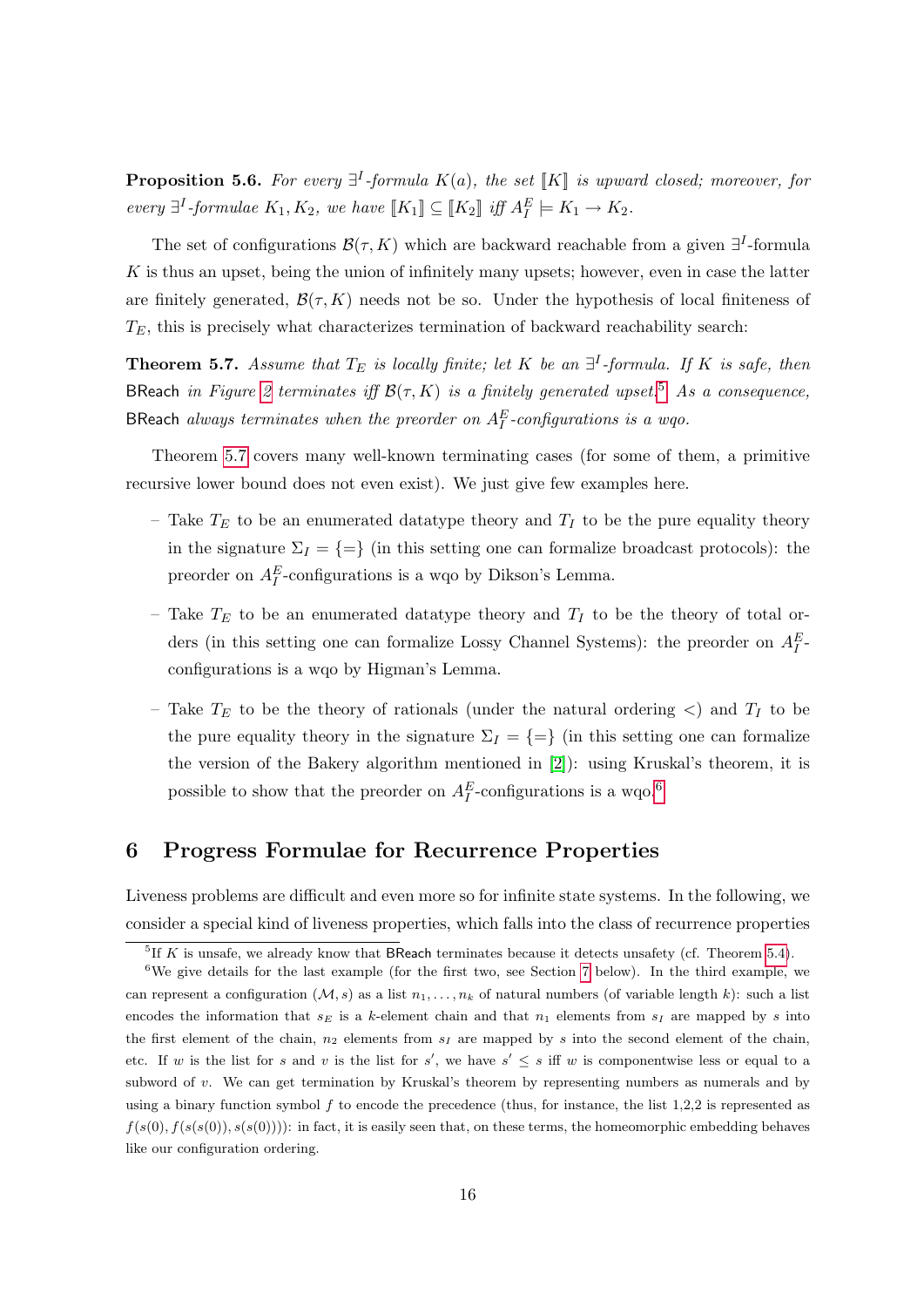in the classification introduced in [\[21\]](#page-35-3). Our method for dealing with such properties consists in synthesizing progress functions definable at quantifier free level.

A recurrence property is a property which is infinitely often true in every infinite run of a system; in other words, to check that  $R$  is a recurrence property it is sufficient to show that it cannot happen that there is an infinite run  $s_0, s_1, \ldots, s_i, \ldots$  such that R is true at most in the states from a finite prefix  $s_0, \ldots, s_m$ . This can be formalized in our framework as follows.

<span id="page-17-3"></span>**Definition 6.1.** Suppose that  $R(a)$  is a  $\forall$ <sup>*I*</sup>-formula; let's use the abbreviations  $K(a)$  for  $\neg R(a)$  and  $\tau_K(a, a')$  for  $\tau(a, a') \wedge K(a) \wedge K(a')$ .<sup>[7](#page-17-0)</sup> We say that R is a recurrence property iff for every  $m$  the infinite set of formulae

<span id="page-17-1"></span>
$$
I(b_1), \tau(b_1, b_2), \dots, \tau(b_m, a_0), \tau_K(a_0, a_1), \tau_K(a_1, a_2), \dots
$$
\n(8)

is not satisfiable in a finite index model of  $A_I^E$ .

The finite prefix  $I(b_1), \tau(b_1, b_2), \ldots, \tau(b_m, a_0)$  in [\(8\)](#page-17-1) above ensures that the states assigned to  $a_0, a_1, \ldots$  are (forward) reachable from an initial state, whereas the infinite suffix  $\tau_K(a_0, a_1)$ ,  $\tau_K(a_1, a_2), \ldots$  expresses the fact that property R is never attained. Observe that, whereas it can be shown that the  $A_I^E$ -satisfiability of [\(6\)](#page-13-2) for safety problems (cf. Definition [5.1\)](#page-13-3) is equivalent to its satisfiability in a finite index model of  $A_I^E$ , this is not the case for [\(8\)](#page-17-1). This imposes the above explicit restriction to finite index models since, otherwise, recurrence might unnaturally fail in many concrete situations.

**Example 6.2.** In a mutual exclusion protocol, we can choose  $K$  to be

<span id="page-17-4"></span>
$$
\exists i\,(i=c \land a[i] = \mathtt{waiting})
$$

(here c is a fresh constant<sup>[8](#page-17-2)</sup> of type  $\Sigma_I$  and, of course,  $T_E \models$  **waiting**  $\neq$  **critical**). Then the  $A_I^E$ -satisfiability of [\(8\)](#page-17-1) implies that the protocol cannot guarantee absence of starvation.

Let R be a recurrence property; we say that R has *polynomial complexity* iff there exists a polynomial  $f(n)$  such that for every m and for  $k > f(n)$  the formulae

$$
I(b_1) \wedge \tau(b_1, b_2) \wedge \cdots \wedge \tau(b_m, a_0) \wedge \tau_K(a_0, a_1) \wedge \cdots \wedge \tau_K(a_{k-1}, a_k)
$$
\n
$$
(9)
$$

are all unsatisfiable in the models  $\mathcal M$  of  $A_I^E$  such that the cardinality of the support of  $\mathcal M_I$  is at most n (in other words,  $f(n)$  gives an upper bound for the waiting time needed to reach R by a system consisting of less then  $n$  processes).

<span id="page-17-5"></span><span id="page-17-2"></span><span id="page-17-0"></span><sup>&</sup>lt;sup>7</sup>Notice that  $\tau_K$  is easily seen to be equivalent to a disjunction of T-formulae, like the original  $\tau$ .

<sup>&</sup>lt;sup>8</sup>Notice that the addition of free constants preserves the hypotheses (local finiteness, closure under substructures) we have for  $T_E$ .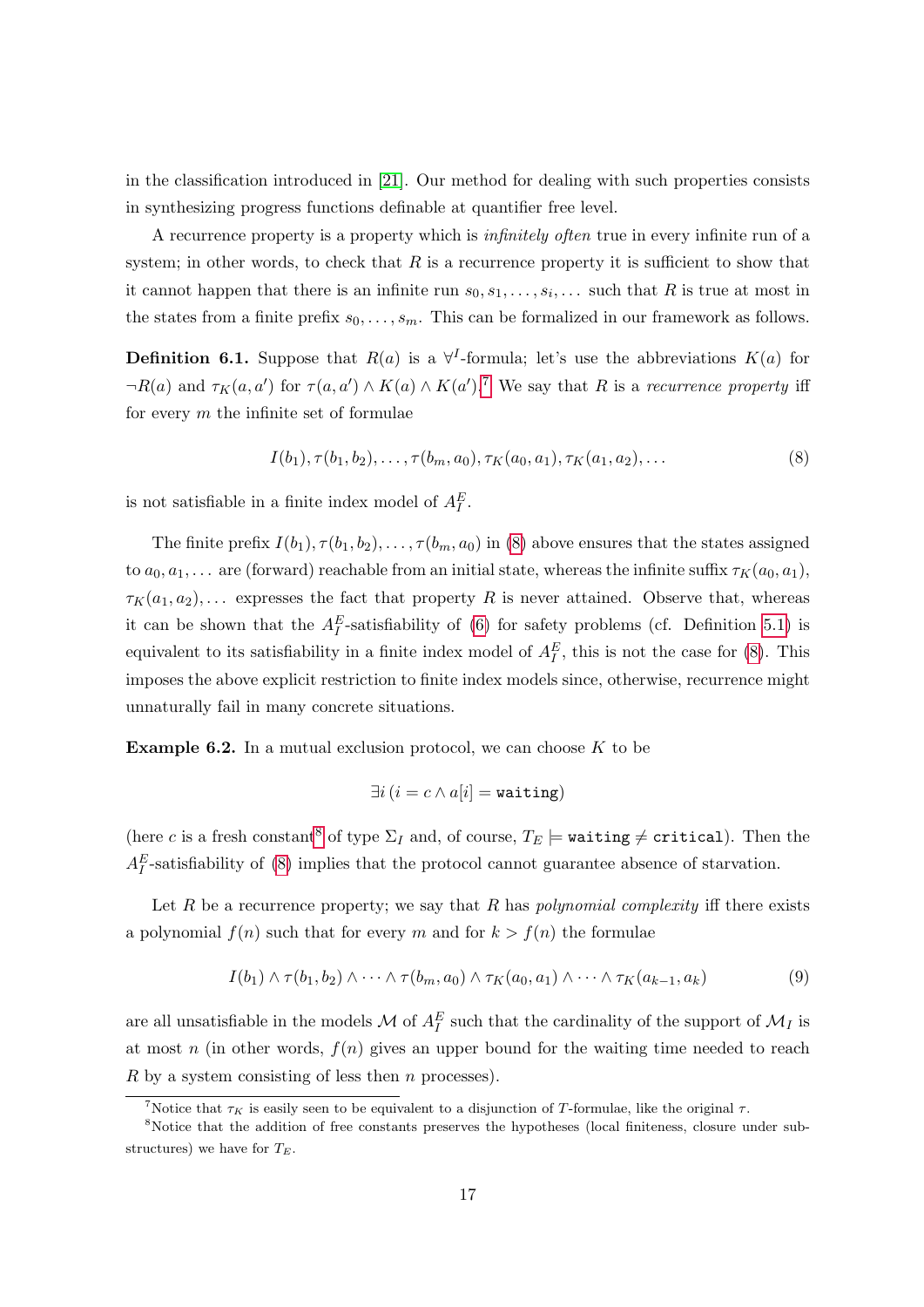**Definition 6.3.** Let  $R(a)$  be a  $\forall^{I}$ -formula and let K and  $\tau_K$  be as in Definition [6.1.](#page-17-3) A formula  $\psi(\underline{t}(j), a | \underline{t}(j))$  is an *index invariant* iff there exists a safe  $\exists^{I}$ -formula H such that

$$
A_I^E \models \forall a_0 \,\forall a_1 \,\forall \underline{j} \, (\neg H(a_0) \land \tau_K(a_0, a_1) \to (\psi(\underline{t}, a_0[\underline{t}]) \to \psi(\underline{t}, a_1[\underline{t}]))). \tag{10}
$$

A progress condition for  $R$  is a finite set of index invariant formulae

<span id="page-18-3"></span><span id="page-18-2"></span>
$$
\psi_1(\underline{t}(j),a[\underline{t}(j)]),\ldots,\psi_c(\underline{t}(j),a[\underline{t}(j)])
$$

for which there exists a safe  $\exists^{I}$ -formula H such that

$$
A_I^E \models \forall a_0 \,\forall a_1 \left(\neg H(a_0) \land \tau_K(a_0, a_1) \to \exists \underline{j} \bigvee_{k=1}^c (\neg \psi_k(\underline{t}, a_0[\underline{t}])) \land \psi_k(\underline{t}, a_1[\underline{t}]) \right) \tag{11}
$$

Suppose there is a progress condition as above for R; if M is a model of  $A_I^E$  such that the support of  $\mathcal{M}_I$  has cardinality at most n, then the formulae [\(9\)](#page-17-4) cannot be satisfiable in  $\mathcal M$ for  $k > c \cdot n^{\ell}$  (here  $\ell$  is the length of the tuple j). This argument shows the following.

<span id="page-18-1"></span>**Proposition 6.4.** If there is a progress condition for R, then R is a recurrence property with polynomial complexity.

We provide significant examples (like the Bakery protocol) of application of Proposition [6.4](#page-18-1) in Section [7](#page-18-0) below; let's now discuss how to mechanize it. The validity tests [\(10\)](#page-18-2) and [\(11\)](#page-18-3) can be reduced to unsatisfiability tests covered by Theorem [4.1;](#page-10-2) however, the search space for progress conditions looks to be unbounded for various reasons (the number of the  $\psi$ 's of Definition [6.3,](#page-17-5) the length of the string  $j$ , the 'oracle' safe  $H$ 's, etc.). Nevertheless, the proof of the following unexpected result shows (in the appropriate hypotheses) how to find progress conditions whenever they exist:

<span id="page-18-4"></span>**Theorem 6.5.** Suppose that  $T_E$  is locally finite and that safety of  $\exists$ <sup>T</sup>-formulae can be effectively checked. Then the existence of a progress condition for a given  $\forall^{I}$ -formula R is decidable.

## <span id="page-18-0"></span>7 Case Analysis and Further Examples

In this section, we first give a complete analysis of two examples and then we show how two well-known classes of problems (broadcast protocols and lossy channel systems) can be formalized in our framework. The claims we make about the Simplified Bakery Algorithm and the Insertion Sort Algorithm below have been checked by a tool generating proofs obligations for the SMT solver Yices: the tool is currently yet under development and it has been assisted with manual simplifications steps.

We first make few notational remarks which are useful when formalizing the examples: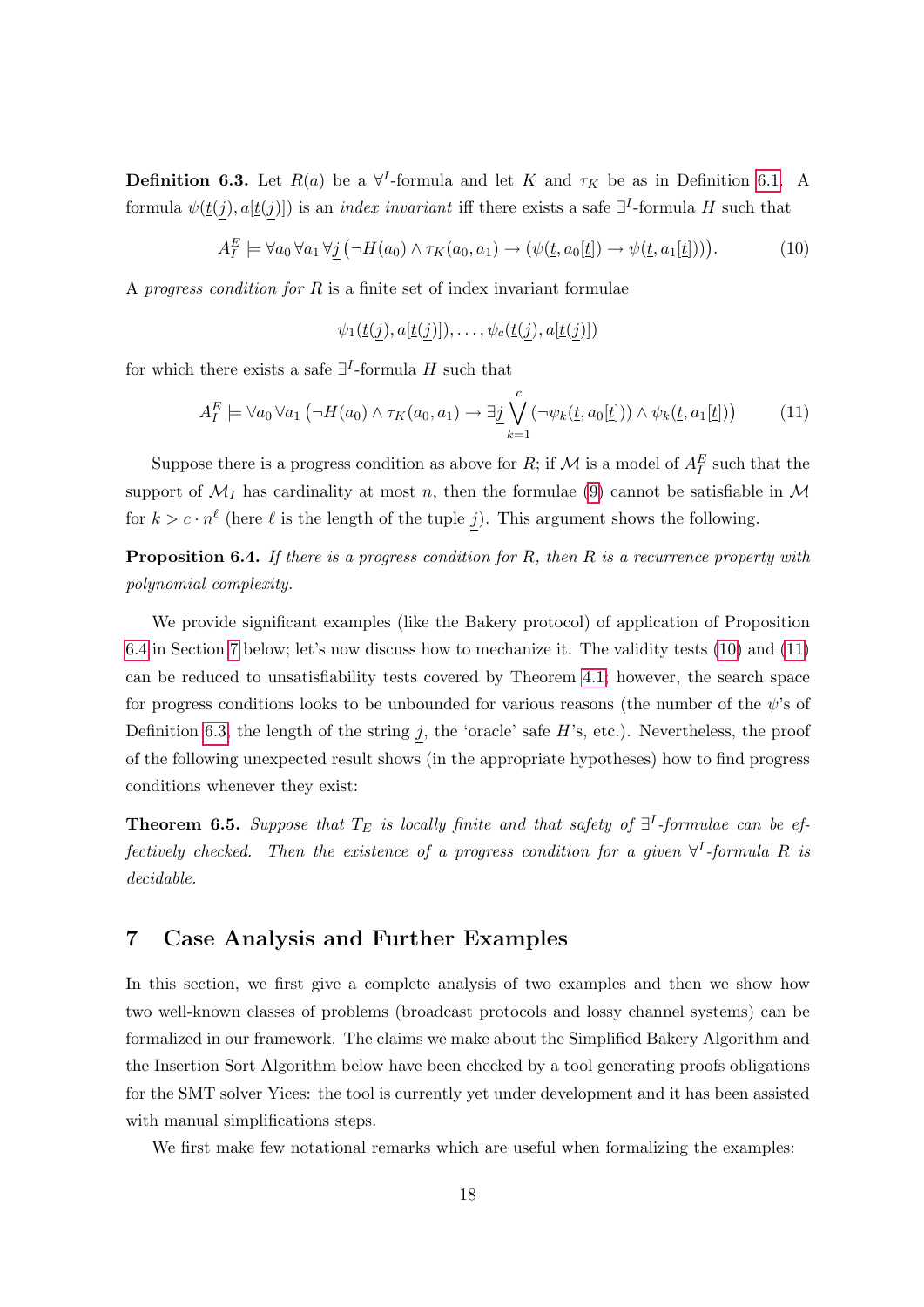**Remark 7.1.** Sometimes it happens that the index signature  $\Sigma_I$  contains some constant c. In this case we would not be allowed in principle to use the term  $a[c]$  in an  $\exists^{I}$ -formula like

<span id="page-19-1"></span><span id="page-19-0"></span>
$$
\exists \underline{i} \, \phi(\underline{i}, a[\underline{i}]) \tag{12}
$$

This is because, according to our conventions,  $\phi(i, a[i])$  should be obtained from a quantifier free  $\Sigma_I \cup \Sigma_E$ -formula  $\phi(\underline{i}, \underline{e})$  by replacing the  $\underline{e}$  by the terms  $a[\underline{i}]$ . Nevertheless, the term  $a[c]$ can be used in practice, because if it occurs in  $\phi$ , we can replace [\(12\)](#page-19-0) by

$$
\exists \underline{i} \exists j \left( j = c \land \phi'(\underline{i}, j, a[\underline{i}], a[j]) \right) \tag{13}
$$

where  $\phi'$  is obtained from  $\phi$  by substituting c with j (one should be aware, however, that algorithms like that of Proposition [5.3](#page-13-5) apply not to [\(12\)](#page-19-0) but to the amended version [\(13\)](#page-19-1)). A similar remark applies to  $\forall^{I}$ -formulae and to T-formulae (on the contrary, we recall that in the index invariant formulae of Definition [6.3,](#page-17-5) the above transformation is not needed, because  $\psi(t, a[t])$  is the legal format for such formulae).

Remark 7.2. When we specify global components of T-formulae we need a formula of the kind  $\phi_G(\underline{i}, \underline{d}, \underline{d}', j, e, e')$  satisfying the seriality requirement [\(1\)](#page-9-2). In practice, the parameters e, e' are instantiated to  $a[j], a'[j]$ , respectively, and moreover the side parameters  $\underline{d}, \underline{d'}$  are instantiated to  $a[\underline{i}], a'[\underline{i}]$ . Thus, for clarity, we directly use the format

$$
\phi_G(\underline{i}, a[\underline{i}], a'[\underline{i}], j, a[j], a'[j])
$$

when introducing global components.

Remark 7.3. In Definition [3.2,](#page-7-0) we assumed that array-based systems can have multiple local variable arrays; however, in the remaining part of the paper, we limited ourselves for simplicity to array based systems with only one local variable array. In order to formalize the examples, however, we need multiple local variable arrays: this can be achieved by restoring the original Definition [3.2,](#page-7-0) but can be achieved also by allowing a multisorted  $T_E$ , in the way sketched below. If we want for instance each process to have two local variables of sorts  $E_1$ and  $E_2$ , respectively, we can take as  $T_E$  a three-sorted theory where, in addition to  $E_1, E_2$ we have a third sort representing the cartesian product of  $E_1$  and  $E_2$  (the signature  $\Sigma_E$  will include symbols for projections and pairing). It can be shown that this multisorted  $T_E$  has quantifier elimination in case the component theories have quantifier elimination. Whatever formal solution is adopted, in case of multiple local variable arrays, we shall use the notation  $a[i].1, \ldots, a[i].n$  to access the content of the n local variables of the process i (thus, depending on the formal solution the reader prefers,  $a[i].k$  may be the k-th projection of the content of the unique local variable of the process i or the real k-th local variable of the process i).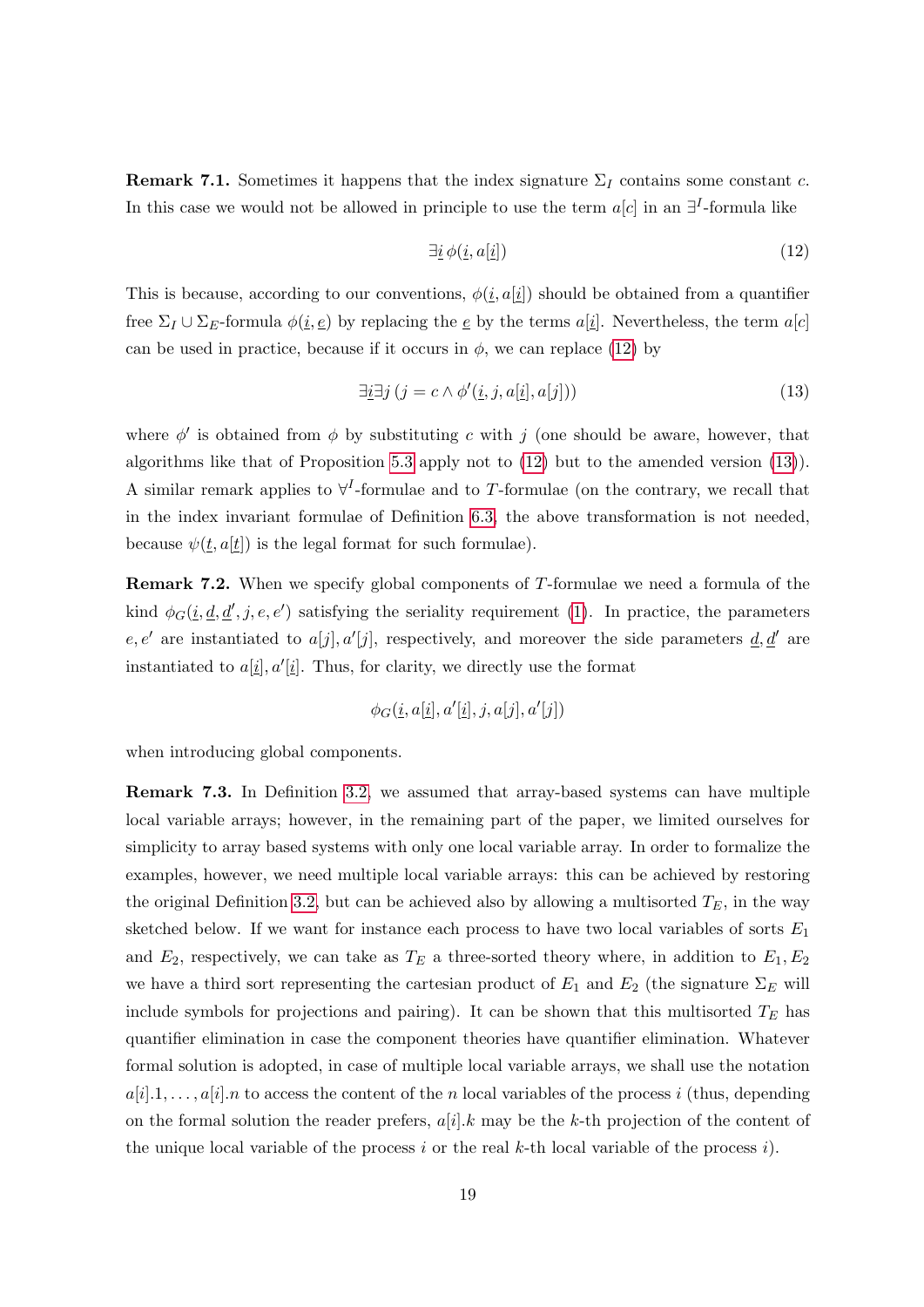Remark 7.4. Global variables can be modeled by adding extra local variables: if the transition (and the initial condition) are suitably chosen, one can obtain the effect that processes keep, among their local variables, an identical copy of each global variable. Global variables will be needed only in Subsection [7.4](#page-27-0) below.

#### <span id="page-20-0"></span>7.1 The Simplified Bakery Algorithm

We present here the formalization into our framework of the *Simplified Bakery Algorithm* that can be found for instance in [\[3\]](#page-33-1). When formalizing the component transitions  $\tau_1, \tau_2$  below, we use the *approximation* trick (see [\[3,](#page-33-1) [2\]](#page-33-2)): transitions  $\tau_1, \tau_2$ , in order to fire, would require a universally quantified guard which cannot be expressed in our format. We circumvent the problem, by imposing that all the processes that are counterexamples to the guard go into a 'crash' state: this trick augments the possible runs of the system by introducing 'spurious runs', however if a safety property holds for the augmented 'approximate' system, then it also holds for the original system (the same is true for the recurrence properties of Section  $6$ ).<sup>[9](#page-20-1)</sup> We specify suitable theories  $T_I$  and  $T_E$  for the formalization of (the approximate version of) the Simplified Bakery Algorithm. The theory  $T_I$  is the pure equality theory in the signature  $\Sigma_I = \{=\};$  to introduce  $T_E$ , we analyze which kind of local data we need. The data e appearing in an array of processes are records consisting of the following two fields:

- the field e.s represents the status (e.s  $\in$  {idle, wait, use, crash});
- the field *e.t* represents the ticket (tickets range in the real interval  $[0, \infty)$ , seen as a linear order with first element 0).

Thus we need a two-sorted  $T_E$  and two array variables in the language (or, a single array variable and a three-sorted  $T_E$ ).<sup>[10](#page-20-2)</sup>

The transition  $\tau(a, a')$  is the disjunction  $\tau_1(a, a') \vee \tau_2(a, a') \vee \tau_3(a, a')$ , where the T-formulae  $\tau_n$   $(n\leq 3)$  have the standard format from Definition [3.4](#page-9-3)

$$
\exists i \ (\phi_L^n(i, a[i], a'[i]) \land \ Update_G^n(i, a, a'));
$$

and the local and the global components  $\phi_L^n, \phi_G^n$  are specified below.

<span id="page-20-1"></span><sup>9</sup>The approximate transition trick has also a rationale coming from textbooks on distributed algorithms [\[20\]](#page-35-7), where the so called 'stopping failures' assumption is widely discussed: in the stopping failures assumption, every process can go into a crash state at any time. If you like, you can add a fourth T-formula disjunct to our formalization below in order to take into account unlimited stopping failures: our analysis of the simplified bakery algorithm carries out without substantial modification within such full stopping failures assumption.

<span id="page-20-2"></span><sup>&</sup>lt;sup>10</sup>In the latter case  $\Sigma_E$  contains constants for **idle**, wait, use, crash, the linear order relation <, the constant 0, projections and pairing functions (all these symbols are appropriately sorted). The class of models of  $T_E$  is formed by the unique three-sorted structure given by the set {idle, wait, use, crash}, the interval  $[0, \infty)$ , and the cartesian product of the latter. Notice that this  $T_E$  has quantifier elimination and is locally finite.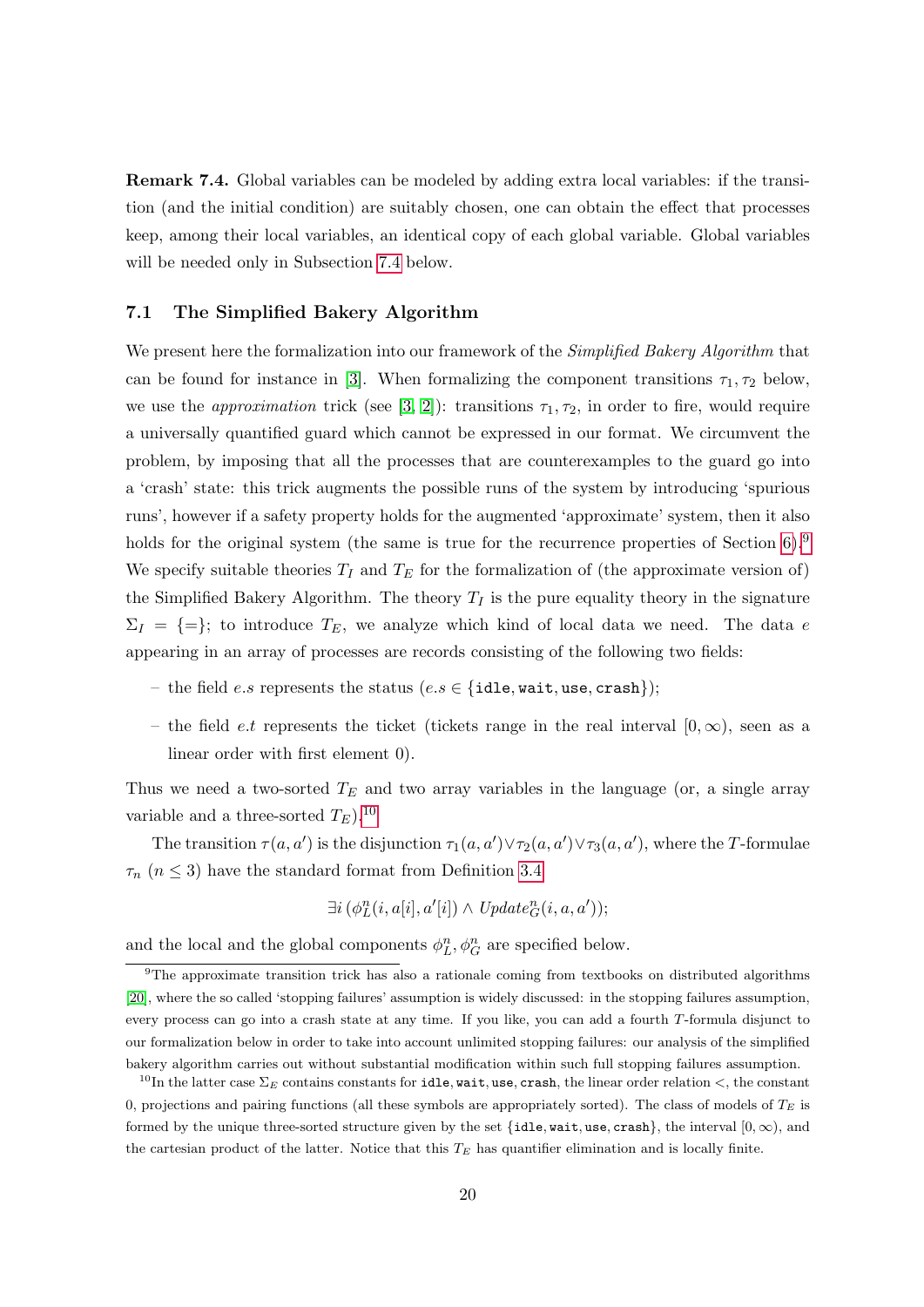**Local Components.** The local components  $\phi_L^n$  are

- $\begin{array}{rcl} \circ & \phi^1_L & := & a[i].s = \mathtt{idle} \wedge a'[i].s = \mathtt{wait} \wedge a'[i].t > 0 \text{ (the selected process goes from the)} \end{array}$ state idle to wait and takes a nonzero ticket);
- $\begin{array}{rcl} \sigma & \phi_L^2 & := & a[i].s = \texttt{wait} \wedge a'[i] = \langle \texttt{use}, a[i].t \rangle \end{array}$  (the selected process goes from the state wait to use and keeps the same ticket);
- $\{-\phi_L^3\quad;\equiv\quad a[i].s=\texttt{use} \wedge a'[i]=\langle \texttt{idle}, 0\rangle \text{ (the selected process goes from the state use } \rangle\}$ to idle and the ticket is reset to zero).

**Global Components.** The global components  $\phi_G^n(i, a[i], a'[i], j, a[j], a'[j])$  make case distinction as follows (the first case delegates the update to the local component):

- $\phi_G^1$   $\equiv (j = i \wedge a'[j] = a'[i]) \vee (j \neq i \wedge a[j].t < a[i].t \wedge a'[j] = a[j]) \vee (j \neq i \wedge a[j].t \geq$  $a[i].t \wedge a'[j] = \langle \texttt{crash}, a[j].t \rangle)$  (if the selected process i goes from idle to wait, then any other process  $j$  keeps the same state/ticket, unless it has a ticket bigger or equal to the ticket of  $i$  - in which case  $j$  crashes);
- $\phi_G^2$  :≡  $(j = i \wedge a'[j] = a'[i]) \vee (j \neq i \wedge (a[j].t > a[i].t \vee a[j].t = 0) \wedge a'[j] = a[j]) \vee (j \neq i \wedge (a[j].t > a[i].t \vee a[j].t = 0)$  $i \wedge \neg(a[j].t > a[i].t \vee a[j].t = 0) \wedge a'[j] = \langle \text{crash}, a[j].t \rangle)$  (if the selected process i goes from wait to use, then any other process  $j$  keeps the same state/ticket, unless it has a nonzero ticket smaller than the ticket of  $i$  - in which case  $j$  crashes);
- $\phi_G^3$  :  $\equiv (j = i \wedge a'[j] = a'[i]) \vee (j \neq i \wedge a'[j] = a[j])$  (if the selected process i goes from use to idle, then any other process keeps the same state/ticket).

**Safety Problem.** The safety problem we want to consider is mutual exclusion. We impose the initial condition  $\forall i (a[i].s = \text{idle})$  and ask whether it is possible to reach states satisfying the  $\exists$ <sup>*I*</sup>-formula:

$$
\exists i \, \exists j \, (i \neq j \land a[i].s = \text{use} \land a[j].s = \text{use}).
$$

The backward analysis algorithm of Theorem [5.4](#page-14-2) terminates after 4 steps saying that the unsafe states cannot be reached. Subsumption and simplification tests help calculations (for instance, they keep the number of existentially quantified variables in the current  $\exists^{I}$ -formula always equal to 2). The fixpoint describing backward reachable states is symbolically described (up to  $A_E^I$ -equivalence) by the existential closure following formula written in SMT-LIB syntax [\[24\]](#page-35-8):

( or

```
( and ( not ( = i j ) ) ( = ( a0.s i ) use ) ( = wait ( a0.s j ) ) ( = 0( a0.t j ) )( and ( not ( = i j ) ) ( = ( a0.s i ) idle ) ( = wait ( a0.s j ) ) ( = 0 ( a0.t j ) )
```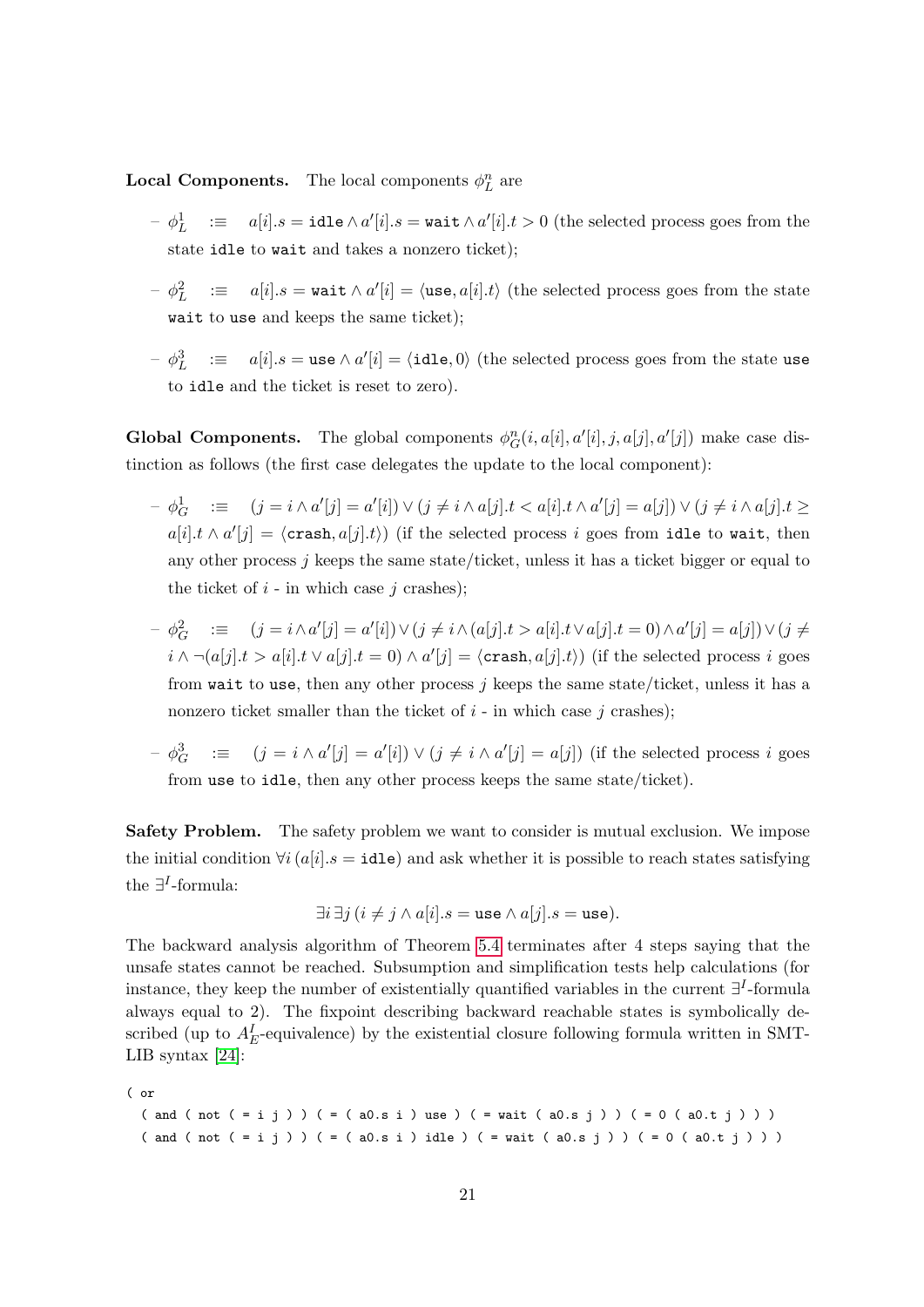$($  and  $($  not  $($  = i j  $)$   $)$   $($  = idle  $($  a0.s i  $)$   $)$   $($  =  $($  a0.s j  $)$  use  $)$   $($  =  $($  a0.t j  $)$  0  $)$   $)$ ( and ( not ( = i j ) ) ( = wait ( a0.s i ) ) ( = ( a0.s j ) wait ) ( = ( a0.t j ) 0 ) ) ( and  $( not (= i j)) ( = ( a0.s i) wait ) ( = use ( a0.s j) )$ ( or ( = ( a0.t j ) 0 ) ( < ( a0.t i ) ( a0.t j ) ) ) )  $($  and  $($  not  $($  = i j  $)$   $)$   $($  =  $($  a0.s i  $)$  use  $)$   $($  =  $($  a0.s j  $)$  use  $)$   $)$  $\lambda$ 

**Recurrence Problem.** We introduce a free index constant  $d$  and inquire about the existence of an infinite run keeping the system in the starvation state

$$
a[d].s = \mathtt{wait}.
$$

We use, as a progress condition, the following four index invariant formulae:

$$
a[j].s = \text{crash}
$$

$$
a[j].t > a[d].t
$$

$$
\neg(a[j].t < a[d].t \land a[j].s = \text{wait})
$$

$$
a[j].t = 0 \lor a[j].t > a[d].t.
$$

To check that these four formulae are a progress condition, we need further safety checks (as explained in Definition [6.3\)](#page-17-5): in fact, the information concerning unreachability of the states satisfying the following  $\exists^{I}$ -formulae is needed when checking conditions [\(10\)](#page-18-2), [\(11\)](#page-18-3):

$$
\exists i (a[i].s = \text{use} \land a[i].t = 0)
$$

$$
\exists i (a[i].s = \text{idle} \land a[i].t \neq 0)
$$

$$
\exists i (a[i].s = \text{wait} \land a[i].t = 0)
$$

$$
\exists i \exists j (a[i].s = \text{use} \land a[j].s = \text{wait} \land a[j].t \leq a[i].t).
$$

Recurrence of  $a[d]$ .  $s \neq \text{wait}$  (with a linear complexity bound) follows, as explained in Section [6:](#page-16-0) this proves that each non faulty process d is guaranteed to get the resource each time it asks for it (in fact, if  $d$  does not crashes, it can exit the wait state only by going to use).

#### <span id="page-22-0"></span>7.2 The Insertion Sort Algorithm

We analyze here a simple algorithm inserting an element  $a[0]$  into a sorted array  $a[1], \ldots, a[n]$ . We take as  $T_I$  the theory in the signature  $\Sigma_I = \{0, S\}$  whose class of models are disjunct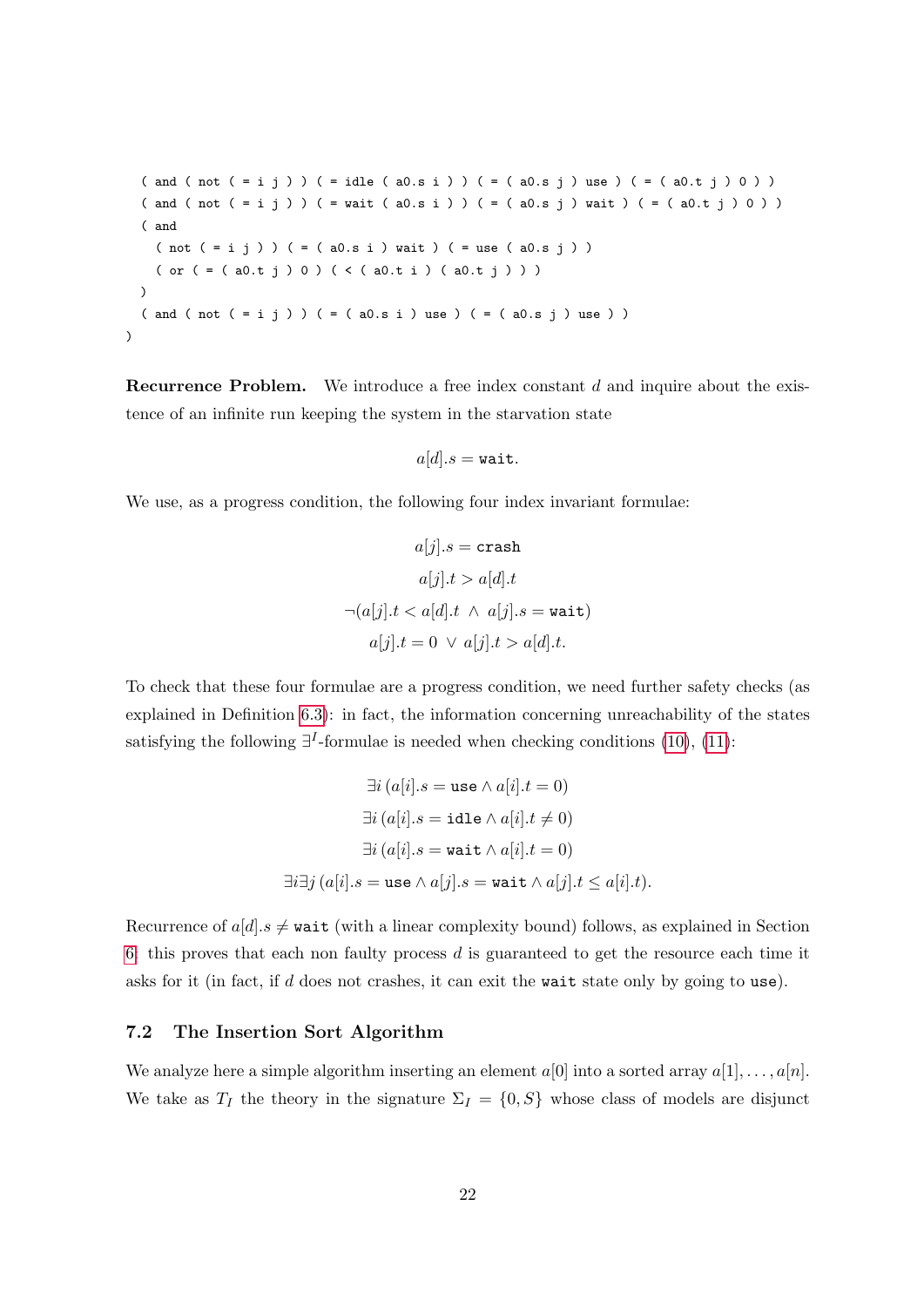unions<sup>[11](#page-23-0)</sup> of finite linear-like structures of the kind

$$
i_0\,S\,i_1\,S\cdots S\,i_{k-1}\,S\,i_k
$$

satisfying the further condition that 0 does not have predecessor (i.e.  $\forall i \neg S(i,0)$  must hold).

For local data, we need pairs, whose first component in a Boolean flag and whose second component is an element from a linear order with quantifier elimination (let's take for example the linear order over rationals): we write e.1 and e.2 for the first and the second field of the record e.

The algorithm is initialized to a situation where  $S(i, j) \rightarrow a[i].2 \leq a[j].2$  holds for all i, j, except for the case  $i = 0$ ; moreover, in the initial situation, the Boolean flag is set as  $a[i].1 = 0$ , except for  $i = 0$  where we have  $a[0] \cdot 1 = 1$ . This means that everything is arranged in an increasing order (as far as second field data is concerned), except for the index 0; however, the index 0 owns a token which will be passed to the right till the insertion of  $a[0]$ . 2 is completed. The node *i* getting the token changes its flag from  $a[i].1 = 0$  to  $a[i].1 = 1$ ; the node passing the token to its successor keeps its flag set to 1. We want to check that this algorithm halts in polynomial time and ends into a situation where the second field data are appropriately sorted.

The transition specifying our array based system has local component  $\phi_L(i_1, i_2, a[i_1], a[i_2])$ given by

$$
S(i_1, i_2) \wedge a[i_1].1 = 1 \wedge a[i_2].1 = 0 \wedge a[i_1].2 > a[i_2].2 \wedge
$$
  
 
$$
\wedge a'[i_1] = \langle 1, a[i_2].2 \rangle \wedge a'[i_2] = \langle 1, a[i_1].2 \rangle
$$

and global component given by

$$
(j \neq i_1 \land j \neq i_2 \land a'[j] = a[j]) \lor (j = i_1 \land a'[j] = a'[i_1]) \lor (j = i_2 \land a'[j] = a'[i_2]).
$$

The initial state description is the following

$$
\forall i \left( a[i].1 = 0 \leftrightarrow i \neq 0 \right) \land \forall i_1 \forall i_2 \left( S(i_1, i_2) \to i_1 = 0 \lor a[i_1].2 \le a[i_2].2 \right).
$$

We specify a safety and a recurrence problem for this system: the conjunction of the claims of the two problems states precisely that the system behaves as intended.

The recurrence problem is simply termination: we take the contradictory formula  $false$ as R (so that the  $\tau_K$  of Definition [6.3](#page-17-5) is  $\tau$ ) and apply Proposition [6.4,](#page-18-1) by using the progress condition

$$
a[j].1 = 1.
$$

<span id="page-23-0"></span><sup>&</sup>lt;sup>11</sup>We need disjoint unions because closure under substructures is required by Definition [3.1](#page-6-0) of an index theory (this enlargement of the class of intended models widens - but in a non significant way - our total correctness results below).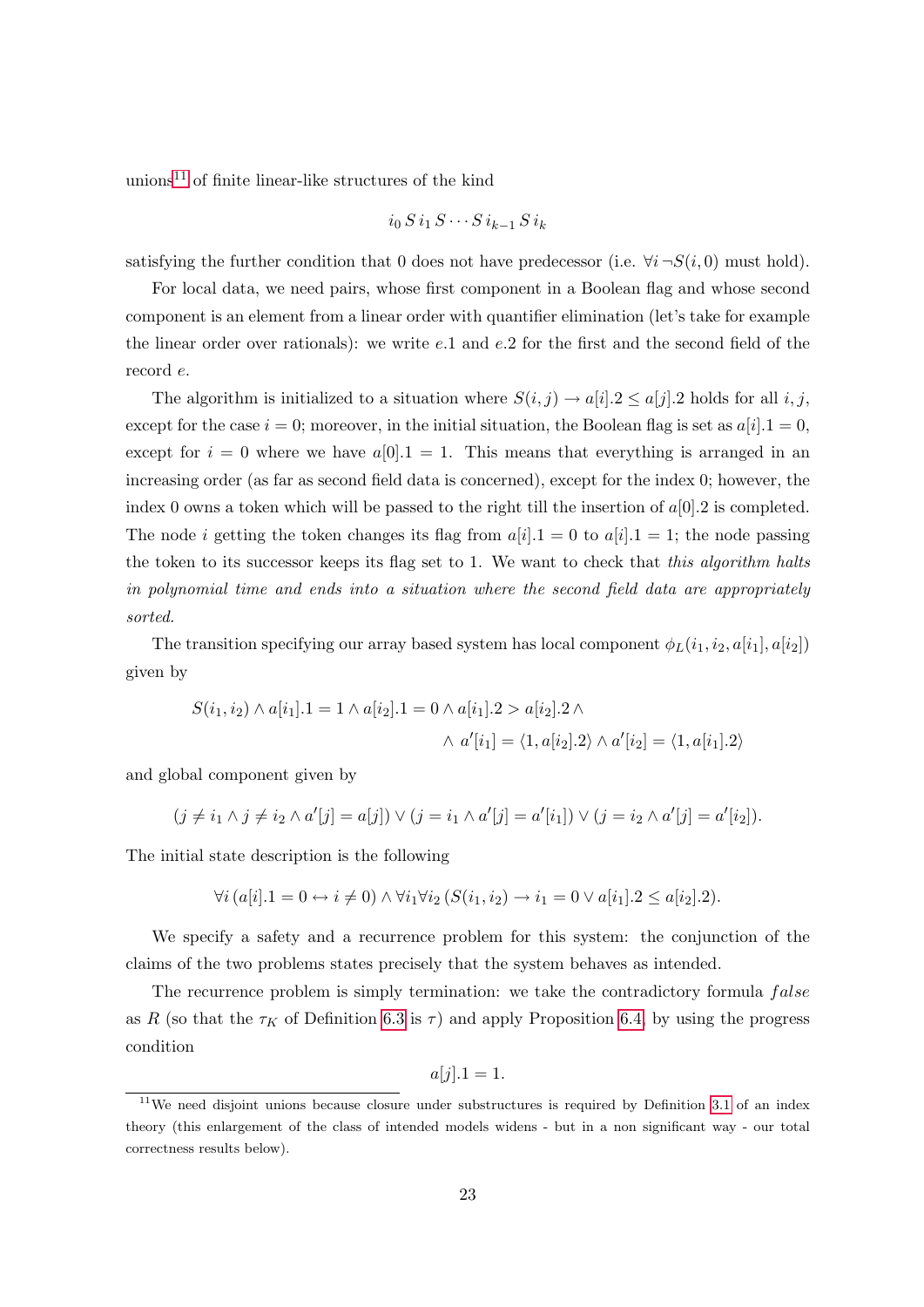Thus, we know that the system must halt<sup>[12](#page-24-1)</sup> (actually in linear time because our progress condition has just one free variable).

For the safety problem, we use the following  $\exists^{I}$ -formula for describing unsafe states:

<span id="page-24-2"></span>
$$
\exists i_1 \exists i_2 (S(i_1, i_2) \land \neg(a[i_1].1 = 1 \land a[i_2].1 = 0) \land a[i_1].2 > a[i_2].2). \tag{14}
$$

Once this safety problem is positively solved, we know that the array of every reachable state cannot possibly be sorted just because there is an order inversion between the state owning the token and its immediate neighbour: this is precisely the situation in which the transition can fire. Thus, when the transition cannot fire, the array is sorted (and we know by the above recurrence check that the system always reaches a state in which the transition cannot fire).

Unfortunately, the backward analysis of the algorithm of Theorem [5.4](#page-14-2) applied to [\(14\)](#page-24-2) diverges:<sup>[13](#page-24-3)</sup> the reason for non termination is the lack of the information that configurations satisfying  $S(i, j) \wedge a[i] \cdot 1 = 0 \wedge a[j] \cdot 1 = 1$  are not reachable (during execution, the flag array is always of the kind 1∗0 ∗ ). Thus we replace the original unsafe states description by the following stronger one:

$$
\exists i_{\exists} i_2 ((S(i_1, i_2) \land a[i_1].1 = 0 \land a[i_2].1 = 1) \lor \lor (S(i_1, i_2) \land \neg(a[i_1].1 = 1 \land a[i_2].1 = 0) \land a[i_1].2 > a[i_2].2)).
$$

Now backward reachability analysis terminates in two steps and safety can be tested (thus completing the formal proof of the total correctness of our insertion algorithm). The fixpoint describing backward reachable states is symbolically described (up to  $A_E^I$ -equivalence) by the existential closure following formula written in SMT-LIB syntax:

```
( or
  ( and ( S x y ) ( = (a0.1 x) 1 ) ( = ( a0.1 y ) 0 ) ( > ( a0.2 x ) ( a0.2 y ) )
  ( and (S \times y) ( = ( a0.1 x ) 0 ) ( = ( a0.1 y ) 1 ) )( and
    (S \times y) (S \times z) (= 1 (a0.1 \times)) (= (a0.1 \times) 1) (= (a0.1 \times a) 0)(>(a0.2 y) (a0.2 z)) (>(a0.2 z)))
\mathcal{L}
```
The same formula is a fixpoint also in case  $T_I$  is replaced by the weaker theory having (disjoint unions of) finite trees as models: notice that, in this case, the algorithm becomes non deterministic and does a less trivial job.

#### <span id="page-24-0"></span>7.3 The Formalization of Broadcast Protocols

A *broadcast protocol* (following the formalization in [\[14,](#page-34-3) [12\]](#page-34-4)) is a triple  $(S, L, R)$  where:

<span id="page-24-3"></span><span id="page-24-1"></span> $12$ The fact that the contradiction *false* is recurrent means precisely that there are no infinite runs at all. <sup>13</sup>This shows that local finiteness of  $T_E$  is not sufficient for guaranteeing termination of backward search.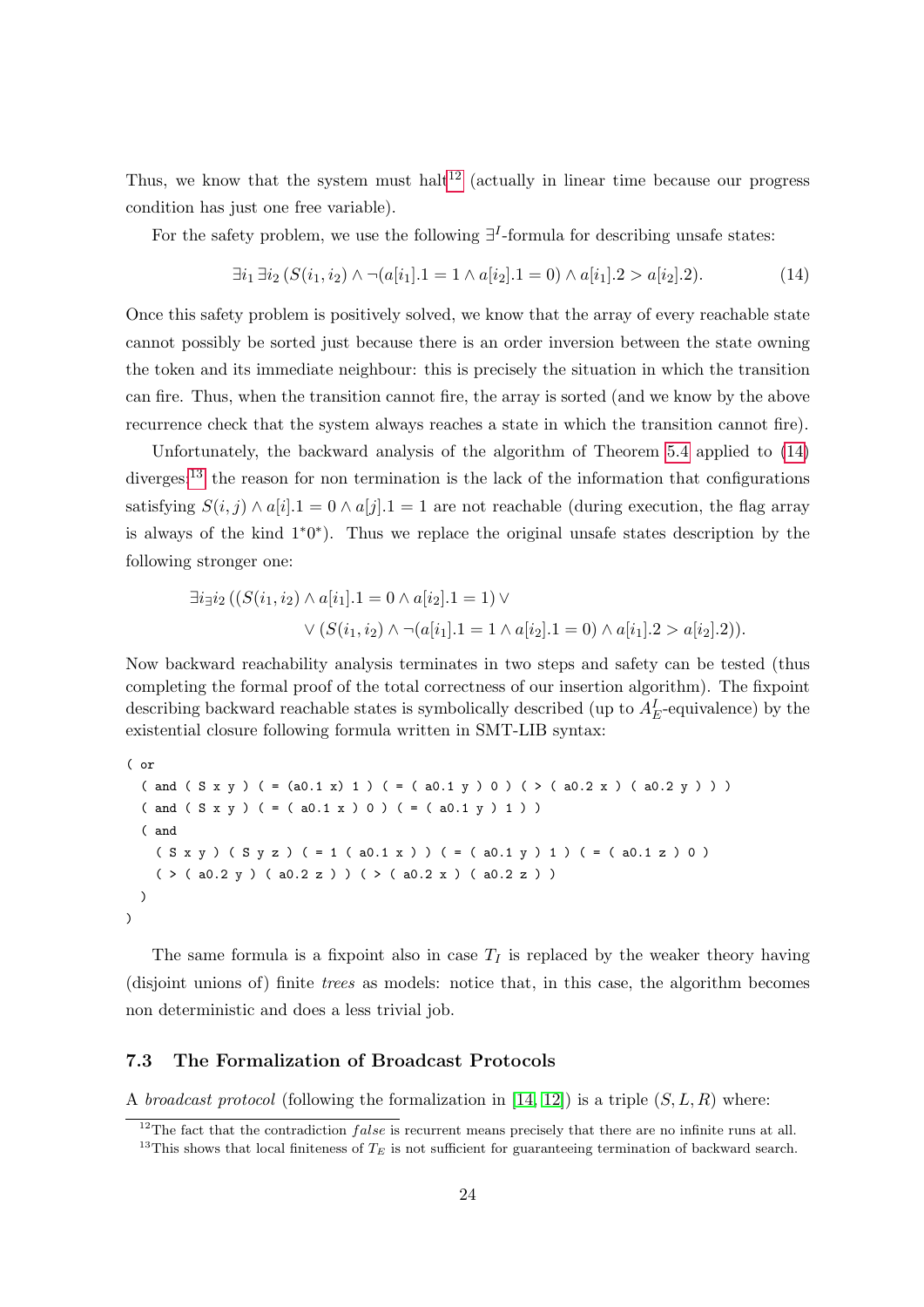- $-$  S is a finite set of *locations*;<sup>[14](#page-25-0)</sup>
- L is a set of labels, composed out of a set  $\Sigma_l$  of local labels, two sets  $\Sigma_r \times \{?\}$  and  $\Sigma_r \times \{\}\}$  of input and *output rendez-vous* labels, and two sets  $\Sigma_b \times \{??\}$  and  $\Sigma_b \times \{\}$ !! of *input* and *output broadcast* labels, where  $\Sigma_l$ ,  $\Sigma_r$ ,  $\Sigma_b$  are disjoint finite sets;
- $R \subseteq S \times L \times S$  is a set of transitions satisfying the following properties: (a) for every  $a \in \Sigma_b$  and every location  $\ell \in S$  there exists a location  $\ell' \in S$  such that  $(\ell, a? ? , \ell')$ belongs to R; (b) every label of the kind  $a, a!, a?, a!!$  appears in exactly one transition.

The system evolves according three types of moves: local (meaning that a single process moves in isolation to a new location), rendez-vous (two processes exchange a message and move to new locations) and broadcast (a process send a message to all other processes and all processes move to new locations). More precisely, shortening the formalism for the translations  $(\ell, l, \ell') \in R$  into  $\ell \stackrel{l}{\rightarrow} \ell'$ :

- (i) the meaning of the transition  $\ell_i \stackrel{a}{\rightarrow} \ell_j$  is that a single process moves from the location  $\ell_i$ to the location  $\ell_i$ ;
- (ii) the meaning of the rendez-vous  $\ell_i \stackrel{a!}{\longrightarrow} \ell_j$  and  $\ell_k \stackrel{a?}{\longrightarrow} \ell_l$  is that a process moves from the location  $\ell_i$  to the location  $\ell_j$ , another process moves from  $\ell_k$  to  $\ell_l$ , and all the other processes keep their location;
- (iii) the meaning of the broadcast  $\ell_i \stackrel{a!!}{\longrightarrow} \ell_j$  is that a process leaves  $\ell_i$  and reaches  $\ell_j$  and all the other processes moves from their locations according to transitions of the kind  $\ell_l \xrightarrow{a??} \ell_k.$

We can translate this description into our settings as follows: first of all, we choose as  $T_I$ the theory  $(\Sigma_I, \mathcal{C})$ , where  $\Sigma_I = \{=\}$  and  $\mathcal{C}$  is the class of all finite sets; as  $T_E$ , we take the theory of the enumerated data-type that describes the finite set of locations S.

In order to specify the transition  $\tau(a_0, a_1)$  of our system, we take a disjunction of Tformulae, one disjunct for each local, rendez-vous and broadcast transition. These T-formulae are specified as follows.

Let us consider first a local transition of the kind  $\ell_l \stackrel{a}{\rightarrow} \ell_r$ : this is translated into the T-formula:

$$
\exists i \big(a_0[i] = \ell_l \wedge a_1[i] = \ell_r \wedge \forall j \big( (j = i \wedge a_1[j] = a_1[i]) \vee (j \neq i \wedge a_1[j] = a_0[j]) \big).
$$

<span id="page-25-0"></span> $14$ We use the name 'location' here (and not 'state' as in [\[14,](#page-34-3) [12\]](#page-34-4)), because the word 'state' is used in this paper to denote the state of an array-based system in the sense of Definition [3.3.](#page-7-1)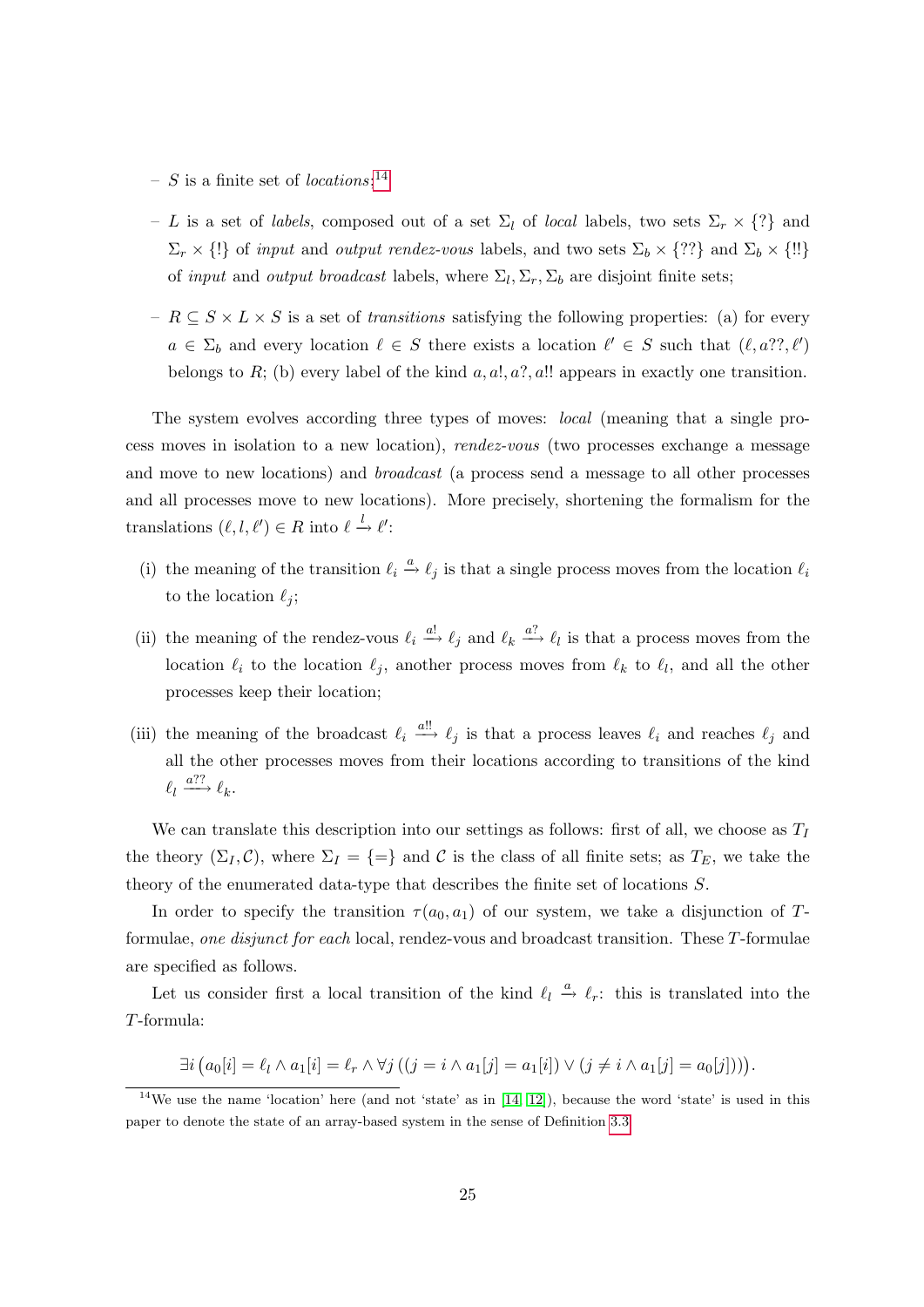A rendez-vous of the kind  $\ell_l \stackrel{a!}{\longrightarrow} \ell_r$  and  $\ell_k \stackrel{a?}{\longrightarrow} \ell_w$  is translated into the T-formula:

$$
\exists i, j \left( i \neq j \land a_0[i] = \ell_l \land a_0[j] = \ell_k \land a_1[i] = \ell_r \land a_1[j] = \ell_w \land \land \forall h \left( (h = i \land a_1[h] = a_1[i]) \lor (h = j \land a_1[h] = a_1[j]) \lor (h \neq i \land h \neq j \land a_1[h] = a_0[h]) \right) \right).
$$

The T-formula that represents a broadcast of the kind  $\ell_l \stackrel{a!!}{\longrightarrow} \ell_r$  is the following:

$$
\exists i \left( a_0[i] = \ell_l \wedge a_1[i] = \ell_r \wedge \forall j \left( (j = i \wedge a_1[j] = a_1[i]) \vee \vee \bigvee_{\ell_k \stackrel{a??}{\longrightarrow} \ell_w} (j \neq i \wedge a_0[j] = \ell_k \wedge a_1[j] = \ell_w) \right) \right),
$$

varying the last big disjunction over all the transitions of the kind  $\ell_k \stackrel{a??}{\longrightarrow} \ell_w$  in R. Notice that the requirement that for every  $a \in \Sigma_b$  and every location  $\ell \in S$  there exists a location  $\ell' \in S$  such that  $\ell \stackrel{a??}{\longrightarrow} \ell'$  belongs to R is sufficient here to guarantee the seriality requirement for the global component contained in the T-formula above (but, since we do not require in principle the uniqueness of such an  $\ell'$ , the functionality property may not hold).

In order to specify the initial set of states of our array-based system, we would like to use formulae of the kind

<span id="page-26-1"></span>
$$
\exists \underline{i} \forall \underline{j} \ \phi(\underline{i}, \underline{j}, a[\underline{i}], a[\underline{j}]),\tag{15}
$$

because only with the help of such formulae we can say that the initial states are precisely those that belong to a given parametrized configuration in the sense of  $[14, 12]$  $[14, 12]$ .<sup>[15](#page-26-0)</sup> Formulae [\(15\)](#page-26-1) are not  $\forall^{I}$ -formulae, hence they do not fit the requirement of Definition [3.2](#page-7-0) for being initial formulae. However, this is not a real problem: one could for instance skolemize [\(15\)](#page-26-1) and expand the signature of  $T_I$  with finitely many free constants (the new  $T_I$  is trivially again an index theory). Alternatively, one can simply observe that the initial formula  $I$  is needed only in the consistency tests  $A_I^E$ -check $(BR^i(\tau,K) \wedge I)$  of the algorithm of Figure [2:](#page-14-1) such tests fall within the decision problem of Theorem [4.1](#page-10-2) even in case  $I$  is of the form [\(15\)](#page-26-1). Thus, we can freely assume our initial formula  $I$  to have the desired form  $(15)$  and complete the specification of our array-based systems  $S = (a, I, \tau)$  for broadcast protocols.

Before analyzing safety problems, let us investigate what kind of configurations we get as a consequence of our current choice of  $T_I$  and  $T_E$ . Suppose  $S = \{\ell_1, \ldots, \ell_k\};$  now, an  $A_I^E$ . configuration  $(s, \mathcal{M})$  is determined uniquely by a k-tuple of integers  $n_1, \ldots, n_k$  (these integers are the cardinalities of the sets of indices which are mapped by s onto  $\ell_1, \ldots, \ell_k$ , respectively).

<span id="page-26-0"></span><sup>&</sup>lt;sup>15</sup>According to [\[14,](#page-34-3) [12\]](#page-34-4), a parametrized configuration is the set  $X_{p}$  of states (in the formal sense of our Definition [3.3\)](#page-7-1) which is induced by a partial function  $\mathbf{p}: S \longrightarrow \mathbb{N}$  as follows. A state s belongs to  $X_{\mathbf{p}}$  iff it satisfies the following condition: (\*) if  $\ell$  is in the domain of **p**, then there are exactly  $p(\ell)$  indexes i such that  $s(i) = \ell$ .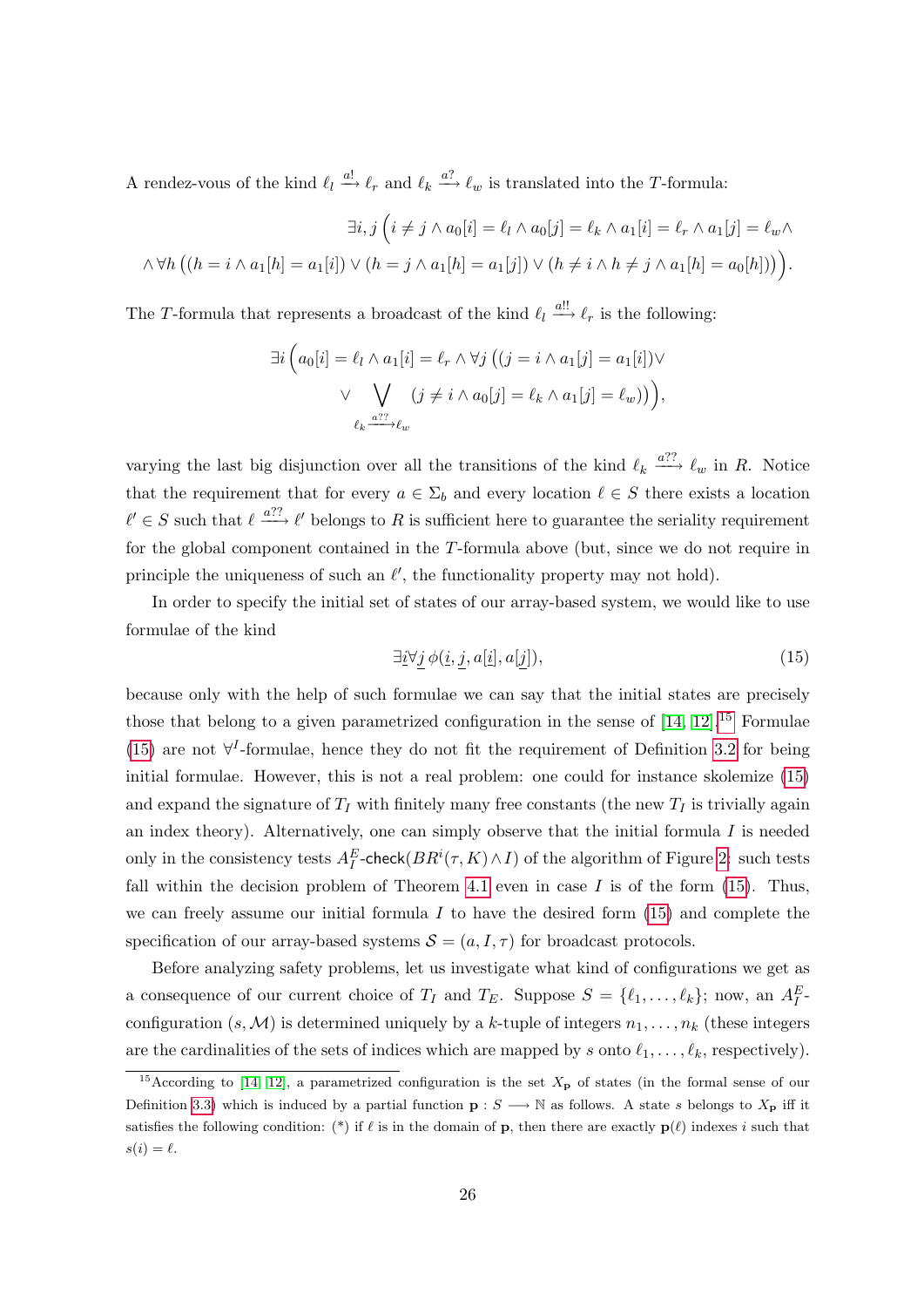If  $(n_1, \ldots, n_k)$  is the k-tuple for s and  $(n'_1, \ldots, n'_k)$  is the k-tuple for another configuration s', we have  $s' \leq s$  iff  $n'_1 \leq n_1 \& \cdots \& n'_k \leq n_k$ . This preorder among configurations is a wqo, by Dikson's lemma, hence the backward search algorithm of Figure [2](#page-14-1) terminates by Theorem [5.7.](#page-16-1)

Safety problems for broadcast protocols are formulated in [\[14,](#page-34-3) [12\]](#page-34-4) as reachability problems for upsets of configurations; since all upsets of configurations are finitely generated by Dikson's Lemma, safety problems as formulated in [\[14,](#page-34-3) [12\]](#page-34-4) *coincide with safety problems for*  $\exists^{I}$ -formulae in the sense of the present paper, by Proposition [A.6.](#page-43-0)

The decidability argument in [\[12\]](#page-34-4) is based on Dikson's Lemma, as our argument coming from a direct application of Theorem  $5.7$ ;<sup>[16](#page-27-1)</sup> the formalization of broadcast protocols employed in [\[14,](#page-34-3) [12\]](#page-34-4) is however different, less declarative but more efficient, and directly based on the formalism of configurations. We sketch how to reproduce this alternative formalization in our setting too. We take as  $T_I$  the enumerated datatype theory of the set S and as  $T_E$ the theory  $(\Sigma_E, \mathcal{C})$ , where  $\Sigma_E = \{0, S, \leq\}$  and  $\mathcal{C} = \{\mathbb{N}\}\$  (this is the set of natural numbers equipped here with the natural interpretation of zero, successor and ordering). To specify the T-formulae which are the disjunctions of the transition  $\tau$ , we use formulae expressing the values  $a'[\ell_1], \ldots, a'[\ell_k]$  in terms of suitable affine transformations applied to the values  $a[\ell_1], \ldots, a[\ell_k]$  (see again [\[14,](#page-34-3) [12\]](#page-34-4) for the affine transformations corresponding to local, rendezvous and broadcast transitions). As initial formulae we now use formulae of the  $\text{kind}^{17}$  $\text{kind}^{17}$  $\text{kind}^{17}$  $a[\ell_{i_1}] = \overline{n_1} \wedge \cdots \wedge a[\ell_{i_h}] = \overline{n_h}$ , whereas the safety problems we are interested in are expressed by formulae of the kind<sup>[18](#page-27-3)</sup>  $a[\ell_1] \geq \overline{m_1} \wedge \cdots \wedge a[\ell_k] \geq \overline{n_k}$ . This formal settings fits our framework: termination of the backward search algorithm of Figure [2](#page-14-1) cannot be justified by Theorem [5.7](#page-16-1) anymore, however it follows anyway because this new formalization is 'semantically equivalent' to the previous one.

#### <span id="page-27-0"></span>7.4 The Formalization of Lossy Channels Systems

The formalization of Lossy Channels Systems in our framework is indirect and up to bisimulation, but it is still sufficient to formulate relevant model checking problems. Decidability of reachability problems follows as a direct application of Theorem [5.7](#page-16-1) and of Higman's lemma; our argument is similar (but not quite the same) to the argument used for the proof of the same result in [\[5\]](#page-33-4) (the latter argument is also based on Higman's lemma, but the ordering employed for S-configurations is in a sense dual to ours).

<span id="page-27-1"></span> $16$ As mentioned in [\[14,](#page-34-3) [12\]](#page-34-4) however, the complexity of the reachability problem is quite high, because the only known upper bound for the number of iterations needed until termination is non-primitive recursive.

<span id="page-27-3"></span><span id="page-27-2"></span><sup>&</sup>lt;sup>17</sup>Here  $\bar{n}$  is the numeral of n, that is the term obtained by applying n-times S to 0.

<sup>&</sup>lt;sup>18</sup>Notice that we do not even need quantified index variables in order to deal with these safety model checking problems.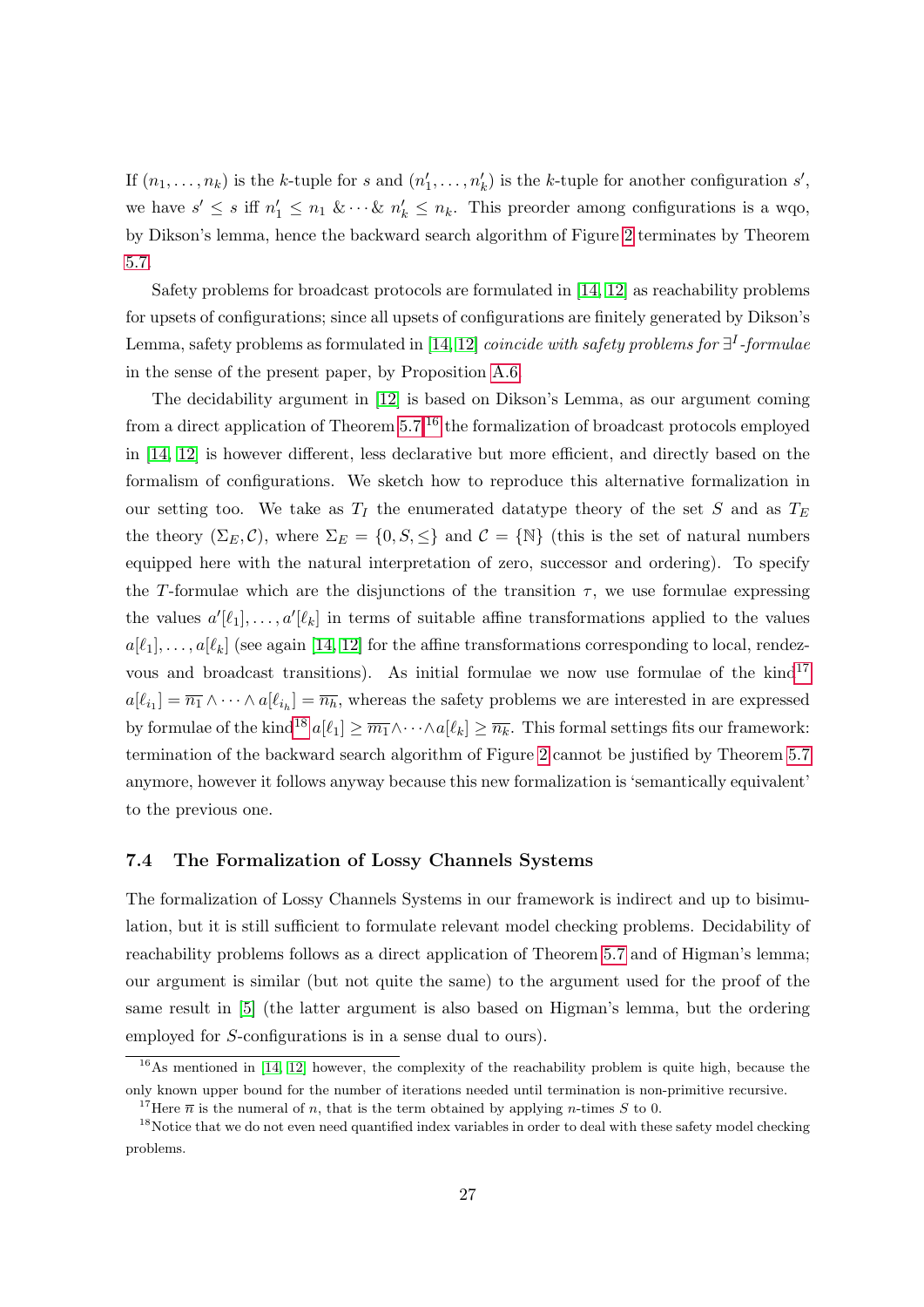We first recall the standard definition of a channel system, but for simplicity, we limit ourselves to a single automaton using a single channel as a fifo buffer (for more information the reader is referred to [\[5\]](#page-33-4)).

A channel system is a triple  $S = (Q, \Sigma, \delta)$ , where Q is a finite set of control locations,  $\Sigma$  is a finite alphabet and  $\delta \subseteq Q \times \{!,\}\times \Sigma^* \times Q$  is a set of transitions. We also assume (without loss of generality for the problems we are interested in) that  $\delta$  contains the idle transitions  $(q, *, \varepsilon, q)$  for all  $q \in Q$  (here  $\varepsilon$  is the empty word and  $*$  is either ! or ?).

An S-configuration is a pair  $\gamma = (q, w)$ , where  $q \in Q$  is a control state and  $w \in \Sigma^*$  is a word over  $\Sigma$ . We say that  $\gamma$  has a perfect step to  $\gamma'$  (in symbols  $\gamma \to \gamma'$ ) iff the following happens: (i)  $\gamma$  is of the kind  $(q, w)$ ; (ii)  $\gamma'$  is of the kind  $(q', w')$  and either (iii.1) there is  $(q, l, u, q') \in \delta$  such that  $w' = wu$  or (iii.2) there is  $(q, ?, u, q') \in \delta$  such that  $w = uw'$ . That is, in case (iii.1) the word  $u$  has been written to the tail of the channel, whereas in the case (iii.2) the word u has been read from the head of the channel; in both cases, the control location changes from  $q$  to  $q'$ .

Lossy steps simulate unreliability of the channel. Recall that  $v$  is said to be a subword of w (in symbols,  $v \sqsubseteq w$ ) iff v results from w by deleting some (possibly zero, possibly non consecutive) occurrences of letters. We say that  $\gamma = (q, w)$  has a lossy step to  $\gamma' = (q', w')$  (in symbols  $\gamma \rightsquigarrow \gamma'$  iff there are  $v, v'$  such that  $v \sqsubseteq w$  and  $w' \sqsubseteq v'$  and  $(q, v) \rightarrow (q', v')$ . That is, in a lossy step, the channel again performs an exact step but it may loose data both before and after it.

From the algorithmic point of view, we are interested in the following *lossy reachability* problem:<sup>[19](#page-28-0)</sup> given a channel system S and given S-configurations  $\gamma_I, \gamma_f$ , is there a *finite lossy run* from  $\gamma_I$  to  $\gamma_f$ , i.e. are there  $\gamma_0, \ldots, \gamma_n$  such that  $\gamma_0 = \gamma_I$ ,  $\gamma_n = \gamma_f$  and

$$
\gamma_0 \leadsto \gamma_1 \leadsto \cdots \leadsto \gamma_n
$$
 (16)

Notice that, since we allow idle transitions (possibly causing loss of data in a lossy step), we can relax the above conditions  $\gamma_0 = \gamma_I$  and  $\gamma_n = \gamma_f$  a little: if  $\gamma_I = (q_I, w_I)$  and  $\gamma_f = (q_f, w_f)$ , we can equivalently ask  $\gamma = (q_0, w_0)$  (resp.  $\gamma_f = (q_f, w_f)$ ) to be only such that  $q_0 = q_I$  and  $w_0 \sqsubseteq w_I$  (resp.  $q_n = q_f$  and  $w_f \sqsubseteq w_n$ ).

In order to formalize the lossy reachability problem in our framework, we first identify suitable theories  $T_I$  and  $T_E$ . The theory  $T_I$  must describe the cells of the channel, hence a natural choice is the theory whose signature contains only a binary predicate symbol < and whose models are all linear orders.<sup>[20](#page-28-1)</sup>

<span id="page-28-0"></span><sup>&</sup>lt;sup>19</sup>Another interesting problem is termination: given  $\gamma_I$ , are all lossy runs (not involving identical idle steps) starting from  $\gamma_I$  finite? This problem is decidable, however our methods for liveness are unable to solve it, because termination can have no primitive recursive bound, as shown in [\[23\]](#page-35-9).

<span id="page-28-1"></span><sup>&</sup>lt;sup>20</sup>Only a finite part of the linear order which is a model of  $T<sub>I</sub>$  will be used in a finite run, see below.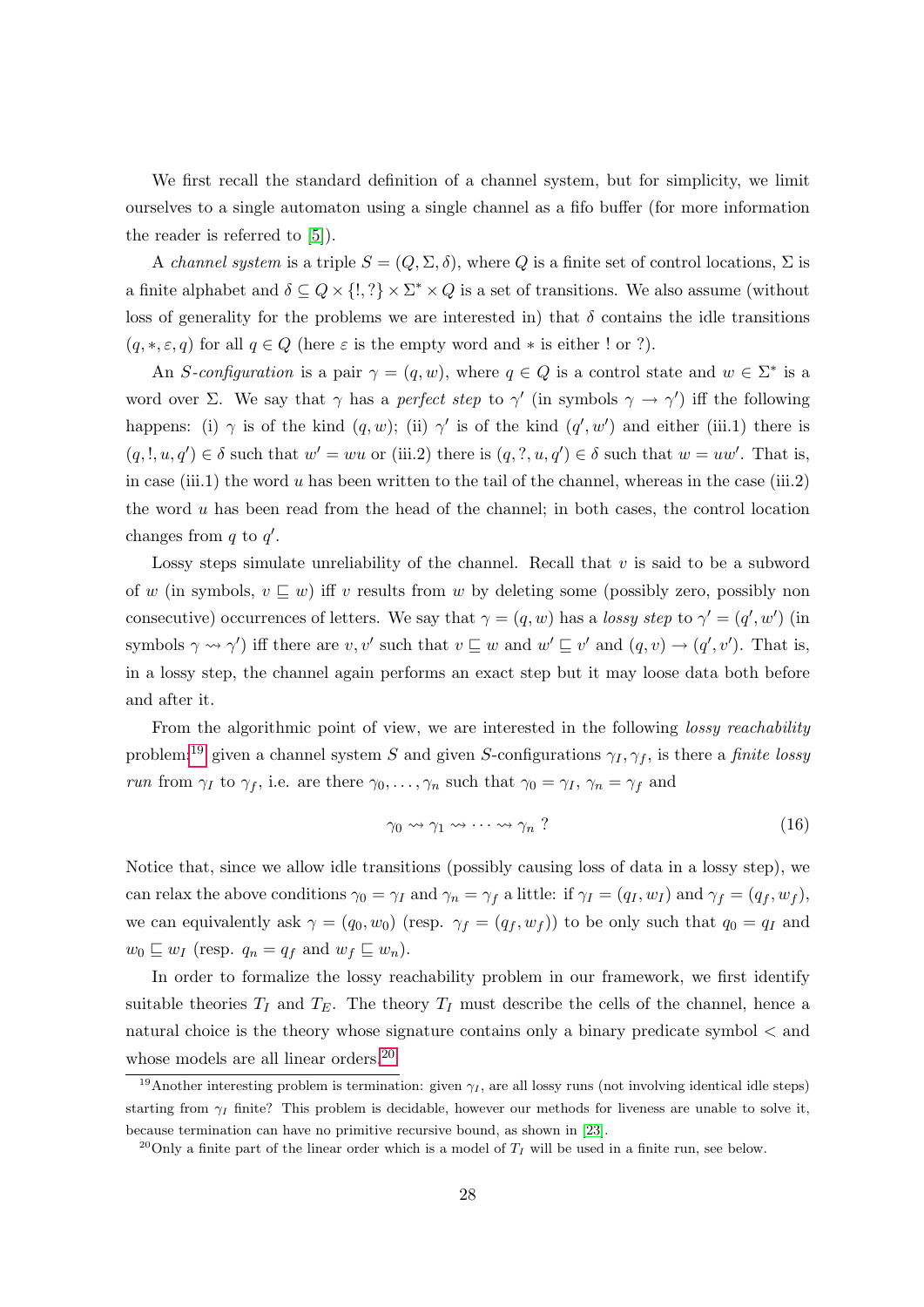Before making our choice for  $T_E$ , we recall that an S-configuration  $\gamma = (q, w)$  as described above, consists of an array of letters from  $\Sigma$  and of a *global* control variable ranging over  $Q$ . For simplicity, we did not model global variables in our setting,  $21$  but we can indirectly model them by asking indexes to keep identical copies of global variables. Thus local data modeled by  $T_E$  are records e, having a field  $e.g \in Q$  and a field  $e.d \in \Sigma + \{b\}$  (we added to the alphabet  $\Sigma$  the 'blank' symbol b); in other words,  $T_E$  is just the enumerated datatype theory of the set  $Q \times (\Sigma + \{b\})$ . The reason why we added the blank symbol b to the alphabet  $\Sigma$  is because the content of the channel is a word of variable length: in our setting we must choose a model of  $T_I$  and keep it constant for a whole run, that's why we need to fill with  $\flat$  the cells whose content is empty.

Given the above choices for  $T_I$  and  $T_E$ , a state of an array-based system built up on them (see Definition [3.3\)](#page-7-1) is a function  $s: L \longrightarrow Q \times (\Sigma + \{b\})$ , where L is a linear order (we recall that, when  $L$  is finite, such a state  $s$  is also called a configuration, see Subsection [5.2\)](#page-15-0). After transition and initial conditions are introduced, it will be clear that only very special states will be reachable, namely those for which we have

- <span id="page-29-1"></span>(i)  $a(i) \cdot d = b$  for all but finitely many i;
- <span id="page-29-2"></span>(ii)  $a(i) \cdot q = a(j) \cdot q$  for all i, j.

The states satisfying [\(i\)](#page-29-1)-[\(ii\)](#page-29-2) are called *standard*. With a standard state s we can associate an S-configuration  $\pi(s) = (q, w)$  as follows: q is the common value of the  $s(i)$ .g's, whereas w is the ordered sequence - alias the  $\Sigma$ -word -  $s(i_1).d, \ldots, s(i_k).d$  of the values of the  $s(i).d$ 's which are different from  $\flat$  (the sequence is ordered by the L-linear order of the cells  $i_1 < \cdots < i_k$ ).

We are now ready to introduce a suitable transition formula  $\tau$ , a suitable initial formula I and to show that runs of the resulting array-based system bisimulate lossy runs.

Given a channel system  $S = (Q, \Sigma, \delta)$ , our transition  $\tau(a_0, a_1)$  is a disjunction of Tformulae and to form this disjunction we need one T-formula for each transition of the kind  $(q, l, u, q') \in \delta$  and one T-formula for each transition of the kind  $(q, ?, u, q') \in \delta$ . Let's first examine the first kind of transitions: these transitions write the word  $u$  to the tail of the channel (and change the control location from  $q$  to  $q'$ ). If we had to express exactly this, we would be in trouble, because a universally quantified condition would be unavoidable ("to be in the channel's tail" is expressible by something like "the content of all cells to the right is ["). However, the universal condition is not needed: since the channel may loose cells content, we can equivalently say that we write (up to message lost) u to the right of a certain cell  $i$  of the channel and that everything on the right of  $i$  gets lost or overwritten by  $u$  (the latter is

<span id="page-29-0"></span> $21A$  direct modeling of global variables is possible and not difficult, our choice of avoiding them in this paper was motivated only by notational simplicity.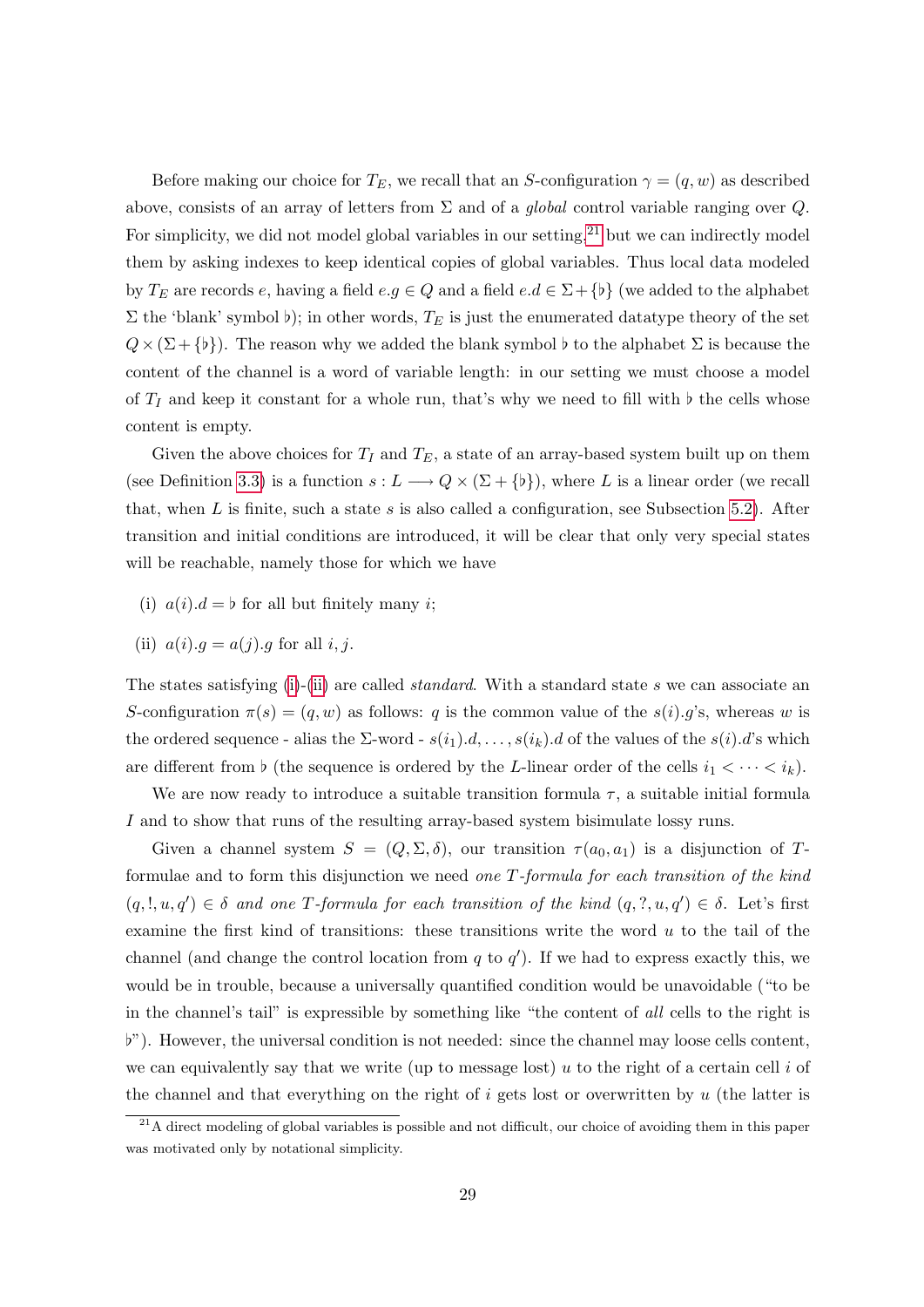the same as 'lost and then re-written'). To sum up, if  $u = \sigma_1 \cdots \sigma_k$   $(k > 0)$ ,<sup>[22](#page-30-0)</sup> the T-formula associated with  $(q, !, u, q')$  has the existentially quantified index variables  $i_1, \ldots, i_k$ , the local component formula

$$
i_1 < i_2 \wedge i_2 < i_3 \wedge \cdots \wedge i_{k-1} < i_k \wedge \bigwedge_{s=1}^k (a_0[i_s].g = q \wedge a_1[i_s].g = q') \wedge \bigwedge_{s=1}^k (a_1[i_s].d = \sigma_s \vee a_1[i_s].d = b)
$$

and the global component formula

$$
a_1[j].g = q' \land \bigvee_{s=1}^k (j = i_s \land a_1[j].d = a_1[i_s].d) \lor
$$
  

$$
\lor (j < i_1 \land (a_1[j].d = a_0[j].d \lor a_1[j].d = b)) \lor (j > i_1 \land \bigwedge_{s=1}^k (j \neq i_s) \land (a_1[j].d = b))
$$

(notice that the above global component formula is serial but not functional).

For the second kind of transitions (those of the kind  $(q, ?, u, q')$  with  $u = \sigma_1 \cdots \sigma_k$  and  $k > 0$ , the local component is

$$
i_1 < i_2 \wedge i_2 < i_3 \wedge \cdots \wedge i_{k-1} < i_k \wedge \bigwedge_{s=1}^k (a_0[i_s].g = q \wedge a_1[i_s].g = q') \wedge \bigwedge_{s=1}^k (a_0[i_s].d = \sigma_s \wedge a_1[i_s].d = b)
$$

and the T-update formula is

$$
a_1[j].g = q' \land (j > i_k \land (a_1[j].d = a_0[j].d \lor a_1[j].d = \mathfrak{b})) \lor (j < i_k \land (a_1[j].d = \mathfrak{b})).
$$

We have to treat separately the case  $k = 0$ , i.e. the case in which u is the empty word: in that case, we have one existentially quantified index variable  $i$ , the local component is  $a_0[i].g = q \wedge a_1[i].g = q'$  and global component is

$$
a_1[j].g = q' \land (a_1[j].d = a_0[j].d \lor a_1[j].d = \mathbf{b})
$$

(that is, the control location goes from  $q$  to  $q'$ , the content of some cells gets lost, and the content of the remaining cells is not varied).

The following facts (concerning 'bisimulation' of our standard states and S-configurations) should be clear. Consider a standard state s (taken from a model  $\mathcal{M}$ ) and its projected Sconfigurations  $\pi(s)$ :

<span id="page-30-0"></span><sup>&</sup>lt;sup>22</sup>The case  $k = 0$  is treated separately below.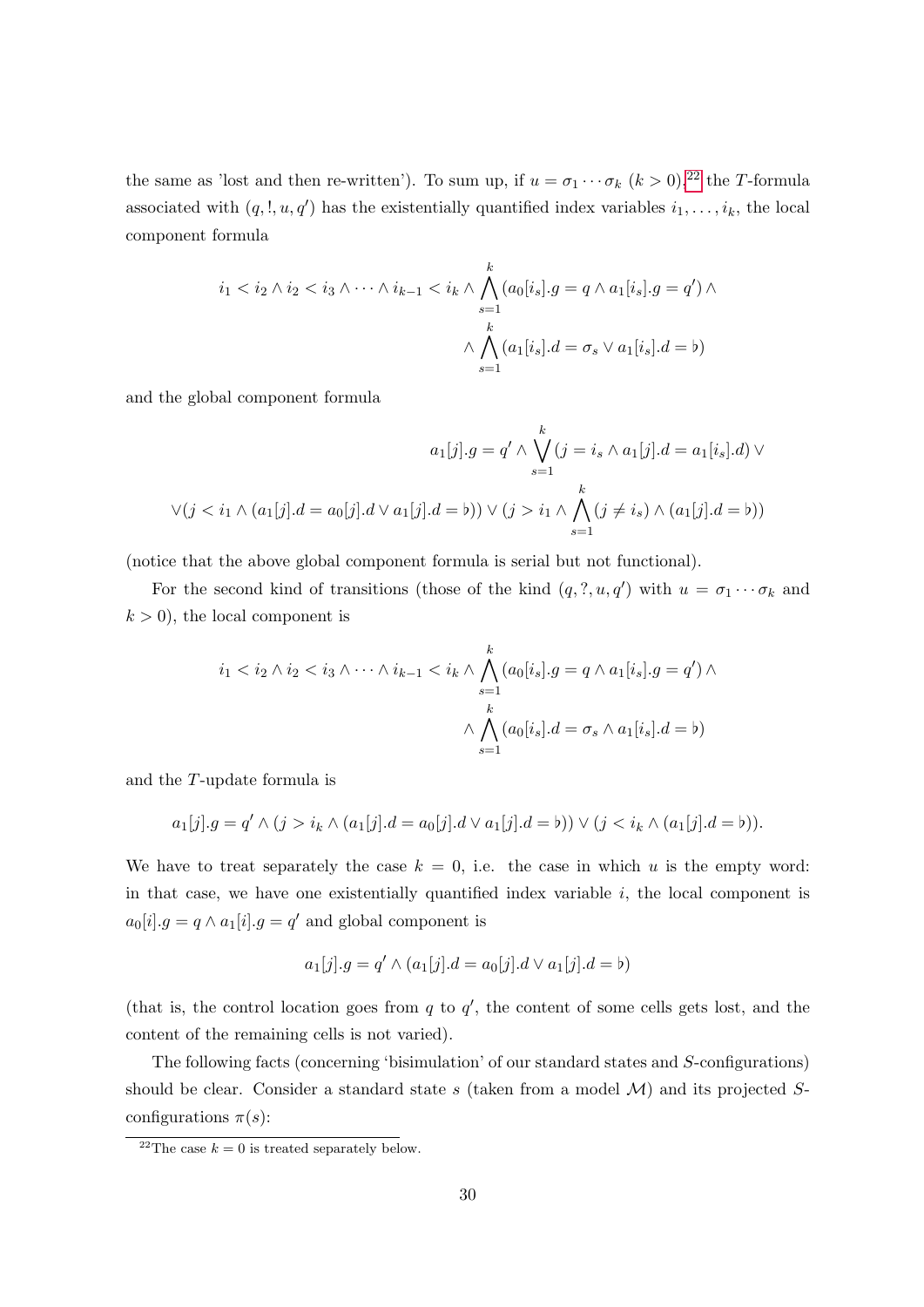- (a) for every s' such that  $\mathcal{M} \models \tau(s, s')$ , we have that  $\pi(s) \rightsquigarrow \pi(s')$ ;
- (b) for every  $\gamma$  such that  $\pi(s) \rightsquigarrow \gamma$  there exists s' such that  $\mathcal{M} \models \tau(s, s')$  and  $\pi(s') = \gamma$ , provided INDEX<sup>M</sup> is sufficiently large (this is always the case when INDEX<sup>M</sup> is infinite);
- (c) for every S-configuration  $\gamma$  there exists a standard state t such that  $\pi(t) = \gamma$ : actually, there are many such  $t$  and we can always succeed in picking such a  $t$  from every model M such that INDEX<sup>M</sup> is sufficiently large, e.g. infinite.

The initial condition can be expressed as the  $\forall^{I}$ -formula I below, given a choice  $(q_I, w_I)$ for an initial S-configuration (let  $w_I$  be  $\sigma_1 \cdots \sigma_k$ ):

$$
\forall i \left( a[i], g = q_I \right) \land \forall i_1 \cdots \forall i_k \forall i_{k+1} \Big( \bigwedge_{s=1}^k i_s < i_{s+1} \rightarrow \bigvee_{i=1}^{k+1} a[i_s].d = b \Big) \land \land \bigwedge_{l \leq k} \forall i_1 \cdots \forall i_l \Big( \bigwedge_{s=1}^l i_s < i_{s+1} \land \bigwedge_{s=1}^l a[s].d \neq b \rightarrow \bigvee_{\rho_1 \cdots \rho_k \sqsubseteq w_I} \bigwedge_{s=1}^l a[i_s].d = \rho_s \Big).
$$

This formula says that the global variable is set to  $q_I$ , that there is no non-blank sequence of cells whose length is bigger than the length of  $w_I$ , and that the content of all non-blank sequences of cells whose length is smaller or equal to the length of  $w_I$  must be a subword of  $w_I$ : in other words, every status s satisfying this formula is standard and its projected configuration  $\pi(s)$  must be of the kind  $(q_I, w)$  with  $w \sqsubseteq w_I$ .

Suppose we are now given an S-configuration  $w_f = (q_f, w_f)$  (let  $w_f$  be  $\sigma_1 \cdots \sigma_k$ ); from (a)-(b)-(c) above it follows that lossy unreachability of  $w_f$  from  $w_I$  can be equivalently stated as the safety of the  $\exists^{I}$ -formula K given by

$$
\exists i_1 \cdots \exists i_k \left( a[i_1].g = q_f \wedge \bigwedge_{s=1}^{k-1} (i_s < i_{s+1} \wedge a[i_s].d = \sigma_s) \wedge a[i_k].d = \sigma_k \right)
$$

(for  $k = 0$ , simply use  $\exists i (a[i].g = q_f)$  as K).

We now apply Theorem [5.7](#page-16-1) to prove that safety of the above  $K$  is decidable.<sup>[23](#page-31-0)</sup> To this aim, it is sufficient to show that the ordering among configurations is a wqo. Since  $T_I$  is the theory of total orders and  $T_E$  is the enumerated datatype theory for the set  $Y := Q \times (\Sigma + \{b\}),$ an  $A_I^E$ -configuration  $(\mathcal{M}, s)$  is determined by a finite word over Y (a word over Y is in fact a map from a finite totally ordered set into Y). If w is the word for s and v is the word for s', we have  $s \leq s'$  iff w is a subword of v: Higman's lemma immediately implies that this is a wqo.

<span id="page-31-0"></span><sup>&</sup>lt;sup>23</sup>As shown in [\[23\]](#page-35-9), however, the complexity of the problem is quite high, being non primitive recursive.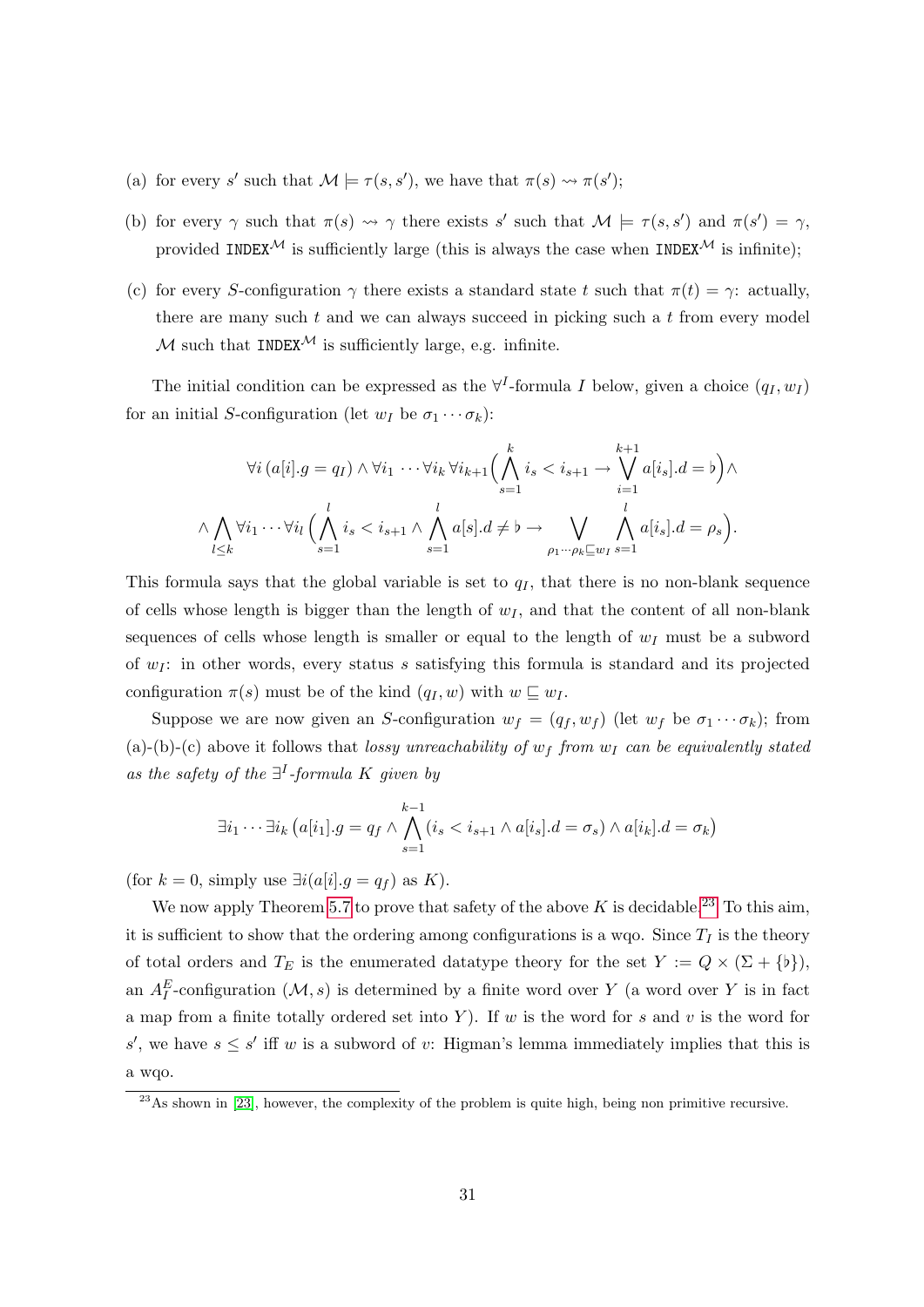## <span id="page-32-0"></span>8 Related Work and Conclusions

A popular approach to uniform verification (e.g., [\[7,](#page-33-3) [2,](#page-33-2) [3\]](#page-33-1)) consists of defining a finitary representation of the (infinite) set of states and then to explore the state space by using such a suitable data structure. Although such a data structure may contain declarative information (e.g., constraints over some algebraic structure or first-order formulae), a substantial part is non-declarative. Typically, the part of the state handled non-declaratively is that of indexes (which, for parametrized systems, specify the topology), thereby forcing to re-design the verification procedures whenever their specification is changed (for the case of parametrized systems, whenever the topology of the systems changes). Since our framework is fully declara-tive, we avoid this problem altogether.<sup>[24](#page-32-1)</sup> In this perspective, the expressivity potential of our approach is really considerable, as exemplified by the following considerations: we have seen in Section [7,](#page-18-0) how one can profitably include many array variables and/or many-sorted elements theories in our settings. The inclusion of many-sorted index theories is also important (and straightforward): suppose for instance we have in the signature  $\Sigma_I$  two sorts called INDEX, INDEX<sup>2</sup> , together with pairing and projection function symbols, and suppose that the sort INDEX<sup>2</sup> is constrained to be interpreted in the models of  $T_I$  as the cartesian square of INDEX (notice that this is locally finite and closed under substructures, so it matches Definition [3.1\)](#page-6-0). Now, an array variable  $a$  indexed by INDEX<sup>2</sup> with value in an enumerated datatype element sort ELEM represents an edge-labelled graph on INDEX: in fact  $a \leq i, j > |e|$  expresses the existence of an edge  $i \stackrel{e}{\rightarrow} j$  labelled e between i and j (a special label, say 0, may represent the absence of an edge). This observation can be used to formalize the sophisticated (and more realistic) protocols with non-atomic global conditions recently introduced in [\[4\]](#page-33-5).

There has been some attempts to use a purely logical techniques to check both safety and liveness properties of infinite state systems (e.g.,  $[11, 15]$  $[11, 15]$ ). The hard part of these approaches is to guess auxiliary assertions (either invariants, for safety, or ranking functions, for liveness). Indeed, finding such auxiliary assertions is not easy and automation requires techniques adapted to specific domains (e.g., integers). In this paper, we have shown how our approach does not require auxiliary invariants for safety and proved that the search for certain progress conditions can be fully mechanized (Theorem [6.5\)](#page-18-4).

In order to test the viability of our approach, we have built a prototype implementation of the backward reachability algorithm of Figure [2.](#page-14-1) The function  $A_I^E$ -check has been implemented by using a naive instantiation algorithm and a state-of-the art SMT solver. We have also implemented the generation of the proof obligations [\(10\)](#page-18-2) and [\(11\)](#page-18-3) for recognizing

<span id="page-32-1"></span> $^{24}$ As a precursor of our approach, we can quote e.g. [\[16\]](#page-34-7), where however formal developments leading to the relevant technical results are not pursued.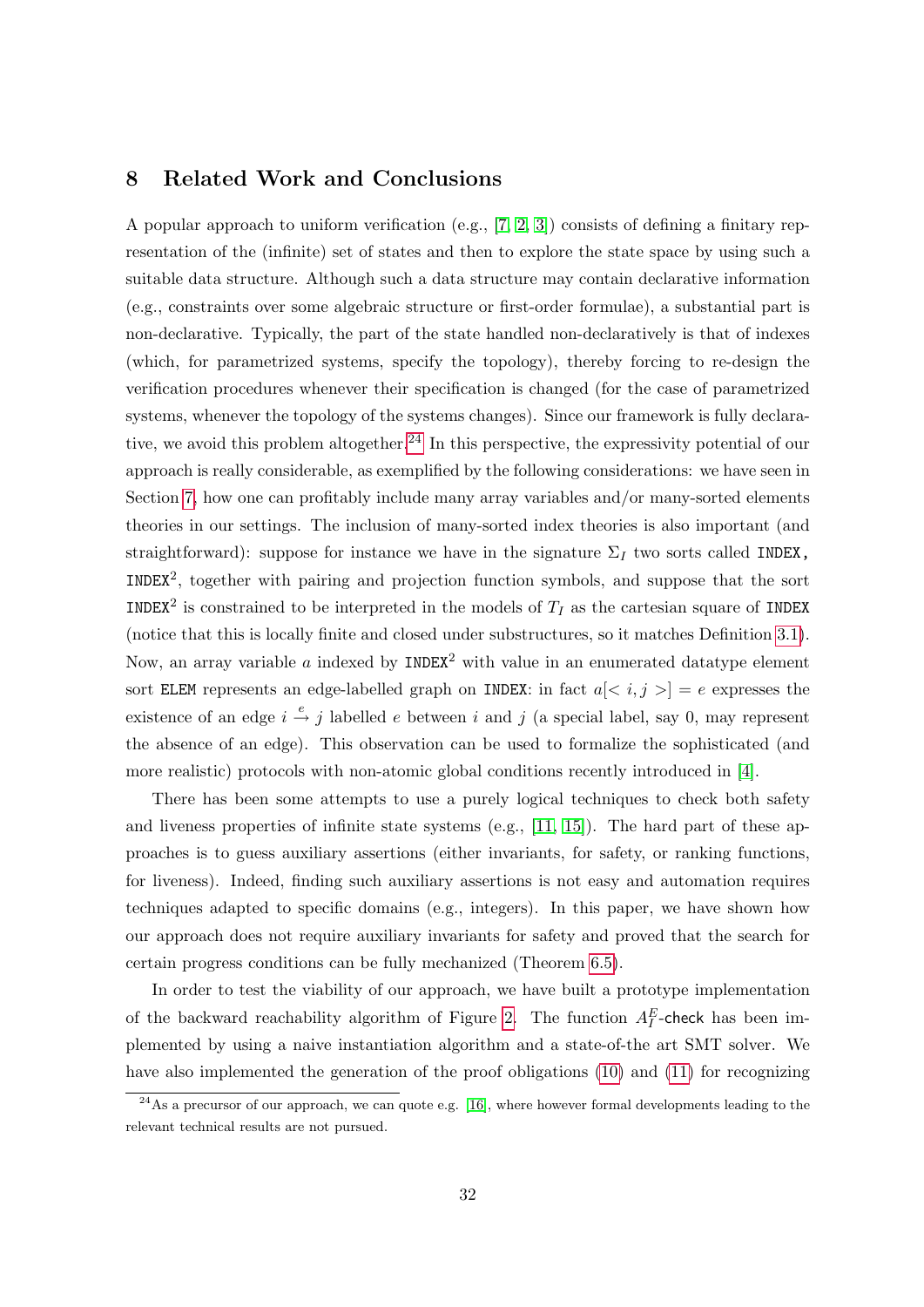progress conditions. This allowed us to automatically verify all the examples discussed in this paper. We are currently planning to build a robust implementation of our techniques.

## References

- <span id="page-33-0"></span>[1] Parosh Aziz Abdulla, Karlis Cerans, Bengt Jonsson, and Yih-Kuen Tsay. General decidability theorems for infinite-state systems. In Proceedings of the 11th Annual IEEE Symposium on Logic in Computer Science (LICS 1996), pages 313–321, New Brunswick (NJ, USA), 1996. IEEE Computer Society Press.
- <span id="page-33-2"></span>[2] Parosh Aziz Abdulla, Giorgio Delzanno, Noomene Ben Henda, and Ahmed Rezine. Regular model checking without transducers (on efficient verification of parameterized systems). In O. Grumberg and M. Huth, editors, Proceedings of the 13th International Conference on Tools and Algorithms for the Construction and Analysis of Systems (TACAS 2007), volume 4424 of Lecture Notes in Computer Science, pages 721–736, Braga (Portugal), 2007. Springer.
- <span id="page-33-1"></span>[3] Parosh Aziz Abdulla, Giorgio Delzanno, and Ahmed Rezine. Parameterized verification of infinite-state processes with global conditions. In W. Damm and H. Hermanns, editors, Proceedings of the 19th International Conference on Computer Aided Verification (CAV 2007), volume 4590 of Lecture Notes in Computer Science, pages 145–157, Berlin (Germany), 2007. Springer.
- <span id="page-33-5"></span>[4] Parosh Aziz Abdulla, Noomene Ben Henda, Giorgio Delzanno, and Ahmed Rezine. Handling parameterized systems with non-atomic global conditions. In F. Logozzo, D. Peled, and L. D. Zuck, editors, *Proceedings of the 9th International Conference on Verification*, Model Checking, and Abstract Interpretation (VMCAI 2008), volume 4905 of Lecture Notes in Computer Science, pages 22–36, San Francisco (CA, USA), 2008. Springer.
- <span id="page-33-4"></span>[5] Parosh Aziz Abdulla and Bengt Jonsson. Verifying programs with unreliable channels. Information and Computation, 127(2):91–101, 1996.
- <span id="page-33-6"></span>[6] Franz Baader and Silvio Ghilardi. Connecting many-sorted theories. Journal of Symbolic Logic, 72:535–583, 2007.
- <span id="page-33-3"></span>[7] Ahmed Bouajjani, Peter Habermehl, Yan Jurski, and Mihaela Sighireanu. Rewriting systems with data. In E. Csuhaj-Varjú and Z. Esik, editors, *Proceedings of the 16th* International Symposium on Fundamentals of Computation Theory (FCT 2007), volume 4639 of Lecture Notes in Computer Science, pages 1–22, Budapest (Hungary), 2007. Springer.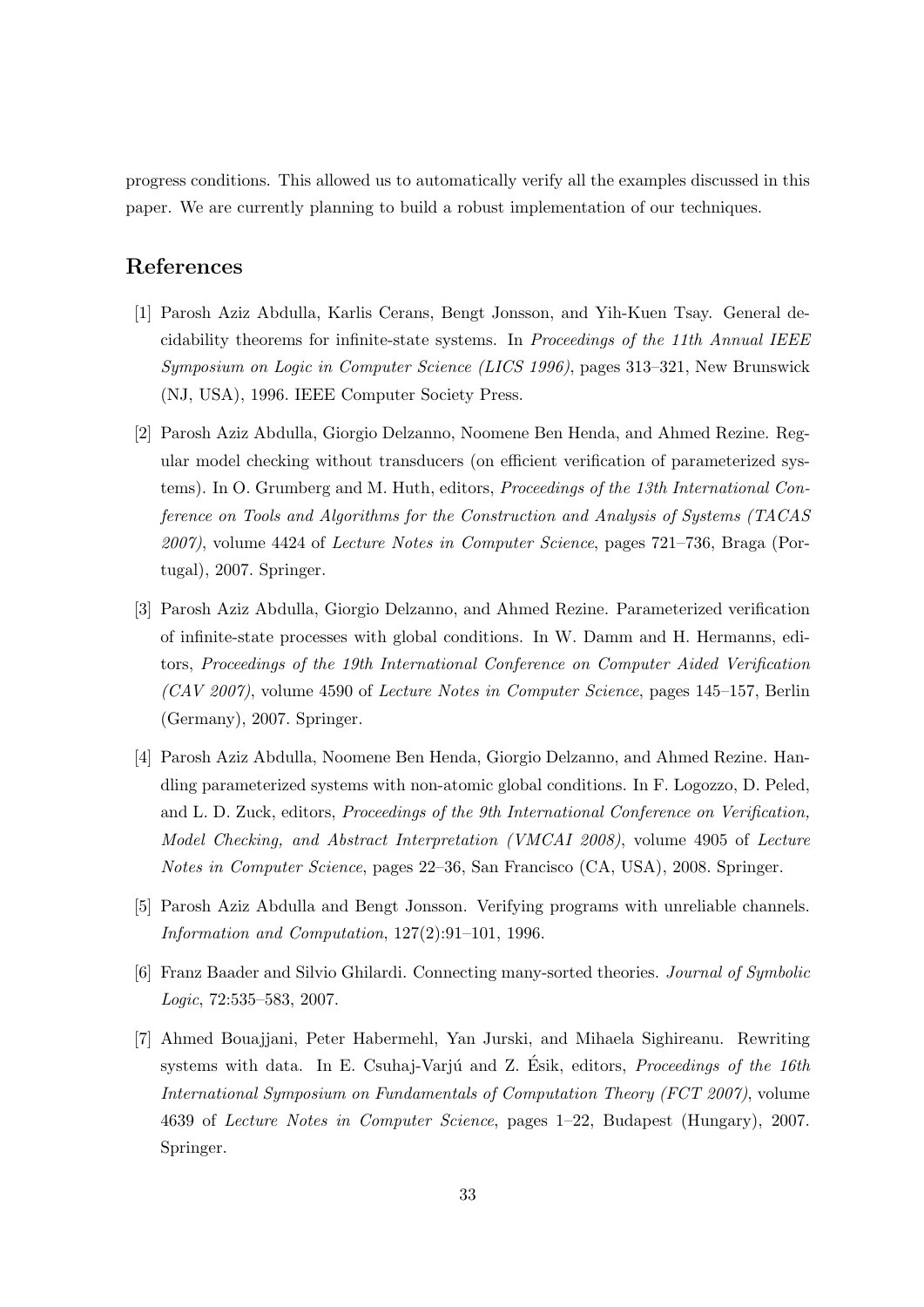- <span id="page-34-1"></span>[8] Marco Bozzano, Roberto Bruttomesso, Alessandro Cimatti, Tommi A. Junttila, Silvio Ranise, Peter van Rossum, and Roberto Sebastiani. Efficient theory combination via boolean search. Information and Computation, 204(10):1493–1525, 2006.
- <span id="page-34-2"></span>[9] Aaron R. Bradley, Zohar Manna, and Henny B. Sipma. What's decidable about arrays? In E. A. Emerson and K. S. Namjoshi, editors, Proceedings of the 7th International Conference on Verification, Model Checking, and Abstract Interpretation (VMCAI 2006), volume 3855 of Lecture Notes in Computer Science, pages 427–442, Charleston (SC, USA), 2006. Springer.
- <span id="page-34-8"></span>[10] Chen-Chung Chang and Jerome H. Keisler. Model Theory. North-Holland, Amsterdam-London, third edition, 1990.
- <span id="page-34-5"></span>[11] Leonardo M. de Moura, Harald Rueß, and Maria Sorea. Lazy theorem proving for bounded model checking over infinite domains. In A. Voronkov, editor, Proceedings of the 18th International Conference on Automated Deduction (CADE 2002), volume 2392 of Lecture Notes in Computer Science, pages 438–455, Copenhagen (Denmark), 2002. Springer.
- <span id="page-34-4"></span>[12] Giorgio Delzanno, Javier Esparza, and Andreas Podelski. Constraint-based analysis of broadcast protocols. In J. Flum and M. Rodríguez-Artalejo, editors, *Proceedings of the* 13th International Workshop on Computer Science Logic (CSL 1999), volume 1683 of Lecture Notes in Computer Science, pages 50–66, Madrid (Spain), 1999. Springer.
- <span id="page-34-0"></span>[13] Herbert B. Enderton. A Mathematical Introduction to Logic. Academic Press, New York-London, 1972.
- <span id="page-34-3"></span>[14] Javier Esparza, Alain Finkel, and Richard Mayr. On the verification of broadcast protocols. In Proceedints of the 14th Annual IEEE Symposium on Logic in Computer Science (LICS 1999), pages 352–359, Trento (Italy), 1999. IEEE Computer Society.
- <span id="page-34-6"></span>[15] Yi Fang, Nir Piterman, Amir Pnueli, and Lenore D. Zuck. Liveness with invisible ranking. Software Tools for Technology, 8(3):261–279, 2006.
- <span id="page-34-7"></span>[16] Xiang Fu, Tevfik Bultan, and Jianwen Su. Formal verification of e-services and workflows. In C. Bussler, R. Hull, S. A. McIlraith, M. E. Orlowska, B. Pernici, and J. Yang, editors, Revised Papers of the CAiSE 2002 International Workshop on Web Services, E-Business, and the Semantic Web (WES 2002), volume 2512 of Lecture Notes in Computer Science, pages 188–202, Toronto (Canada), 2002. Springer.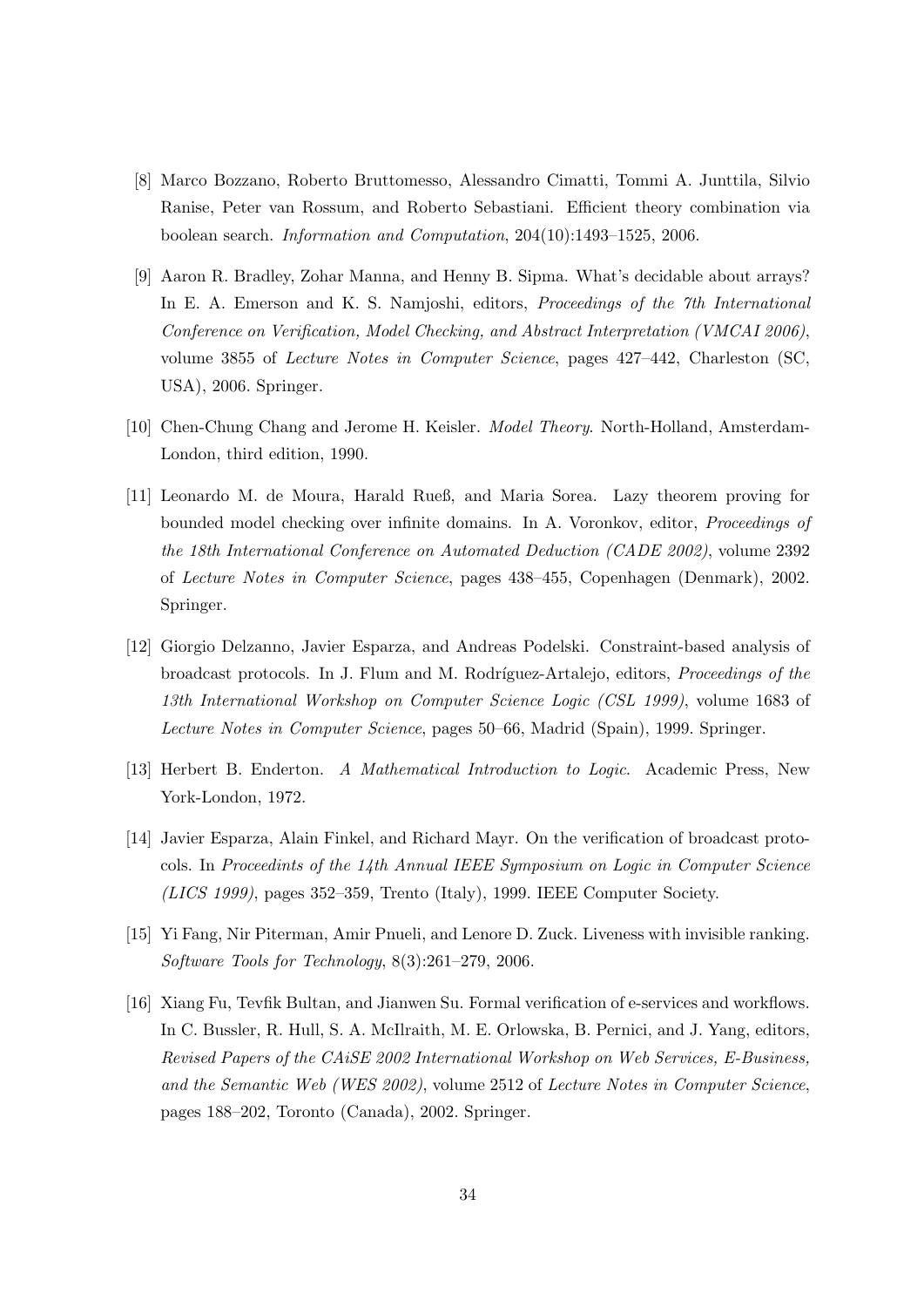- <span id="page-35-4"></span>[17] Silvio Ghilardi, Enrica Nicolini, Silvio Ranise, and Daniele Zucchelli. Combination methods for satisfiability and model-checking of infinite-state systems. In Proceedings of the 21st International Conference on Automated Deduction Automated Deduction (CADE 2007), volume 4603 of Lecture Notes in Computer Science, pages 362–378, Bremen (Germany), 2007. Springer.
- <span id="page-35-6"></span>[18] Carsten Ihlemann, Swen Jacobs, and Viorica Sofronie-Stokkermans. On local reasoning in verification. In C. R. Ramakrishnan and J. Rehof, editors, Proceedings of the 14th International Conference on Tools and Algorithms for the Construction and Analysis of Systems (TACAS 2008), volume 4963 of Lecture Notes in Computer Science, pages 265–281, Budapest (Hungary), 2008. Springer.
- <span id="page-35-1"></span>[19] Yonit Kesten, Oded Maler, Monica Marcus, Amir Pnueli, and Elad Shahar. Symbolic model checking with rich assertional languages. Theoretical Computer Science, 256(1- 2):93–112, 2001.
- <span id="page-35-7"></span>[20] Nancy A. Lynch. Distributed Algorithms. Morgan Kaufmann, 1996.
- <span id="page-35-3"></span>[21] Zohar Manna and Amir Pnueli. A hierarchy of temporal properties. In Proceedings of the 9th Annual ACM Symposium on Principles of Distributed Computing (PODC 1990), pages 377–410, Quebec City (Canada), 1990. ACM Press.
- <span id="page-35-5"></span>[22] Robert Nieuwenhuis, Albert Oliveras, and Cesare Tinelli. Solving SAT and SAT Modulo Theories: From an abstract Davis–Putnam–Logemann–Loveland procedure to DPLL(T). Journal of the ACM, 53(6):937–977, 2006.
- <span id="page-35-9"></span>[23] Schnoebelen Philippe. Verifying lossy channel systems has nonprimitive recursive complexity. Information Processing Letters, 83(5):251–261, 2002.
- <span id="page-35-8"></span>[24] Silvio Ranise and Cesare Tinelli. The SMT-LIB standard: Version 1.2. Technical report, 2006. Available at [http://combination.cs.uiowa.edu/smtlib/papers/format-v1.](http://combination.cs.uiowa.edu/smtlib/papers/format-v1.2-r06.08.30.pdf) [2-r06.08.30.pdf](http://combination.cs.uiowa.edu/smtlib/papers/format-v1.2-r06.08.30.pdf).
- <span id="page-35-2"></span>[25] Tatiana Rybina and Andrei Voronkov. A logical reconstruction of reachability. In M. Broy and A. V. Zamulin, editors, Revised Papers of the 5th International Andrei Ershov Memorial Conference on Perspectives of Systems Informatics (PSI 2003), volume 2890 of Lecture Notes in Computer Science, pages 222–237, Akademgorodok (Russia), 2003. Springer.
- <span id="page-35-0"></span>[26] Roberto Sebastiani. Lazy satisfiability modulo theories. Journal on Satisfiability, Boolean Modeling and Computation, 3:141–224, 2007.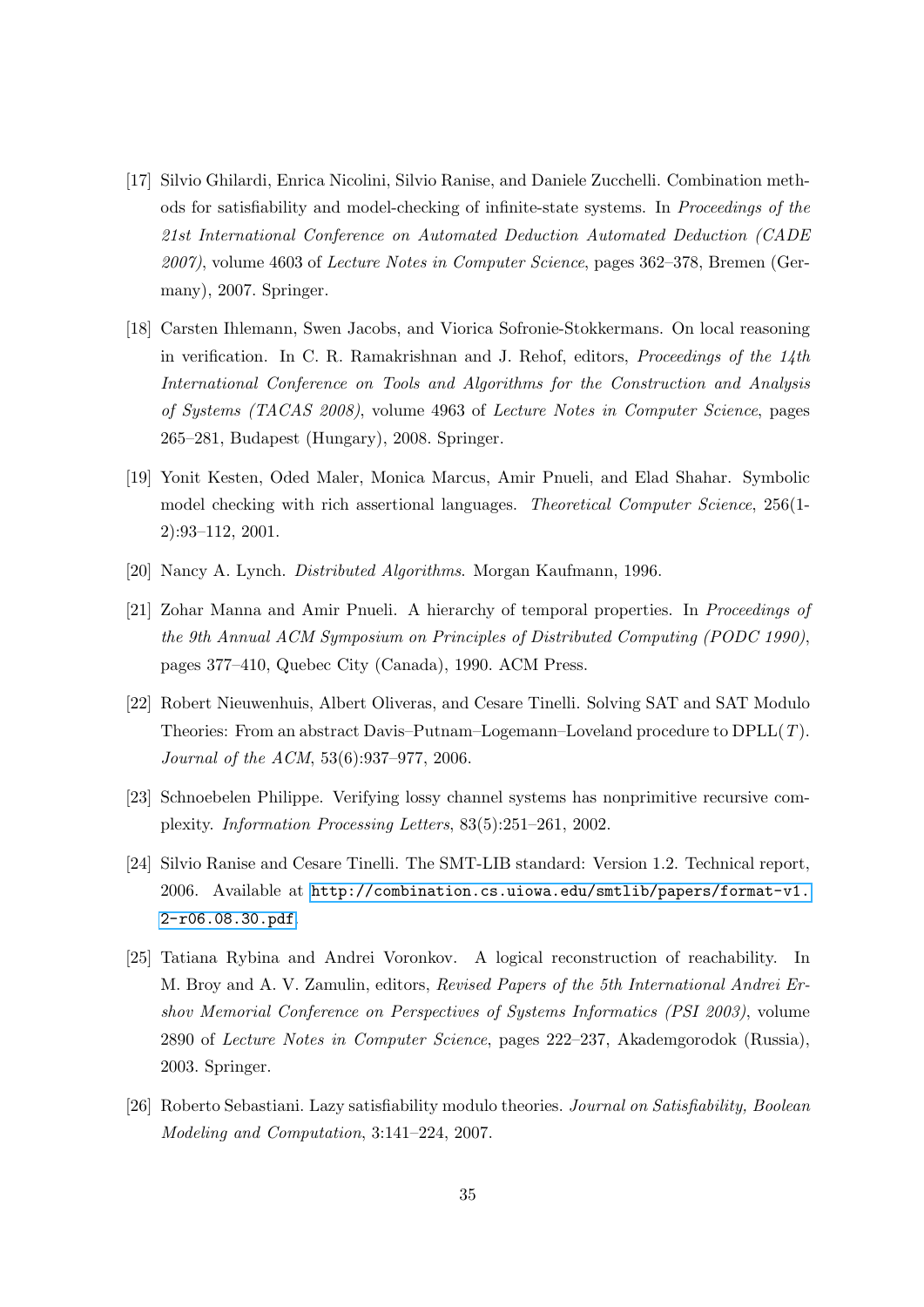## <span id="page-36-0"></span>A Appendix: Proofs of the Main Results

In this appendix, we collect the proofs of the technical results of the paper, by grouping them according to the section in which they were stated.

#### Results from Section [4](#page-10-0)

The following result implies Theorem [4.1](#page-10-2) and proves also soundness and correctness of the procedure  $A_I^E$ -check of Figure [1:](#page-11-0)<sup>[25](#page-36-1)</sup>

<span id="page-36-8"></span>**Theorem A.1.** The  $A_E^I$ -satisfiability of a sentence of the kind

<span id="page-36-2"></span>
$$
\exists a_1 \cdots \exists a_n \ \exists \underline{i} \ \exists \underline{e} \ \forall \underline{j} \ \psi(i, \underline{j}, \underline{e}, a_1[\underline{i}], \dots, a_n[\underline{i}], a_1[\underline{j}], \dots, a_n[\underline{j}]) \tag{17}
$$

is decidable. Moreover, the following conditions are equivalent:

- <span id="page-36-6"></span>(i) the sentence [\(17\)](#page-36-2) is  $A_E^I$ -satisfiable;
- <span id="page-36-7"></span>(ii) the sentence [\(17\)](#page-36-2) is satisfiable in a finite index model of  $A_E^I$ ;
- <span id="page-36-9"></span>(iii) the sentence

$$
\exists a_1 \cdots \exists a_n \; \exists \underline{i} \; \exists \underline{e} \bigwedge_{\sigma} \; \psi(\underline{i}, \underline{j}\sigma, \underline{e}, a_1[\underline{i}], \dots, a_n[\underline{i}], a_1[\underline{j}\sigma], \dots, a_n[\underline{j}\sigma]) \tag{18}
$$

is  $A_E^I$ -satisfiable (here  $\sigma$  ranges onto the substitutions mapping the variables  $\underline{j}$  into the set of representative  $\Sigma_I(\underline{i})$ -terms and j $\sigma$  means the simultaneous application of  $\sigma$  to the variables of the tuple  $j$ ).

<span id="page-36-4"></span>*Proof.* In order to prevent notational complications, we limit to the case  $n = 1$  (the reader may check that there is no loss of generality in that).<sup>[26](#page-36-3)</sup> We first show that  $A_E^I$ -satisfiability of

<span id="page-36-5"></span>
$$
\exists a \; \exists \underline{i} \; \exists \underline{e} \; \forall j \; \psi(\underline{i}, j, \underline{e}, a[\underline{i}], a[j]) \tag{19}
$$

is equivalent to  $A_E^I$ -satisfiability of

$$
\exists a \; \exists \underline{i} \; \exists \underline{e} \; \bigwedge_{\sigma} \; \psi(\underline{i}, \underline{j}\sigma, \underline{e}, a[\underline{i}], a[\underline{j}\sigma]) \tag{20}
$$

<span id="page-36-1"></span><sup>&</sup>lt;sup>25</sup>The sentences of the kind [\(17\)](#page-36-2) are slightly more general than the  $\exists^{A,I}\forall^{I}$ -sentences mentioned in Theorem [4.1,](#page-10-2) because elements quantifiers ∃e occur now. We do not need decidability of this larger class of sentences in the paper, but we nevertheless report this more general result too.

<span id="page-36-3"></span><sup>&</sup>lt;sup>26</sup>Since the addition of vacuous existential quantifiers does not affect satisfiability, we can also assume that the tuple i is not empty (this observation is needed if we want to prevent the structure  $N$  defined below from having empty index domain).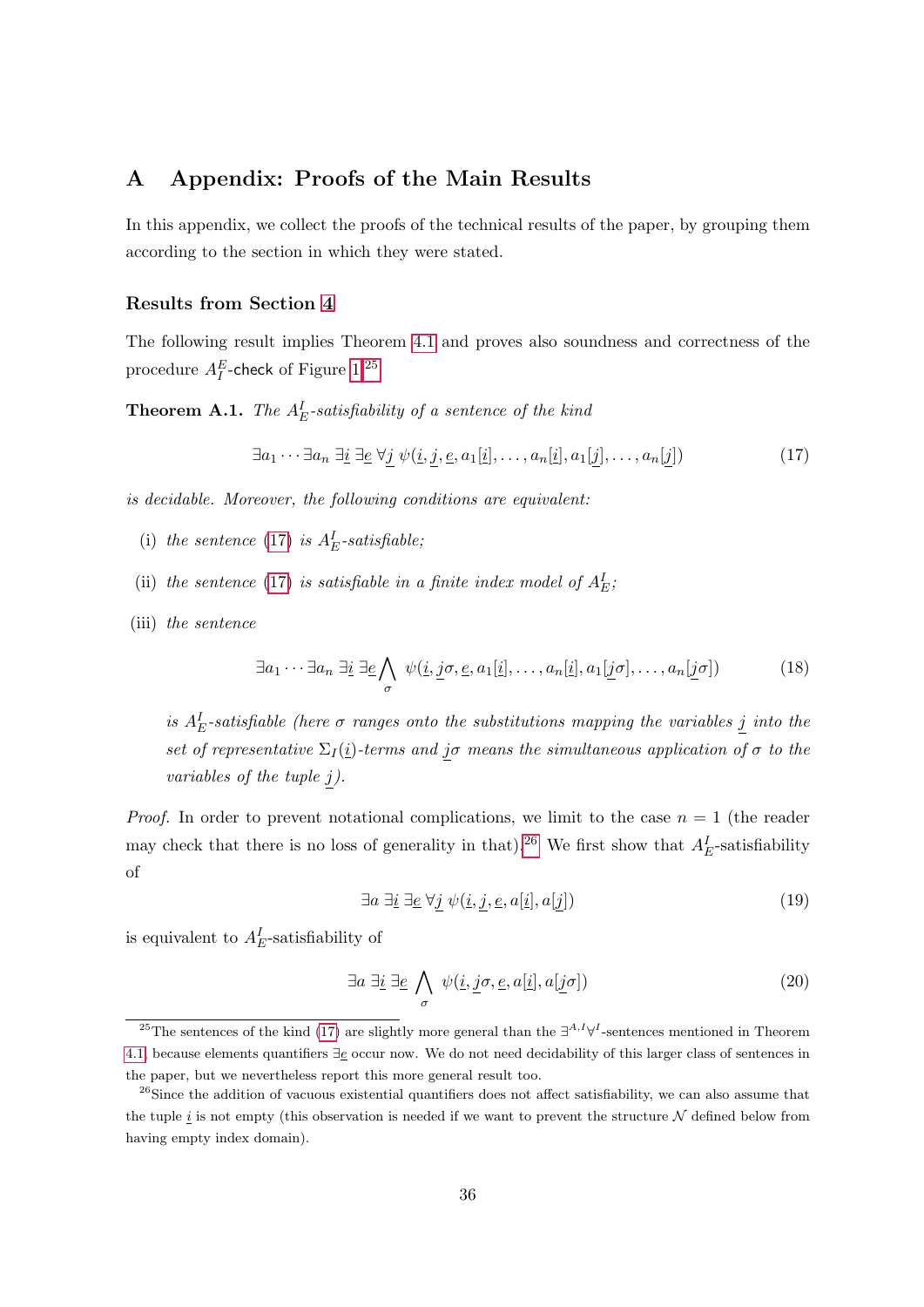where  $\sigma$  ranges onto the substitutions mapping the variables j into the set of representative  $\Sigma_I(\underline{i})$ -terms.

That  $A_E^I$ -satisfiability of [\(19\)](#page-36-4) implies  $A_E^I$ -satisfiability of [\(20\)](#page-36-5) follows from trivial logical manipulations, so let's assume  $A_E^I$ -satisfiability of [\(20\)](#page-36-5) and show  $A_E^I$ -satisfiability of [\(19\)](#page-36-4). Let M be a model of [\(20\)](#page-36-5); we can assign elements in this model to the variables  $a, \underline{i}, \underline{e}$  in such a way that (under such an assignment a) we have  $\mathcal{M}$ ,  $a \models \bigwedge_{\sigma} \psi(i, \underline{j}\sigma, \underline{e}, a[i], a[j\sigma]).$ Consider the model  $\mathcal N$  which is obtained from  $\mathcal M$  by restricting the interpretation of the sort INDEX (and of all function and relation symbols for indexes) to the  $\Sigma_I$ -substructure generated by the elements assigned by a to the  $i$ : since models of  $T_I$  are closed under substructures, this substructure is a model of  $T_I$  and consequently  $\mathcal N$  is still a model of  $A_E^I$ . Now let s be the restriction of  $a(a)$  to the new smaller index domain and let  $\tilde{a}$  be the assignment differing from a only for assigning s to a (instead of  $a(a)$ ); since  $\psi$  is quantifier free and since, varying  $\sigma$ , the elements assigned to the terms j $\sigma$  covers all possible j-tuples of elements in the interpretation of the sort INDEX in N, we have  $\mathcal{N}, \tilde{\mathbf{a}} \models \forall j \psi(\underline{i}, j, a[\underline{i}], a[j])$ . This shows that  $\mathcal{N} \models \exists a \exists i \; \forall j \; \psi(i, j, a[i], a[j]),$  i.e that [\(19\)](#page-36-4) holds. Notice that  $\mathcal N$  is a finite index model,<sup>[27](#page-37-0)</sup> hence we proved also the equivalence between [\(i\)](#page-36-6) and [\(ii\)](#page-36-7).

We now need to decide  $A_E^I$ -satisfiability of sentences [\(20\)](#page-36-5). Let  $\underline{t}$  be the representative  $\Sigma(i)$ -terms and let us put them in bijective correspondence with fresh variables  $\underline{l}$  of sort **INDEX**; let  $\psi_{\sigma}(\underline{i}, \underline{l}, \underline{e}, a[\underline{i}], a[\underline{l}])$  be the formula obtained by replacing in  $\psi(\underline{i}, j\sigma, \underline{e}, a[\underline{i}], a[j\sigma])$  the  $\Sigma(\underline{i})$ -terms j $\sigma$  by the corresponding <u>l</u>. We first rewrite [\(20\)](#page-36-5) as

$$
\exists a \; \exists \underline{i} \; \exists \underline{e} \; \exists \underline{l} \; (\underline{l} = \underline{t} \land \bigwedge_{\sigma} \psi_{\sigma}(\underline{i}, \underline{l}, \underline{e}, a[\underline{i}], a[\underline{l}])) \tag{21}
$$

Notice that  $T_I$  and  $T_E$  are disjoint (they do not have even any sort in common), which means that  $\underline{l} = \underline{t} \wedge \bigwedge_{\sigma} \psi_{\sigma}(\underline{i}, \underline{l}, \underline{e}, a[\underline{i}], a[\underline{l}])$  is a boolean combination of  $\Sigma_I$ -atoms and of  $\Sigma_E$ atoms (in the latter kind of atoms, the variables for elements are replaced by the terms  $a[i], a[i]$ . This means that our decision problem can be further rephrased in terms of the problem of deciding for  $A_E^I$ -satisfiability formulae like

<span id="page-37-2"></span>
$$
\psi_I(\underline{j}) \wedge a[\underline{j}] = \underline{d} \wedge \psi_E(\underline{d}, \underline{e}) \tag{22}
$$

where  $\psi_I(j)$  is a conjunction of  $\Sigma_I$ -literals and  $\psi_E(\underline{e})$  is a conjunction of  $\Sigma_E$ -literals.<sup>[28](#page-37-1)</sup>

Since we are looking for a model of  $T_I$ , a model of  $T_E$  and for a function connecting their domains (the function interpreting the variable  $a$ ), this is a satisfiability problem for a theory

<span id="page-37-0"></span><sup>&</sup>lt;sup>27</sup>This is because  $T_I$  is locally finite and the  $\Sigma_I$  reduct of N is a structure which is generated by finitely many elements.

<span id="page-37-1"></span><sup>&</sup>lt;sup>28</sup>We renamed the concatenation of the tuples <u>i</u>, <u>l</u> as j, to have a more compact notation.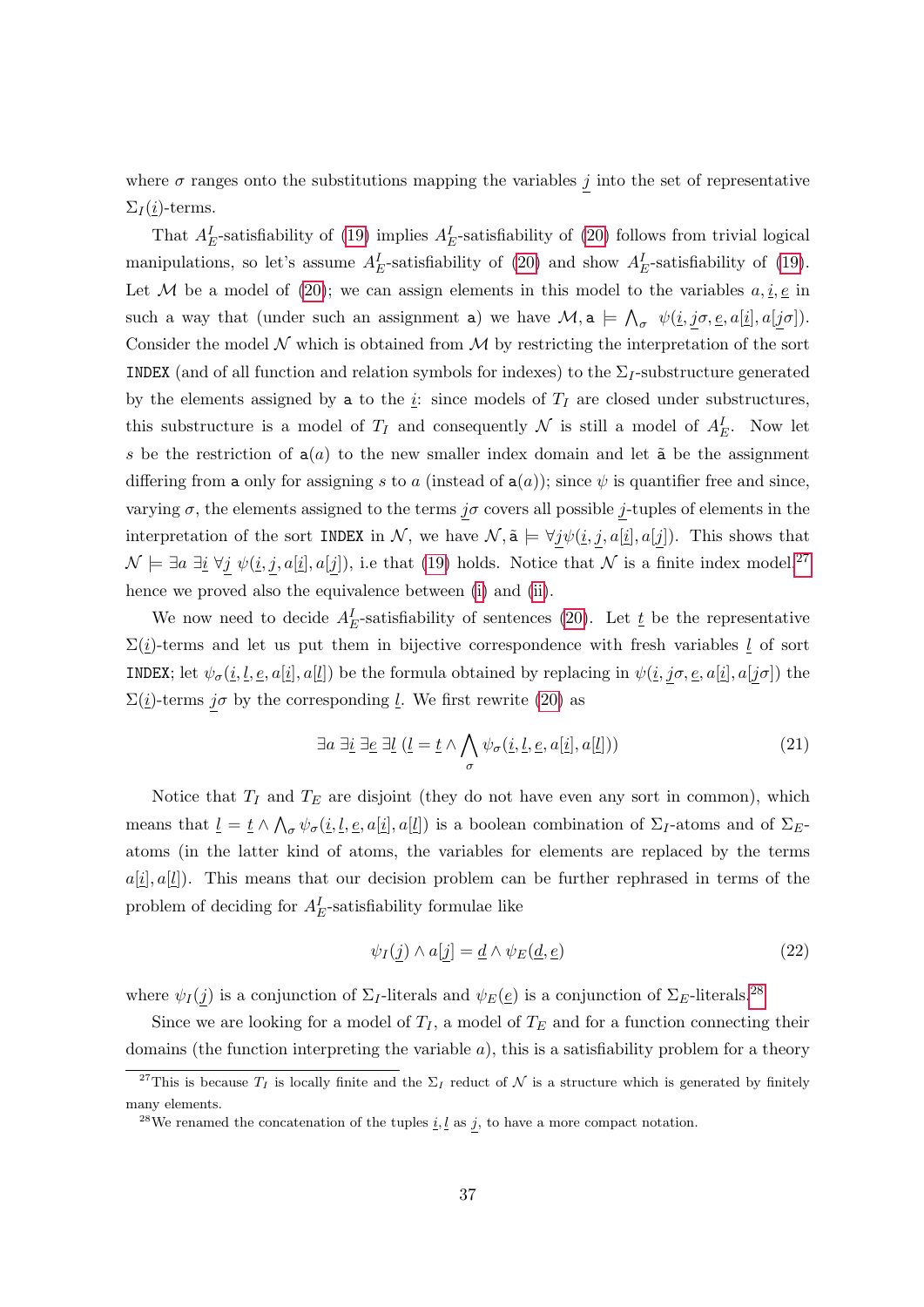connection (in the sense of [\[6\]](#page-33-6)):<sup>[29](#page-38-0)</sup> since the signatures of  $T_I, T_E$  are disjoint, the problem is decided by propagating equalities.<sup>[30](#page-38-1)</sup> In other words, to decide  $(22)$ , just apply the following steps:

- guess an equivalence relation  $\Pi$  on the index variables j (let's assume  $j = j_1, \ldots, j_n$ );
- check  $ψ_I(j) ∪ {j_k = j_l | (j_k, j_l) ∈ Π} ∪ {j_k ≠ j_l | (j_k, j_l) ∉ Π}$  for  $T_I$ -satisfiability;
- check  $ψ$ <sub>E</sub>( $\underline{d}, \underline{e}$ ) ∪ { $d_k = d_l | (j_k, j_l) \in \Pi$ } for T<sub>E</sub>-satisfiability;
- return 'unsatisfiable' iff failure is reported in the previous two steps for all possible guesses.

 $\Box$ 

Soundness and completeness of the above procedure are easy.

#### Results from Section [5](#page-13-0)

<span id="page-38-2"></span>**Lemma A.2.** Every formula of the kind  $\exists \underline{e} \phi(i, a[\underline{i}], \underline{e})$  is  $A_E^I$ -equivalent to a (effectively computable) quantifier-free formula  $\psi(\underline{i}, a[\underline{i}])$ .

*Proof.* We show that for every formula of the kind  $\exists \underline{e} \phi(i, \underline{d}, \underline{e})$  there is a quantifier-free formula  $\psi(\underline{i}, \underline{d})$  such that  $A_E^I \models \psi(\underline{i}, \underline{d}) \leftrightarrow \exists \underline{e} \, \phi(\underline{i}, \underline{d}, \underline{e})$  (the result then follows by replacing  $\underline{d}$  with  $a[\underline{i}]$ ).

By distributing existential quantifiers over disjunctions, we can freely assume that  $\phi(\underline{i}, \underline{d}, \underline{e})$ is primitive, i.e. that it is a conjunction of  $\Sigma_I \cup \Sigma_E$ -literals; since the variables  $\underline{e}$  do not occur in  $\Sigma_I$ -literals, we can further push the existential quantifiers so that their scope is a conjunction of  $\Sigma_E$ -literals and finally apply quantifier elimination in  $T_E$ .  $\Box$ 

We begin by proving Proposition [5.3:](#page-13-5)

**Proposition [5.3.](#page-13-5)** Let  $K(a)$  be an  $\exists^{I}$ -formula; then  $Pre(\tau, K)$  is  $A_I^E$ -equivalent to an (effectively computable)  $\exists^{I}$ -formula  $K'(a)$ .

*Proof.* We can freely assume that  $\tau$  consists of a single disjunction of a T-formula: from this special case, the general case follows immediately because  $\exists^{I}$ -formulae are closed under disjunctions (modulo trivial logical manipulations).

Let  $K(a)$  be  $\exists \underline{k} \phi(\underline{k}, a[\underline{k}])$  and let  $\tau(a, a')$  be

 $\exists j \ (\phi_L(j, a[j], a'[j]) \land \forall l \ \phi_G(j, a[j], a'[j], l, a[l], a'[l]).$ 

<span id="page-38-0"></span> $29$ Strictly speaking, one cannot directly apply the results from [\[6\]](#page-33-6), because we have a 'semantically driven' notion of a theory (otherwise said, the classes of the models we consider need not be elementary).

<span id="page-38-1"></span><sup>&</sup>lt;sup>30</sup>This is different from disjoint Nelson-Oppen combination, where also inequalities must be propagated.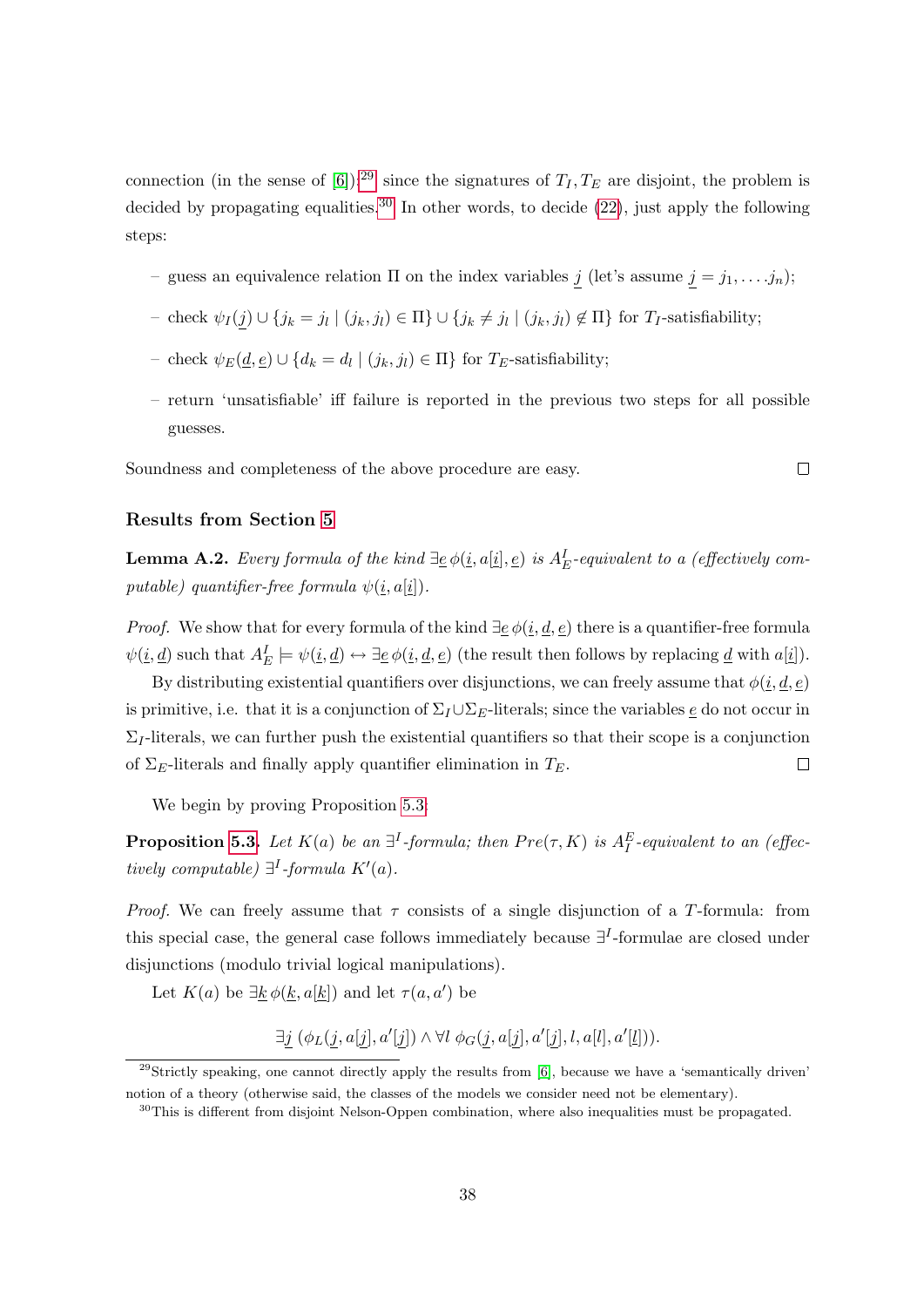In the following, we shall use the abbreviation<sup>[31](#page-39-0)</sup>

<span id="page-39-1"></span>
$$
Up_G(\underline{j}, a, a') \Leftrightarrow \forall l \phi_G(\underline{j}, a[\underline{j}], a'[\underline{j}], l, a[l], a'[\underline{l}]).
$$
\n(23)

We need to show that a formula like

$$
\exists a'~ \exists \underline{j}~ \exists \underline{k}~ \big(\phi_L(\underline{j},a[\underline{j}],a'[\underline{j}]) \wedge \mathit{Up}_G(\underline{j},a,a') \wedge \phi(\underline{k},a'[\underline{k}])\big)
$$

is  $A_E^I$ -equivalent to an  $\exists^I$ -formula. We proceed by equivalent transformations as follows: we first replace the terms  $a'[j]$  in the subformula  $\phi_L(j, a[j], a'[j])$  by the fresh constants  $\underline{e}$ , thus getting

$$
\exists a' \exists \underline{j} \ \exists \underline{k} \ \exists \underline{e} \ \big(\underline{e} = a'[\underline{j}] \land \phi_L(\underline{j}, a[\underline{j}], \underline{e}) \land \ Up_G(\underline{j}, a, a') \land \phi(\underline{k}, a'[\underline{k}])\big)
$$

We also explicitly name the  $a'[\underline{k}]$  as  $\underline{d}$  and get

$$
\exists a' \exists \underline{j} \exists \underline{k} \exists \underline{e} \exists \underline{d} (e = a'[\underline{j}] \land \underline{d} = a'[\underline{k}] \land \phi_L(\underline{j}, a[\underline{j}], \underline{e}) \land Up_G(\underline{j}, a, a') \land \phi(\underline{k}, \underline{d})
$$

Now the formulae  $\underline{e} = a'[\underline{j}]$  and  $Up_G(\underline{j}, a, a')$ , according to [\(23\)](#page-39-1), entail  $\bigwedge_r \phi_G(\underline{j}, a[\underline{j}], \underline{e}, \underline{j}_r, a'$  $a[\underline{j}_r], \underline{e}_r$ ), where the index r ranges over the components of the tuple  $\underline{j}$ ; similarly, the formulae  $\underline{e} = a'[\underline{j}] \wedge \underline{d} = a'[\underline{k}]$  and  $Up_G(\underline{j}, a, a')$  entail the formula  $\bigwedge_s \phi_G(\underline{j}, a[\underline{j}], \underline{e}, \underline{k}_s, a[\underline{k}_s], \underline{d}_s)$ , with the index s ranging over the components of the tuple  $\underline{k}$ . In we insert this extra information into our formula, we get

$$
\exists a' \exists \underline{j} \exists \underline{k} \exists \underline{e} \exists \underline{d} \left( \underline{e} = a'[\underline{j}] \land \underline{d} = a'[\underline{k}] \land \phi_L(\underline{j}, a[\underline{j}], \underline{e}) \land Up_G(\underline{j}, a, a') \land \phi(\underline{k}, \underline{d}) \land \bigwedge_{r} \phi_G(\underline{j}, a[\underline{j}], \underline{e}, \underline{j}_r, a[\underline{j}_r], \underline{e}_r) \land \bigwedge_{s} \phi_G(\underline{j}, a[\underline{j}], \underline{e}, \underline{k}_s, a[\underline{k}_s], \underline{d}_s) \right)
$$

Rearranging the conjuncts and pushing inside the existential quantifiers  $\exists a'$ , we obtain

$$
\exists \underline{j} \ \exists \underline{k} \ \exists \underline{e} \ \exists \underline{d} \left( \phi_L(\underline{j}, a[\underline{j}], \underline{e}) \land \phi(\underline{k}, \underline{d}) \land \bigwedge_r \phi_G(\underline{j}, a[\underline{j}], \underline{e}, \underline{j}_r, a[\underline{j}_r], \underline{e}_r) \land \land \bigwedge_s \phi_G(\underline{j}, a[\underline{j}], \underline{e}, \underline{k}_s, a[\underline{k}_s], \underline{d}_s) \land \exists a' (\underline{e} = a'[\underline{j}] \land \underline{d} = a'[\underline{k}] \land \text{Up}_G(\underline{j}, a, a')) \right)
$$

Consider now a partition  $\Pi$  on the set  $\underline{j} \cup \underline{k}$  and let  $\underline{j}_0 \cup \underline{k}_0$  be a choice of representative elements: we pick one element from each equivalence class, thus we have  $\underline{j}_0 \subseteq \underline{j}$ ,  $\underline{k}_0 \subseteq \underline{k}$ .<sup>[32](#page-39-2)</sup> Let  $\Pi(j, \underline{e}, \underline{k}, \underline{d})$  be the formula saying that each index is equal to the representative index of its own equivalence class, that representative indexes are distinct from each other and that

<span id="page-39-0"></span><sup>&</sup>lt;sup>31</sup>Modulo the alphabetic change  $i \mapsto j$ , this is the same abbreviation as [\(3\)](#page-9-1) from Definition [3.4.](#page-9-3) We only preferred to write  $Up_G$  instead of  $Update_G$  to save space when writing long formulae.

<span id="page-39-2"></span><sup>&</sup>lt;sup>32</sup>Nothing prevents from  $j_0$  or  $\underline{k}_0$  to be in principle empty (e.g.  $j_0$  is empty in case all representatives are in  $\underline{k}).$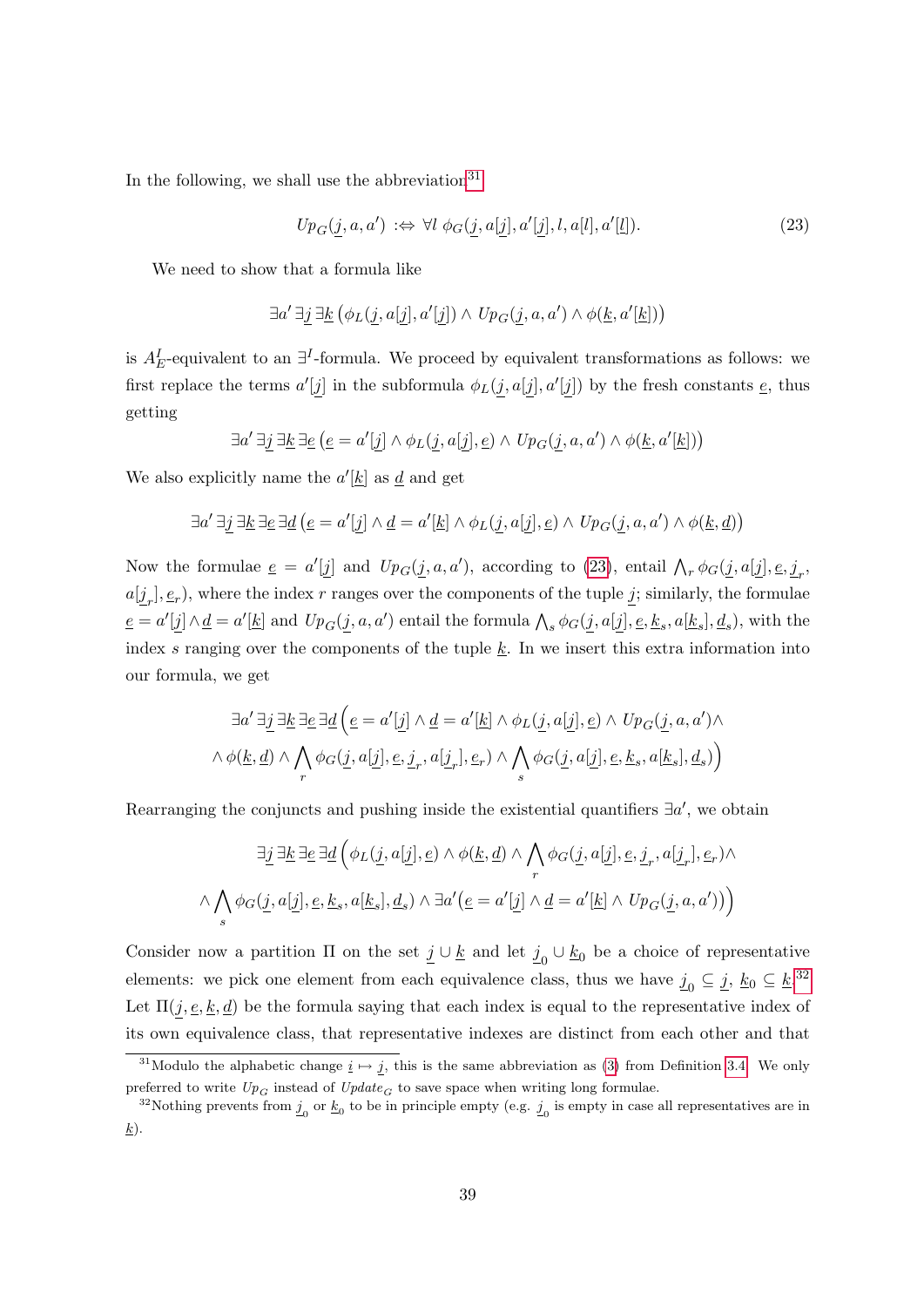elements in e∪d corresponding to equivalent indexes are equal too. Our formula is equivalent to the disjunction

$$
\begin{split} \bigvee_{\Pi}\exists \underline{j}\ \exists \underline{k}\ \exists \underline{e}\ \exists \underline{d}\ \Big(\phi_L(\underline{j},a[\underline{j}],\underline{e})\ \wedge\ \phi(\underline{k},\underline{d})\ \wedge\ \Pi(\underline{j},\underline{e},\underline{k},\underline{d})\ \wedge\ \bigwedge_r \phi_G(\underline{j},a[\underline{j}],\underline{e},\underline{j}_r,a[\underline{j}_r],\underline{e}_r)\wedge \\ &\wedge\bigwedge_s \phi_G(\underline{j},a[\underline{j}],\underline{e},\underline{k}_s,a[\underline{k}_s],\underline{d}_s)\ \wedge\ \exists a'\,\big(\underline{e}_0=a'[\underline{j}_0]\ \wedge\ \underline{d}_0=a'[\underline{k}_0]\ \wedge\ Up_G(\underline{j},a,a')\big)\Big) \end{split}
$$

where  $\underline{e}_0, \underline{d}_0$  componentwise match  $\underline{i}_0, \underline{j}_0$ , respectively.

Now notice that the formula

<span id="page-40-0"></span>
$$
\Pi(\underline{j}, \underline{e}, \underline{k}, \underline{d}) \land \bigwedge_r \phi_G(\underline{j}, a[\underline{j}], \underline{e}, \underline{j}_r, a[\underline{j}_r], \underline{e}_r) \land \bigwedge_s \phi_G(\underline{j}, a[\underline{j}], \underline{e}, \underline{k}_s, a[\underline{k}_s], \underline{d}_s) \rightarrow
$$
  

$$
\rightarrow \exists a'(\underline{e}_0 = a'[\underline{j}_0] \land \underline{d}_0 = a'[\underline{k}_0] \land Up_G(\underline{j}, a, a'))
$$
(\*)

is a logical consequence of  $A_E^I$ : to see it, argue as follows. Fix an assignment in a model M of  $A_E^I$  making the antecedents of  $(\star)$  true (for simplicity, we denote the elements assigned to  $a, j, k, e, d$  again by  $a, j, k, e, d$ , respectively); we define the array  $a'$  as follows. We first write the  $\underline{e}_0$  in the positions  $\underline{i}_0$  and the  $\underline{d}_0$  in the positions  $\underline{k}_0$  (this is well-defined by the fact that the  $j_0, k_0$  are pairwise distinct, as implied by the truth of the antecedent  $\Pi(\underline{j}, \underline{e}, \underline{k}, \underline{d})$ ; for the indices l which are different from  $\underline{i}_0$  and  $\underline{k}_0$ , we define  $a'(l)$  by taking an element  $e'$ satisfying  $\phi_G(j, a[j], \underline{e}, l, a[l], e')$  in M (this e' exists by the seriality condition [\(1\)](#page-9-2)). This a' fits the desired requirements because the antecedents of  $(\star)$  are true. In more detail, notice that:

- <span id="page-40-1"></span>(i)  $\underline{e}_0 = a'[\underline{j}_0] \wedge \underline{d}_0 = a'[\underline{k}_0]$  is true by construction;
- <span id="page-40-2"></span>(ii)  $\underline{e} = a'[j] \wedge \underline{d} = a'[\underline{k}]$  follows from [\(i\)](#page-40-1) and the fact that  $\Pi(j, \underline{e}, \underline{k}, \underline{d})$  holds;
- <span id="page-40-3"></span>(iii)  $\bigwedge_r \phi_G(\underline{j}, a[\underline{j}], \underline{e}, \underline{j}_r, a[\underline{j}_r], \underline{e}_r)$  and [\(ii\)](#page-40-2) imply  $\bigwedge_r \phi_G(\underline{j}, a[\underline{j}], a'[\underline{j}], \underline{j}_r, a[\underline{j}_r], a'[\underline{j}_r])$ ;
- <span id="page-40-4"></span>(iv)  $\bigwedge_s \phi_G(\underline{j}, a[\underline{j}], \underline{e}, \underline{k}_s, a[\underline{k}_s], \underline{d}_s)$  and [\(ii\)](#page-40-2) imply  $\bigwedge_s \phi_G(\underline{j}, a[\underline{j}], a'[\underline{j}], \underline{k}_s, a[\underline{k}_s], a'[\underline{k}_s])$ ;
- (v) from [\(ii\)](#page-40-2), [\(iii\)](#page-40-3), [\(iv\)](#page-40-4), and the definition of a', we get  $\phi_G(j, a[j], a'[j], l, a[l], a'[l])$  for every *l*, which means that  $Up_G(j, a, a')$  holds.

Having established that  $(\star)$  is  $A_E^I$ -valid, we can simplify our big disjunction to

$$
\begin{array}{c}\bigvee\limits_{\Pi}\exists\underline{j}\,\exists\underline{k}\,\exists\underline{e}\,\exists\underline{d}\,\Big(\phi_L(\underline{j},a[\underline{j}],\underline{e})\wedge\phi(\underline{k},\underline{d})\wedge\Pi(\underline{j},\underline{e},\underline{k},\underline{d})\wedge\\\wedge\bigwedge\limits_{r}\phi_G(\underline{j},a[\underline{j}],\underline{e},\underline{j}_r,a[\underline{j}_r],\underline{e}_r)\wedge\bigwedge\limits_{s}\phi_G(\underline{j},a[\underline{j}],\underline{e},\underline{k}_s,a[\underline{k}_s],\underline{d}_s)\Big)\\ \end{array}
$$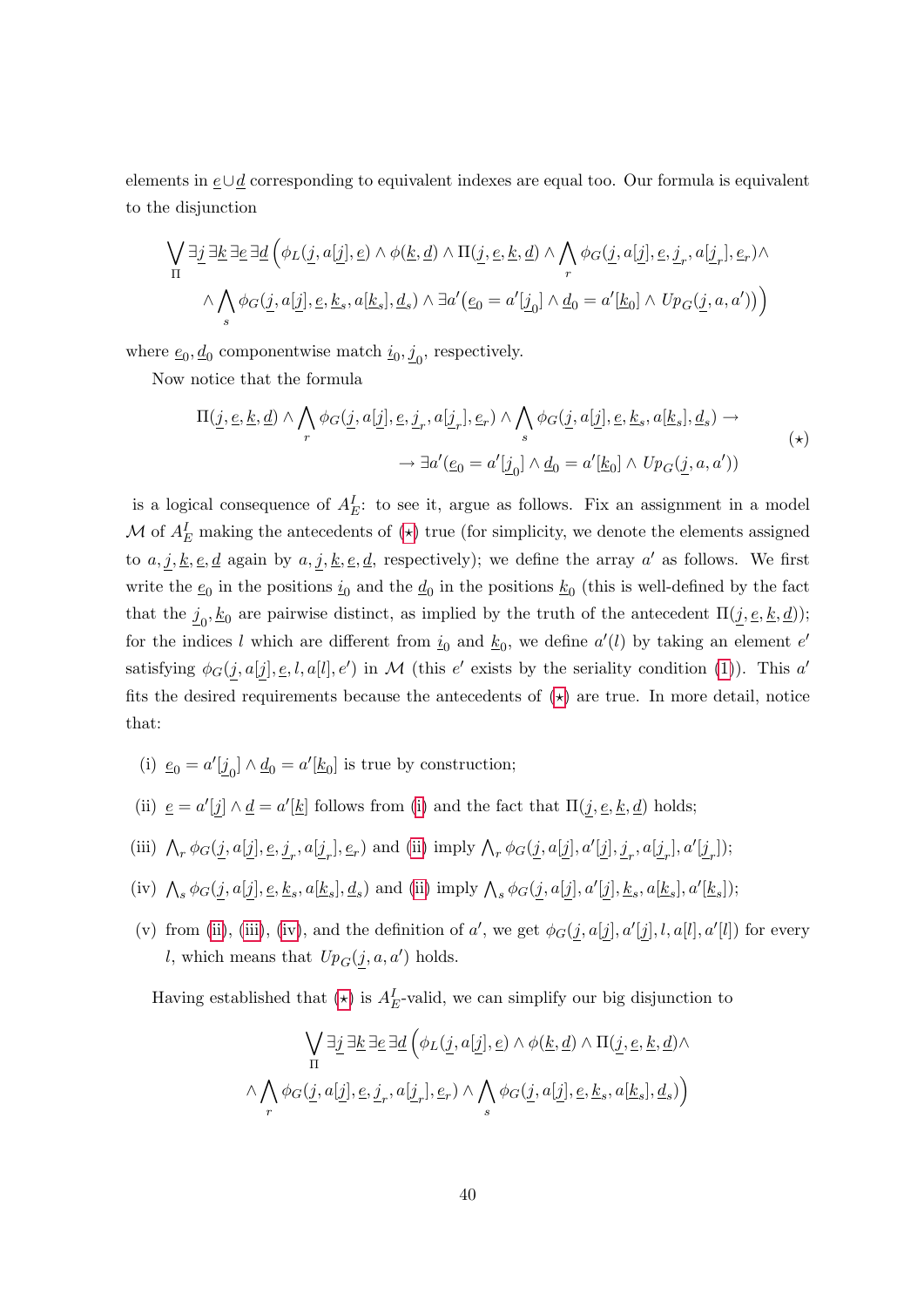Since the quantifiers  $\exists e \, \exists d$  can be eliminated by Lemma [A.2,](#page-38-2) we eventually get a formula of the desired shape, namely of the kind

$$
\bigvee_{\Pi}\exists\underline{j}\,\exists\underline{k}\,\psi_{\Pi}(\underline{j},\underline{k},a[\underline{j}],a[\underline{k}])
$$

(notice also that ∃ I -formulae are closed under disjunctions, modulo trivial logical manipulations).  $\Box$ 

Observe that, according to the above proof, the formula  $Pre(\tau, K)$  may have an existential quantifier prefix longer than K.

**Remark A.3.** Quite often, in the applications, the global component formulae  $\phi_G$  are not only serial but also functional, meaning that the uniqueness requirement [\(4\)](#page-10-3) is satisfied. In that case, the algorithm suggested by the proof of Proposition [5.3](#page-13-5) greatly simplifies (there is no need of taking a disjunction over the partitions on indexes). Since this simplified procedure can be very useful in the implementations, we report it. The key observation is that now we can prove, instead of  $(\star)$ , directly the stronger entailment

<span id="page-41-0"></span>
$$
\bigwedge_r \phi_G(\underline{j}, a[\underline{j}], \underline{e}, \underline{j}_r, a[\underline{j}_r], \underline{e}_r) \land \bigwedge_s \phi_G(\underline{j}, a[\underline{j}], \underline{e}, \underline{k}_s, a[\underline{k}_s], \underline{d}_s) \rightarrow \rightarrow \exists a'(\underline{e} = a'[\underline{j}] \land \underline{d} = a'[\underline{k}] \land Up_G(\underline{j}, a, a'))
$$
\n
$$
(**)
$$

To show  $(\star \star)$ , define a' as follows (again let a model M and elements  $a, j, k, e, d$  from its supports be fixed, so that the antecedent of  $(\star \star)$  is true): for every l, we let  $a'(l)$  be the unique  $e'$  so that  $\phi_G(\underline{j}, a[\underline{j}], \underline{e}, l, a[l], e')$  is true in M. Now  $\bigwedge_r \phi_G(\underline{j}, a[\underline{j}], \underline{e}, \underline{j}_r, a[\underline{j}_r], \underline{e}_r)$  implies  $a'[\underline{j}] = \underline{e}$  by the uniqueness requirement [\(4\)](#page-10-3); similarly  $\bigwedge_s \phi_G(\underline{j}, a[\underline{j}], \underline{e}, \underline{k}_s, a[\underline{k}_s], \underline{d}_s)$  implies  $a'[\underline{k}] = \underline{d}$ . Having established that  $a'[j] = \underline{e}$  holds, by the construction of  $a'$ , we can also get  $\phi_G(\underline{j}, a[\underline{j}], a'[\underline{j}], l, a[l], a'[l])$  for every l, which means that  $Up_G(\underline{j}, a, a')$  holds.

Once  $(\star \star)$  is proved, the formula

$$
\exists \underline{j} \; \exists \underline{k} \; \exists \underline{e} \; \exists \underline{d} \left( \phi_L(\underline{j}, a[\underline{j}], \underline{e}) \land \phi(\underline{k}, \underline{d}) \land \bigwedge_r \phi_G(\underline{j}, a[\underline{j}], \underline{e}, \underline{j}_r, a[\underline{j}_r], \underline{e}_r) \land \bigwedge_s \phi_G(\underline{j}, a[\underline{j}], \underline{e}, \underline{k}_s, a[\underline{k}_s], \underline{d}_s) \land \exists a' \left( \underline{e} = a'[\underline{j}] \land \underline{d} = a'[\underline{k}] \land \text{Up}_G(\underline{j}, a, a')) \right)
$$

directly simplifies to

$$
\exists \underline{j} \; \exists \underline{k} \; \exists \underline{e} \; \exists \underline{d} \; \Big( \phi_L(\underline{j}, a[\underline{j}], \underline{e}) \land \phi(\underline{k}, \underline{d}) \land \land \bigwedge_r \phi_G(\underline{j}, a[\underline{j}], \underline{e}, \underline{j}_r, a[\underline{j}_r], \underline{e}_r) \land \bigwedge_s \phi_G(\underline{j}, a[\underline{j}], \underline{e}, \underline{k}_s, a[\underline{k}_s], \underline{d}_s) \Big)
$$

which has the desired shape, once elements quantifiers have been eliminated.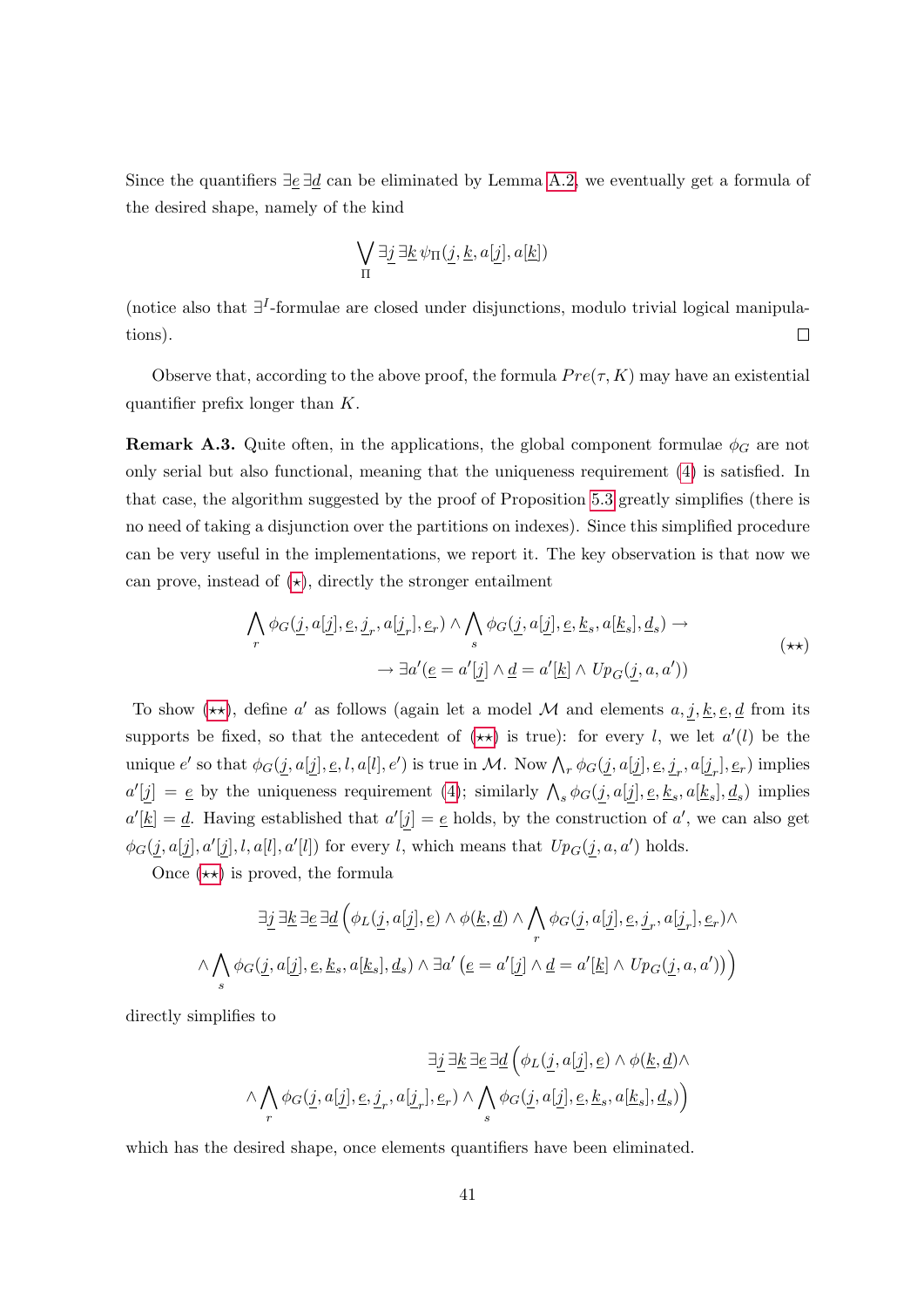The proof of Theorem [5.4](#page-14-2) reduces to few simple observations which have already been made in Section [5.](#page-13-0) In detail, notice that: (i) thanks to Proposition [5.3](#page-13-5) above,  $BR^n(\tau, K)$ is  $A_E^I$ -equivalent to an  $\exists^I$ -formula; (ii) after prenexing quantifiers, the consistency of  $J \wedge H$ (where J is a  $\forall^{I}$ -formula and H is a  $\exists^{I}$ -formula) falls within the decision procedure of Theorem [4.1.](#page-10-2) Observations (i)-(ii) guarantee that the algorithm of Figure [1](#page-11-0) is a real algorithm (in the sense that the  $A_E^I$ -consistency tests it requires are effective), which is precisely what we need to prove.

We now supply proofs for Propositions [5.6](#page-15-1) and Theorem [5.7:](#page-16-1)

**Proposition [5.6.](#page-15-1)** For every  $\exists^{I}$ -formula  $K(a)$ , the set  $\llbracket K \rrbracket$  is upward closed; moreover, for every  $\exists^{I}$ -formulae  $K_1, K_2$ , we have  $[[K_1]] \subseteq [[K_2]]$  iff  $A_I^E \models K_1 \rightarrow K_2$ .

*Proof.* Let's first show that the set  $\llbracket K \rrbracket$  is upward closed. By using disjunctive normal forms and by distributing existential quantifiers over disjunctions, we can freely suppose that  $K(a)$ is of the kind  $\exists i \phi(i, a[i]),$ <sup>[33](#page-42-0)</sup> where  $\phi$  is a conjunction of  $\Sigma_I \cup \Sigma_E$ -literals. If we also separate  $\Sigma_I$ - and  $\Sigma_E$ -literals, we can suppose that  $\phi(i, a[i])$  is of the kind  $\phi_I(i) \wedge \phi_E(a[i])$ , where  $\phi_I$ is a conjunction of  $\Sigma_I$ -literals and  $\phi_E$  is a conjunction of  $\Sigma_E$ -literals. Suppose now that  $(\mathcal{M}, s)$  and  $(\mathcal{N}, t)$  are configurations such that  $s \leq t$  and  $\mathcal{M} \models K(s)$ : we wish to prove that  $\mathcal{N} \models K(t)$ . From  $\mathcal{M} \models K(s)$ , it follows that there are elements  $\underline{i}$  from INDEX<sup>M</sup> such that  $\mathcal{M} \models \phi_I(i) \land \phi_E(s[i]),$  i.e. such that  $s_I \models \phi_I(i)$  and  $s_E \models \phi_E(s(i))$  (to infer the latter, recall that the operations  $a[i]$  are interpreted as functional applications in our models and also that truth of quantifier free formulae is preserved when passing to substructures). Now  $s \leq t$  says that there are embeddings  $\mu : s_I \longrightarrow t_I$  and  $\nu : s_E \longrightarrow t_E$  such that  $\nu \circ s = t \circ \mu$ . Since truth of quantifier free formulae is preserved when passing to superstructures, we get  $t_I \models \phi_I(\mu(i))$ and  $t_E \models \phi_E(\nu(s(\underline{i}))$  (that is,  $t_E \models \phi_E(t(\mu(\underline{i})))$  and also  $\mathcal{N} \models \phi_I(\mu(\underline{i})) \wedge \phi_E(t(\mu(\underline{i})))$ , which implies  $\mathcal{N} \models K(t)$ , as desired.

Let's now prove the second claim of the Proposition. That  $A_E^I \models K_1 \rightarrow K_2$  implies  $[[K_1]] \subseteq$ [K<sub>2</sub>] is trivial. Suppose conversely that  $A_E^I \not\models K_1 \rightarrow K_2$ , which means that  $K_1(a) \land \neg K_2(a)$ is  $A_E^I$ -satisfiable: since, by Lemma [A.1\(](#page-36-8)[ii\)](#page-36-7), this implies that  $K_1(a) \wedge \neg K_2(a)$  is satisfiable in a finite index model of  $A_E^I$ , we immediately get that  $[[K_1]] \nsubseteq [[K_2]]$ .  $\Box$ 

Before continuing, we need some standard model-theoretic background on Robinson dia-grams [\[10\]](#page-34-8). Let  $\mathcal{M} = (M, \mathcal{I})$  be a  $\Sigma$ -structure which is generated by  $G \subseteq M$ . Let's take a free variable  $x_g$  for every  $g \in G^{34}$  $g \in G^{34}$  $g \in G^{34}$  and let us call  $G_x$  the set  $\{x_g \mid g \in G\}$ . The  $\Sigma_G$ -diagram  $\delta_{\mathcal{M}}(G)$ 

<span id="page-42-1"></span><span id="page-42-0"></span><sup>33</sup>Notice that a union of upsets is an upset.

 $34$ One may complain because there are only countable many variables and G may not be countable: this trouble can be disposed of either by using free constants instead of variables (this is the standard approach), or by realizing that we won't need in the paper an uncountable  $G$  (actually, in all our applications,  $G$  is always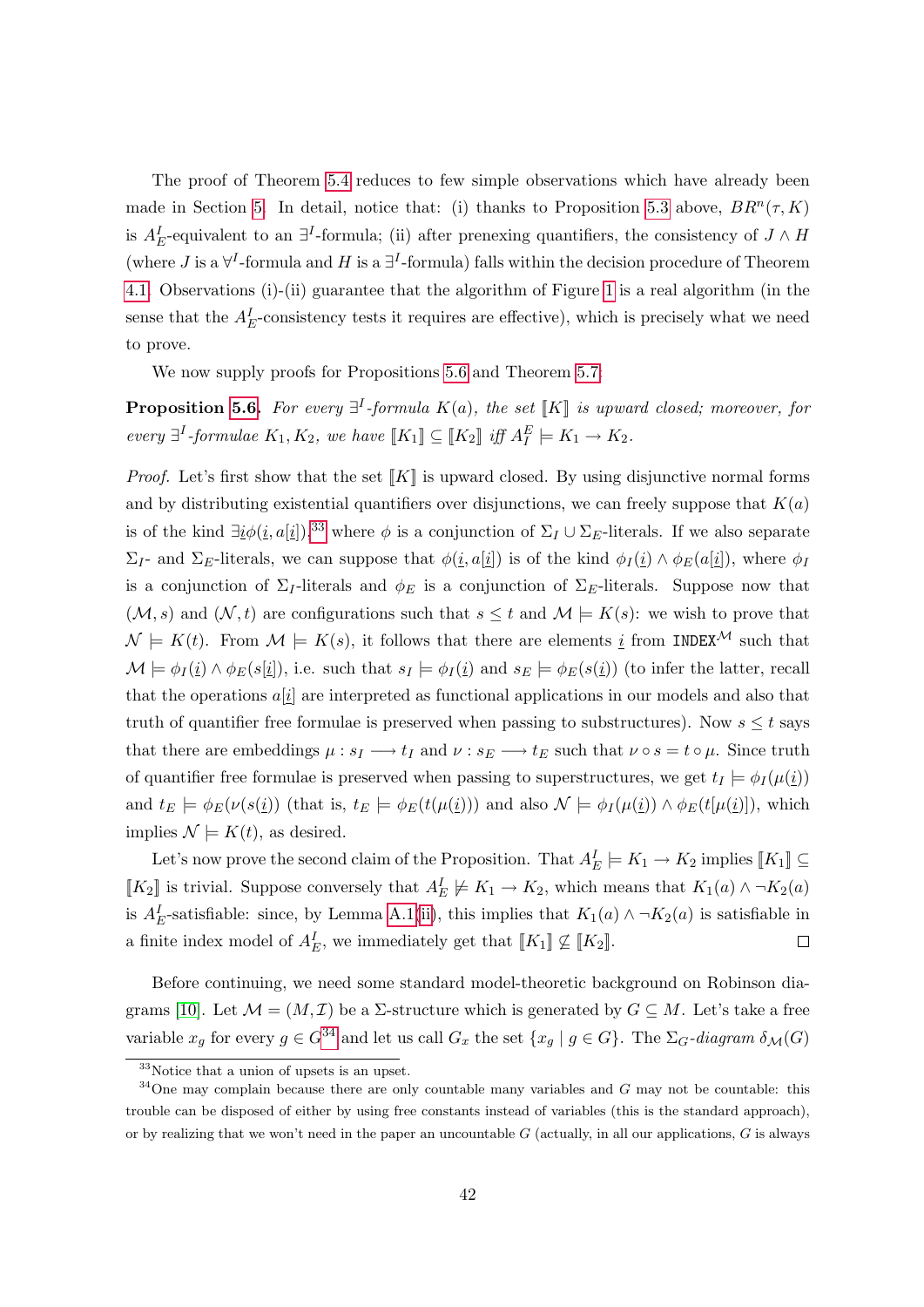of M is the set of all  $\Sigma(G_x)$ -literals L such  $\mathcal{M}, \mathbf{a} \models L$ , where a is the assignment mapping  $x_g$ to g.

The following celebrated result [\[10\]](#page-34-8) is simple, but nevertheless very powerful:

**Lemma A.4** (Robinson Diagram Lemma). Let  $\mathcal{M} = (M, \mathcal{I})$  be a  $\Sigma$ -structure which is generated by  $G \subseteq M$  and let  $\mathcal{N} = (N, \mathcal{J})$  be a further  $\Sigma$ -structure. Then there is a bijective correspondence given by

<span id="page-43-2"></span>
$$
\mu(g) = \mathsf{a}(g) \tag{24}
$$

(for all  $g \in G$ )<sup>[35](#page-43-1)</sup> between assignments a on N such that  $\mathcal{N}, \mathbf{a} \models \delta_{\mathcal{M}}(G)$  and  $\Sigma$ -embeddings  $\mu : \mathcal{M} \longrightarrow \mathcal{N}$ .

The diagram  $\delta_{\mathcal{M}}(G)$  usually contains infinitely many literals, however there are important cases where we can keep it finite:

**Lemma A.5.** Suppose that M is a  $\Sigma$ -structure (where  $\Sigma$  is a finite signature), whose support M is finite; then for every set of generators  $G \subseteq M$ , there are finitely many literals from  $\delta_{\mathcal{M}}(G)$  having all remaining literals of  $\delta_{\mathcal{M}}(G)$  as a logical consequence.

*Proof.* Choose  $\Sigma(G_x)$ -terms  $t_1, \ldots, t_n$  such that (under the assignment  $a : x_q \mapsto g$ ), M is equal to the set of the elements assigned by a to  $t_1, \ldots, t_n$  (this is possible because the G are generators and M is finite); we also include the  $x_g$  varying  $g \in G$  among the  $t_1, \ldots, t_n$ . We can get the desired finite set  $S$  of literals by taking the set of atoms of the form

$$
R(t_{i_1},\ldots,t_{i_k}),\quad f(t_{i_1},\ldots,t_{i_k})=t_{i_{k+1}}
$$

(as well as their negations), which are true in  $\mathcal M$  under the assignment **a**. In fact, modulo S, it is easy to see by induction on u that every  $\Sigma(G_x)$ -term u is equal to some  $t_i$ ; it follows that every literal from  $\delta_{\mathcal{M}}(G)$  is a logical consequence of S.  $\Box$ 

Whenever the conditions of the above Lemma are true, we can take a finite conjunction and treat  $\delta_{\mathcal{M}}(G)$  as a single formula: notice that we are allowed to do so whenever G is finite and  $M$  is a model of a locally finite theory.

<span id="page-43-3"></span><span id="page-43-0"></span>**Proposition A.6.** Suppose that  $T_E$  is locally finite; the following hold:

(i) with every  $A_E^I$ -configuration  $(\mathcal{M}, s)$  one can effectively associate an  $\exists^I$ -formula  $K_s$  such that  $[[K_s]] = \{s' \mid s \leq s'\};$ 

<span id="page-43-1"></span>finite).

<sup>&</sup>lt;sup>35</sup>In other words, [\(24\)](#page-43-2) can be used to define  $\mu$  from a and conversely. Notice that an embedding  $\mu : \mathcal{M} \longrightarrow \mathcal{N}$ is uniquely determined, in case it exists, by the image of the set of generators  $G$ : this is because the fact that G generates M implies (and is equivalent to) the fact that every  $c \in M$  is of the kind  $t^{\mathcal{I}}(g)$ , for some term t and some  $g$  from  $G$ .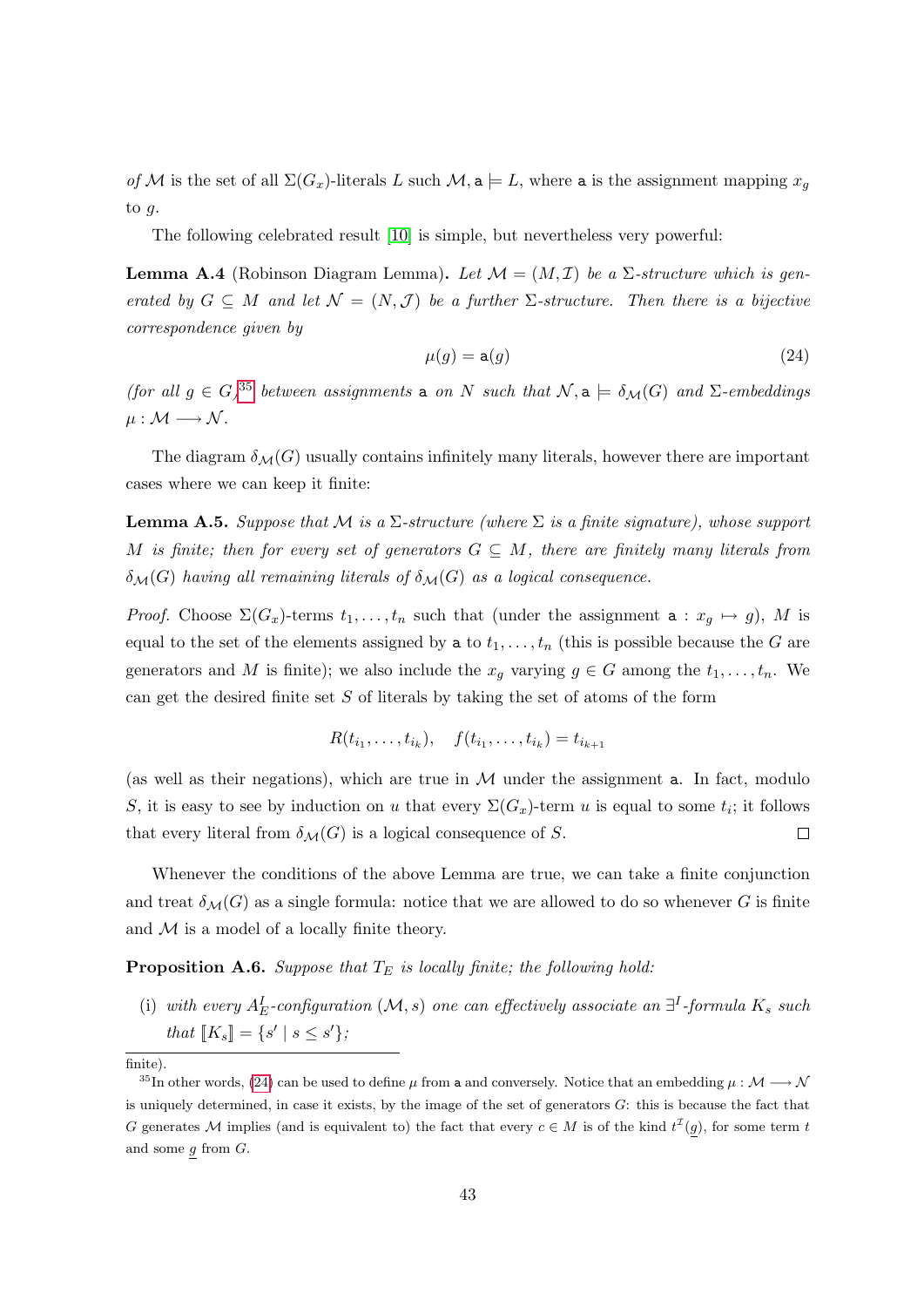<span id="page-44-0"></span>(ii) with every  $\exists^{I}$ -formula K one can effectively associate a finite set  $\{s_1, \ldots, s_n\}$  of  $A_{E}^I$ . configurations such that K is  $A_E^I$ -equivalent to  $K_{s_1} \vee \cdots \vee K_{s_n}$ .

As a consequence of [\(i\)](#page-43-3)-[\(ii\)](#page-44-0), finitely generated upsets of  $A_E^I$ -configurations coincide with sets of  $A_E^I$ -configurations of the kind  $[K]$  (for some  $\exists^I$ -formula K).

*Proof.* Ad [\(i\)](#page-43-3): we take  $G, G'$  to be the support of  $s_I$  and the image of the support of  $s_I$  under the function s, respectively; clearly G is a set of generators for  $s_I$  and  $G'$  is a set of generators for  $s_E$ . Let us call the set of variables  $G_x, G'_x$  as  $i := \{i_1, \ldots, i_n\}$  and  $\underline{e} := \{e_1, \ldots, e_n\}$ , respectively. We take  $K_s$  to be

$$
\exists \underline{i} \left( \delta_{s_I}(\underline{i}) \wedge \delta_{s_E}(a_0[\underline{i}]) \right)
$$

(in other words, we take the diagrams  $\delta_{s_I}(G), \delta_{s_E}(G')$ , make in the latter the replacement  $e \mapsto a_0[i]$ , take conjunction, and quantify existentially over the i). For every configuration  $(\mathcal{N}, t)$ , we have that  $t \in [K_s]$  iff  $\delta_{s_I}(i) \wedge \delta_{s_E}(a_0[i])$  is true in  $\mathcal N$  under some assignment a mapping the array variable  $a_0$  to t, that is iff that there are embeddings  $\mu : s_I \longrightarrow t_I$  and  $\nu : s_E \longrightarrow t_E$  as prescribed by Robinson Diagram Lemma. These embeddings map the generators G onto the indexes assigned to the  $\underline{i}$  by a and the generators  $G'$  to the elements assigned by a to the terms  $a_0[i]$ , which means precisely that  $t \circ \mu = \nu \circ s$ . Thus  $t \in [K_s]$  is equivalent to  $s \leq t$ , as wanted.

Ad [\(ii\)](#page-44-0): modulo taking disjunctive normal forms, we can suppose that  $K(a_0)$  is  $\exists i \bigvee_k (\phi_k(i) \wedge \psi_k(a_0[i]))$  (where the  $\phi_k$  are  $\Sigma_I$ -formulae, the  $\psi_k$  are  $\Sigma_E$ -formulae and we let, for instance, <u>i</u> be  $i_1, \ldots, i_m$ ). Now, in a locally finite theory, every quantifier free formula θ having at most m free variables, is equivalent to a disjunction of diagram formulae  $\delta_{\mathcal{M}}(G)$ , where  $M$  is a substructure of a model of the theory and  $G$  is a set of generators for  $M$  of cardinality at most  $m^{36}$  $m^{36}$  $m^{36}$  If we apply this to both  $T_I$  and  $T_E$ , we get that our  $K(a_0)$  can be rewritten as

$$
\bigvee_{\mathcal{A},\mathcal{B}} \exists \underline{i} \left( \delta_{\mathcal{A}}(\underline{i}) \wedge \delta_{\mathcal{B}}(a_0[\underline{i}]) \right)
$$

where  $A$  ranges over the m-generated models of  $T_I$  and  $B$  over the m-generated submodels of  $T_E$ .<sup>[37](#page-44-2)</sup> Every such pair  $(A, B)$  is either  $A_E^I$ -inconsistent (in case some equality among the generators of  $A$  is not satisfied by the corresponding generators of  $B$ ) or it gives raise to a configuration a such that  $\exists i (\delta_{\mathcal{A}}(i) \wedge \delta_{\mathcal{B}}(a_0[i]))$  is precisely  $K_a$ .  $\Box$ 

<span id="page-44-1"></span><sup>&</sup>lt;sup>36</sup>Since the theory is locally finite, there are finitely many atoms whose free variables are included in a given set of cardinality m. Maximal conjunctions of literals built on these atoms are either inconsistent (modulo the theory) of satisfiable in an m-generated substructure of a model of the theory. By maximality, these maximal conjunctions must be diagrams.

<span id="page-44-2"></span> ${}^{37}\mathrm{Recall}$  that  $T_I$  is closed under substructures.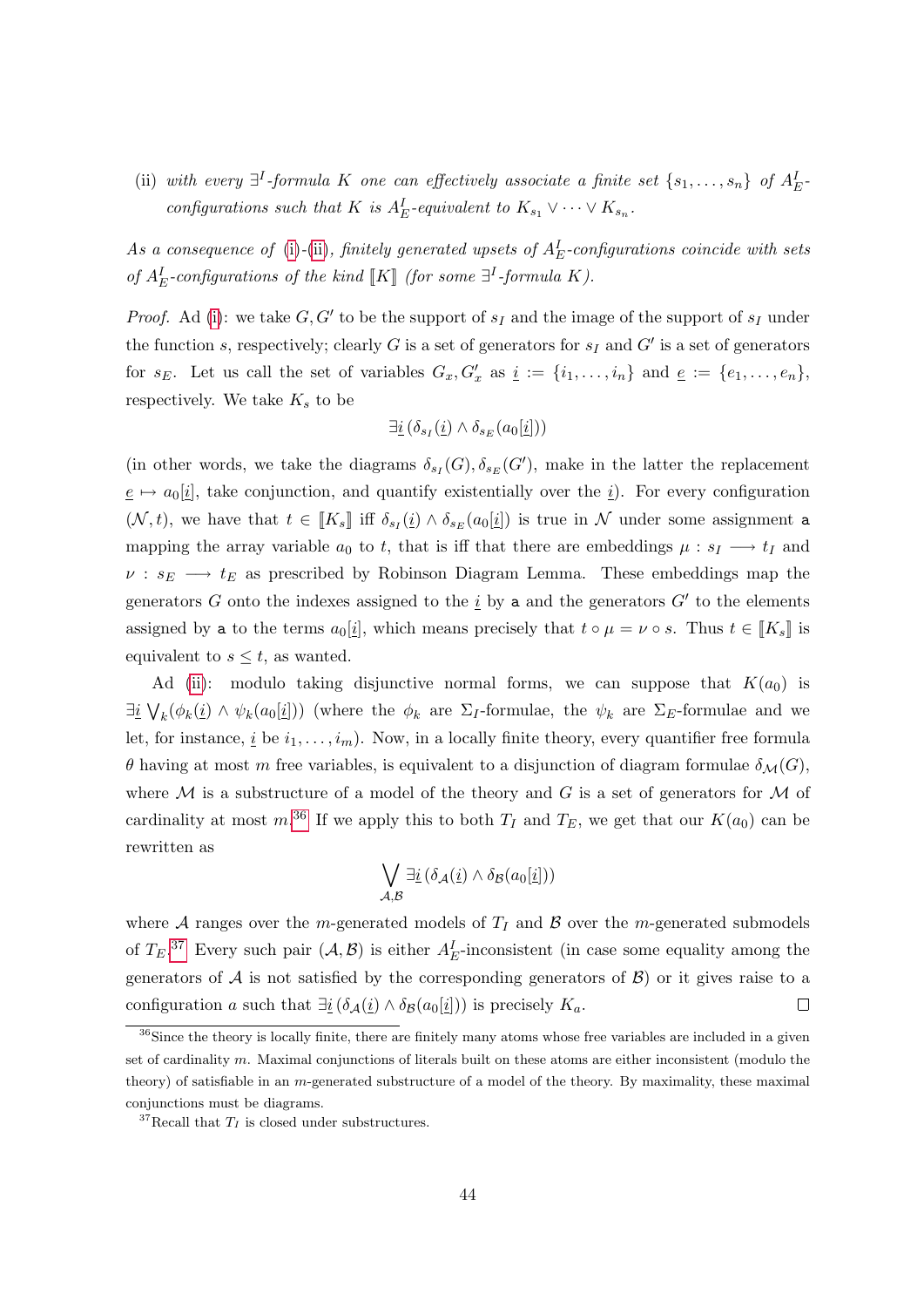**Theorem [5.7.](#page-16-1)** Assume that  $T_E$  is locally finite; let K be an  $\exists^I$ -formula. If K is safe, then BReach in Figure [2](#page-14-1) terminates iff  $\mathcal{B}(\tau, K)$  is a finitely generated upset.

*Proof.* Suppose that  $\mathcal{B}(\tau, K)$  is a finitely generated upset. Notice that

$$
\mathcal{B}(\tau,K)=\bigcup_n [BR^n(\tau,K)],
$$

consequently (since we have  $\llbracket BR^0(\tau, K) \rrbracket \subseteq \llbracket BR^1(\tau, K) \rrbracket \subseteq \llbracket BR^2(\tau, K) \rrbracket \subseteq \cdots$ ) we have  $\mathcal{B}(\tau,K) = [BR^n(\tau,K)] = [BR^{n+1}(\tau,K)]$ , which means by the second claim of Proposition [5.6](#page-15-1) that  $A_E^I \models BR^n(\tau, K) \leftrightarrow BR^{n+1}(\tau, K)$ , i.e. that the Algorithm halts. Vice versa, if the Algorithm halts, we have  $A_E^I \models BR^n(\tau, K) \leftrightarrow BR^{n+1}(\tau, K)$ , hence  $[BR^n(\tau, K)] =$  $[BR^{n+1}(\tau, K)] = \mathcal{B}(\tau, K)$  and the upset  $\mathcal{B}(\tau, K)$  is finitely generated by Proposition [A.6.](#page-43-0)  $\Box$ 

Remark A.7. In the model checking literature, an important property relating configuration ordering and transitions (called 'monotonicity' in [\[1\]](#page-33-0)) ensures that the preimage of an upset is still an upset. Such a property does not appear in the above proofs (we do not need to mention it because we work symbolically with definable upsets), however it is possible to formulate it in our framework in the following way:

- let  $(M, s), (M', s'), (M, t)$  be configurations such that  $s \leq s'$  and  $M \models \tau(s, t)$ ; then there exists  $(\mathcal{M}', t')$  such that  $t \leq t'$  and  $\mathcal{M}' \models \tau(s', t')$ .

The proof that such a property holds is easy and left to the reader (it basically depends on the seriality property  $(1)$  of our T-formulae).

In the paper, we used a definition of a wqo which is different from the standard one: we recall here how to prove the equivalence.

<span id="page-45-0"></span>**Proposition A.8.** The following are equivalent for a preordered set  $(P, \leq)$ :

- (i) every upset of  $P$  is finitely generated;
- <span id="page-45-1"></span>(ii) for every sequence

$$
p_0, p_1, \ldots, p_i, \ldots
$$

of elements from P there are  $i < j$  with  $p_i \leq p_j$ .

*Proof.* Assume[\(i\)](#page-45-0) and take U to be the upset  $\{q \in P \mid p_i \leq q \text{ for some } i\}$ : since U must be finitely generated, [\(ii\)](#page-45-1) follows immediately.

Conversely, assume [\(ii\)](#page-45-1) and take an upset  $U$ . Pick the set  $S$  of the minimal elements from  $U^{38}$  $U^{38}$  $U^{38}$  and build  $S_0$  by taking from S one representative for each equivalence class modulo

<span id="page-45-2"></span><sup>&</sup>lt;sup>38</sup>An element m from S is minimal iff for all  $s \in S$ , we have that  $s \leq m$  implies  $m \leq s$  (notice that we do not assume antisymmetry of  $\leq$ ).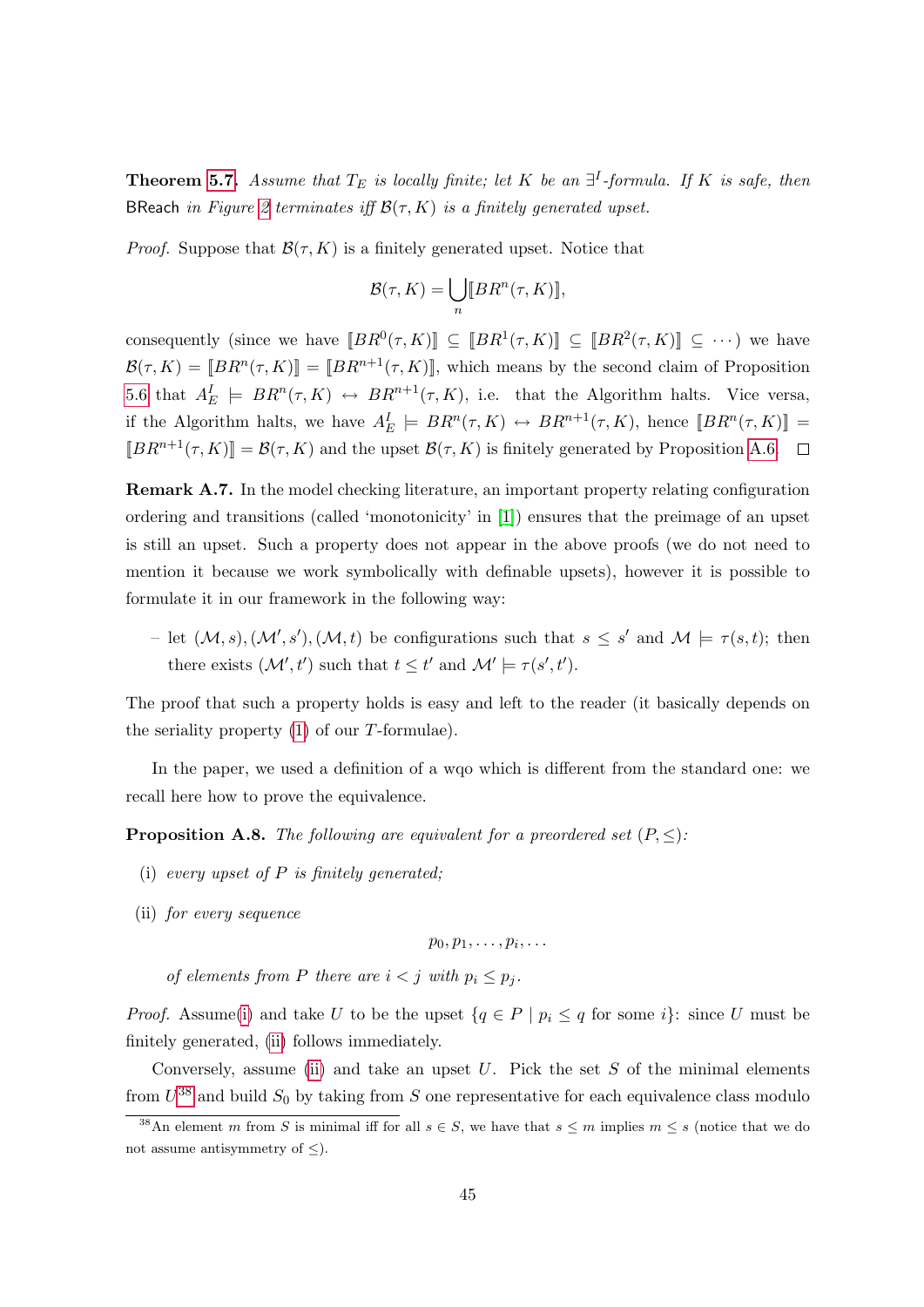$\leq$   $\cap$   $\geq$  ( $S_0$  is finite, otherwise we can build an infinite sequence of mutually incomparable elements of S, which cannot be). Given  $r_0 \in U$ , if there is no minimal element m from  $S_0$ such that  $m \leq r_0$ , then we can build an infinite descending chain  $r_0 \geq r_1 \geq \cdots$  where there is no  $i < j$  with  $r_i \leq r_j$ , contradicting [\(ii\)](#page-45-1).  $\Box$ 

#### Results from Section [6](#page-16-0)

Before proving results from Section [6,](#page-16-0) we make a little remark which was implicit in the notation used in Definition [6.3.](#page-17-5) The remark concerns the shape of index invariant formulae. These formulae are of the kind  $\psi(\underline{t}(j), a|\underline{t}(j))$ : according to our conventions from Section [3,](#page-5-0)  $\psi(\underline{t}(j), a[\underline{t}(j)])$  means the result of replacing <u>i</u> with  $\underline{t}(j)$  and <u>e</u> with  $a[\underline{t}(j)]$  in the quantifierfree  $\Sigma_I \cup \Sigma_E$ -formula  $\psi(\underline{i}, \underline{e})$ .<sup>[39](#page-46-0)</sup> When dealing with  $\exists^I$ -formulae (or also with  $\forall^I$ -formulae), we do not need such a more liberal format because e.g.  $\exists j \psi(\underline{t}(j), a[\underline{t}(j)])$  can be rewritten as  $\exists j \ \exists \underline{i} \ (i = \underline{t}(j) \land \psi(i, a[i])$ . The more liberal format is needed here because the formulae we are using for progress conditions are quantifier-free.

The relevant hint for the proof of Proposition [6.4](#page-18-1) has already been sketched in Section [6:](#page-16-0) let us repeat the argument in full detail.

**Proposition [6.4.](#page-18-1)** If there is a progress condition for R, then R is a recurrence property with polynomial complexity.

*Proof.* Suppose that  $\psi_1(\underline{t}(j), a[\underline{t}(j)]), \ldots, \psi_c(\underline{t}(j), a[\underline{t}(j)])$  are a progress condition for R and let  $\ell$  be the length of the tuple j. By reductio, let  $\mathcal M$  be a model such that the cardinality of INDEX<sup>M</sup> is at most n and such that

$$
\mathcal{M}, \mathbf{a} \models I(b_1) \land \tau(b_1, b_2) \land \cdots \land \tau(b_m, a_0) \land \tau_K(a_0, a_1) \land \cdots \land \tau_K(a_{k-1}, a_k) \tag{25}
$$

holds for a suitable assignment **a**, where we have that  $k > c \cdot n^{\ell}$  (let  $s_0, \ldots, s_k$  be the states assigned by a to the array variables  $a_0, \ldots, a_k$ , respectively). Now, for every  $r < k$ , there are a formula  $\psi^r \in \{\psi_1, \ldots, \psi_c\}$  and an  $\ell$ -tuple  $j^r$  of elements from INDEX<sup>M</sup> such that

<span id="page-46-1"></span>
$$
\mathcal{M} \models \neg \psi^r(\underline{t}(\underline{j}^r), s_r[\underline{t}(\underline{j}^r)]), \qquad \mathcal{M} \models \psi^r(\underline{t}(\underline{j}^r), s_{r+1}[\underline{t}(\underline{j}^r)]) \tag{26}
$$

(this is according to [\(11\)](#page-18-3), because  $\mathcal{M} \models \tau_K(s_r, s_{r+1})$  and because  $\mathcal{M} \models \neg H(s_r)$  is true since  $s_r$  is a reachable state and H is safe). Now,  $k > c \cdot n^{\ell}$ , hence the conditions [\(26\)](#page-46-1) must be true at least twice for the same  $\psi^r \in \{\psi_1, \ldots, \psi_c\}$  and for the same tuple  $j^r$  from INDEX<sup>M</sup>: this is in contradiction to [\(10\)](#page-18-2).  $\Box$ 

<span id="page-46-2"></span><span id="page-46-0"></span><sup>&</sup>lt;sup>39</sup>The notation  $\underline{t}(j)$ , in turn, means that at most the index variables j occur in the terms  $\underline{t}$ . These terms  $\underline{t}$ must be  $\Sigma_I$ -terms because they denote an element of sort INDEX and employ only variables of sort INDEX: by construction of our signatures, this means that they cannot employ non  $\Sigma_I$ -symbols.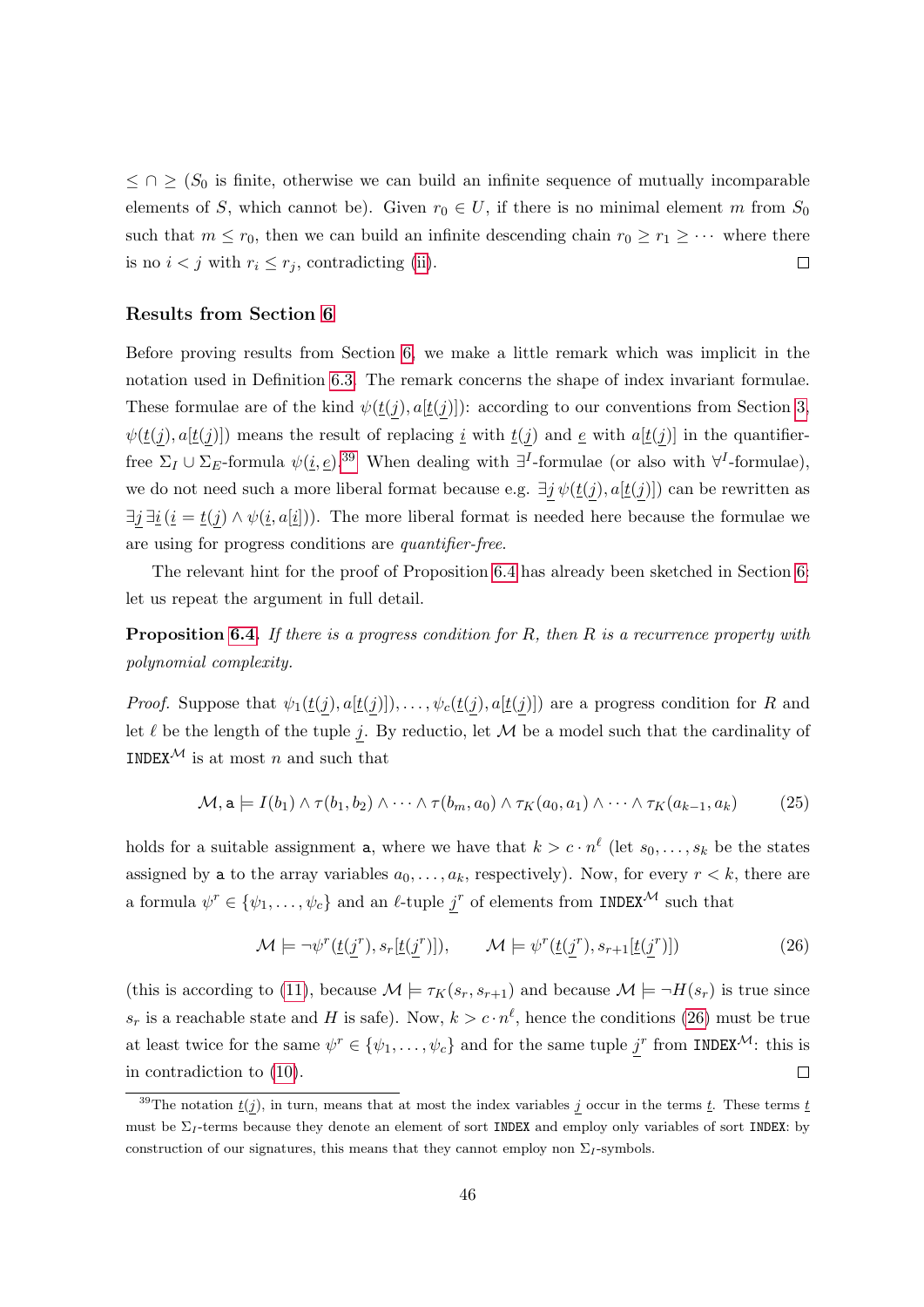#### **Lemma A.9.** Entailment tests [\(10\)](#page-18-2) and [\(11\)](#page-18-3) are both effective (for any  $K, H, \psi, \psi_1, \ldots, \psi_c$ ).

Proof. Both tests in [\(10\)](#page-18-2) and [\(11\)](#page-18-3) are special cases of Theorem [4.1.](#page-10-2) Let's check this in more detail; in both tests the transition  $\tau_K(a_0, a_1)$  introduced in Definition [6.1](#page-17-3) occurs: it is easy to see that this  $\tau_K(a_0, a_1)$  is logically equivalent to a disjunction of n formulae of the kind  $\exists i(\phi_L(i, a_0[i], a_1[i]) \wedge Up_G(i, a_0, a_1)).$ <sup>[40](#page-47-0)</sup> For simplicity (the reader can realize that there is no loss of generality in that), we assume that  $n = 1$ . We also let  $\neg H(a_0)$  be the  $\forall^{I}$ -formula  $\forall \underline{r} \ \chi(\underline{r}, a_0[\underline{r}]).$ 

For [\(10\)](#page-18-2) we need to decide

$$
A_E^I \models \forall a_0 \forall a_1 \forall \underline{j} \ (\forall \underline{r} \ \chi(\underline{r}, a_0[\underline{r}]) \land \tau_K(a_0, a_1) \to (\psi(\underline{t}, a_0[\underline{t}]) \to \psi(\underline{t}, a_1[\underline{t}]))) \tag{27}
$$

(here the  $\underline{t}$  are  $\Sigma_I(\underline{j})$ -terms), which is the same as deciding  $A_E^I$ -validity of

$$
\forall \underline{r} \ \chi(\underline{r}, a_0[\underline{r}]) \land \exists \underline{i} \ (\phi_L(\underline{i}, a_0[\underline{i}], a_1[\underline{i}]) \land \ U p_G(\underline{i}, a_0, a_1)) \rightarrow \forall \underline{h} \ (\underline{h} = \underline{t} \land \psi(\underline{h}, a_0[\underline{h}]) \rightarrow \psi(\underline{h}, a_1[\underline{h}]))
$$

where the external universal quantifiers  $\forall a_0 \forall a_1 \forall j$  have been omitted. If we put the latter formula in prenex normal form (using [\(3\)](#page-9-1)), we immediately realize that its negation falls within the (un)satisfiability procedure of Theorem [4.1.](#page-10-2)

For [\(11\)](#page-18-3), we need to check the  $A_E^I$ -validity of (we omit the outside quantified variables  $a_0, a_1)$ 

$$
\forall \underline{r} \ \chi(\underline{r}, a_0[\underline{r}]) \land \exists \underline{i} \ (\phi_L(\underline{i}, a_0[\underline{i}], a_1[\underline{i}]) \land \ U p_G(\underline{i}, a_0, a_1)) \rightarrow \exists \underline{j} \ \bigvee_{k=1}^c (\neg \psi_k(\underline{t}, a_0[\underline{t}]) \land \psi_k(\underline{t}, a_1[\underline{t}])),
$$

where the  $\underline{t}$  are  $\Sigma_I(j)$ -terms. Abstracting out the  $\underline{t}$  as  $\underline{h}$  and moving quantifiers in front, we get (we use [\(3\)](#page-9-1) and again we remove the outside universal quantifiers  $\forall i$ )

<span id="page-47-2"></span>
$$
\exists \underline{j} \,\exists \underline{h} \,\exists \underline{r} \,\exists l \, \big(\chi(\underline{r}, a_0[\underline{r}]) \wedge \phi_L(\underline{i}, a_0[\underline{i}], a_1[\underline{i}]) \wedge \phi_G(\underline{i}, a_0[\underline{i}], a_1[\underline{i}], a_0[l], a_1[l]) \rightarrow \\
\rightarrow \underline{h} = \underline{t}(\underline{j}) \wedge \bigvee_k (\neg \psi_k(\underline{h}, a_0[\underline{h}]) \wedge \psi_k(\underline{h}, a_1[\underline{h}]))\big).
$$

which is a formula falling into the decision procedure of Theorem [4.1.](#page-10-2) For future use, we recall that, according to Theorem [A.1\(](#page-36-8)[iii\)](#page-36-9),<sup>[41](#page-47-1)</sup> this formula is  $A<sub>E</sub><sup>I</sup>$ -valid iff so is the universal formula (we still omit quantifiers  $\forall a_0 \forall a_1 \forall i$  in front of it)

$$
\bigvee_{\sigma} \bigvee_{\sigma'} \bigvee_{\sigma''} \bigvee_{v} \Big( \chi(\underline{r}\sigma'', a_0[\underline{r}\sigma'']) \wedge \phi_L(\underline{i}, a_0[\underline{i}], a_1[\underline{i}]) \wedge \phi_G(\underline{i}, a_0[\underline{i}], a_1[\underline{i}], a_0[v], a_1[v]) \rightarrow \\ \longrightarrow \underline{h}\sigma' = \underline{t}(\underline{j}\sigma) \wedge \bigvee_k (\neg \psi_k(\underline{h}\sigma', a_0[\underline{h}\sigma']) \wedge \psi_k(\underline{h}\sigma', a_1[\underline{h}\sigma']) ) \Big).
$$
\n(28)

<span id="page-47-0"></span><sup>&</sup>lt;sup>40</sup>This is the general shape of T-formulae according to Definition [3.4](#page-9-3) (again, we write  $Up_G(i, a_0, a_1)$  instead of  $Update_G(\underline{i}, a, a')$  for shortness).

<span id="page-47-1"></span><sup>&</sup>lt;sup>41</sup>We use here the dual formulation of Theorem [4.1](#page-10-2) (i.e. the formulation in terms of  $A_E^I$ -validity instead of the formulation in terms of  $A_E^I$ -satisfiability).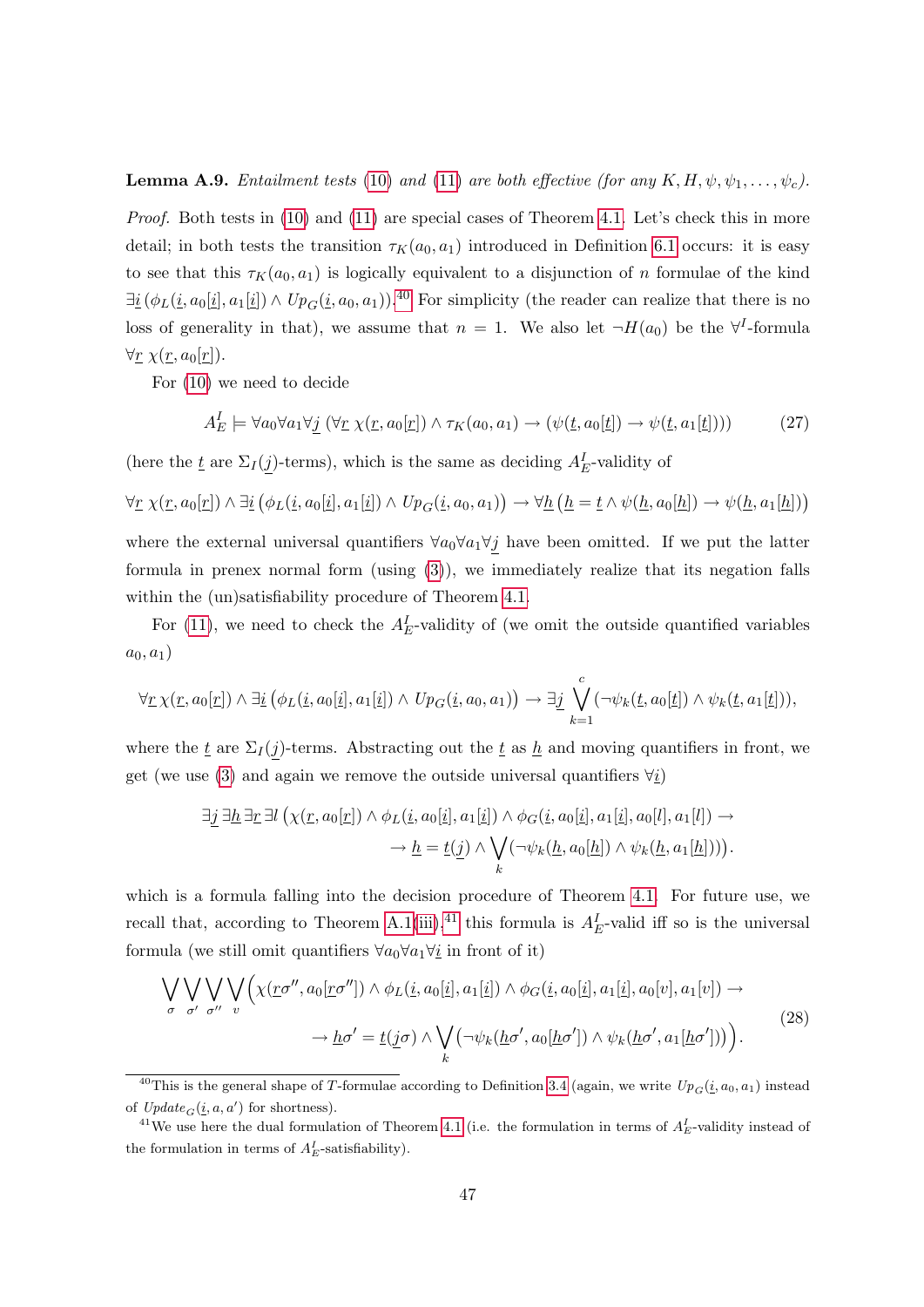where v ranges over the set of representative  $\Sigma_I(\underline{i})$ -terms and  $\sigma, \sigma', \sigma''$  over the substitutions mapping the variables  $\underline{j}, \underline{h}, \underline{r}$  into representative  $\Sigma_I(\underline{i})$ -terms.  $\Box$ 

**Theorem [6.5.](#page-18-4)** Suppose that  $T_E$  is locally finite and that safety of  $\exists^I$ -formulae can be effectively checked. Then the existence of a progress condition for a given  $\forall^{I}$ -formula R is decidable.

*Proof.* If not only  $T_I$  but also  $T_E$  is locally finite, we show that there is a finite search space for determining whether a progress conditions exists or not. Local finiteness implies that there are only finitely many invariant index formulae involving the  $j$ , once the  $j$  are fixed (simply because there are only finitely many quantifier free formulae of the kind  $\psi(j, \underline{e})$  at all – recall that here the  $\underline{e}$  are placeholders for the  $a[j]$ . In view of the decidability statement of Lemma [A.9,](#page-46-2) in order to prove the theorem, we must: (I) give a bound to the length of the tuple  $j$ appearing in the index invariant formulae composing a progress condition for  $R$ ; (II) limit the search space for the safe formulae H used in the tests  $(10)$  and  $(11)$ . Our proof below is divided into two parts (dealing with problems (I) and (II), respectively).

**Part (I)**. Here we show that there is no need to consider tuples  $j$  whose cardinality is bigger than the cardinality of the  $i$  (here the  $i$  are the variables which are existentially quantified in the formula  $\tau_K$ ). Suppose we got invariant index formulae  $\psi_1(\underline{t}, a[\underline{t}]), \ldots, \psi_c(\underline{t}, a[\underline{t}])$  involving a tuple  $\underline{t}$  of  $\Sigma_I(j)$ -terms where the j are index variables of unspecified length: for these formulae, the tests [\(10\)](#page-18-2) and [\(11\)](#page-18-3) are both successful. This means that for all  $k = 1, \ldots, c$  we have

<span id="page-48-0"></span>
$$
A_E^I \models \forall a_0 \forall a_1 \forall \underline{j} \ (\forall \underline{r}^k \ \chi_k(\underline{r}^k, a_0[\underline{r}^k]) \land \tau_K(a_0, a_1) \rightarrow (\psi_k(\underline{t}, a_0[\underline{t}]) \rightarrow \psi_k(\underline{t}, a_1[\underline{t}]))) \tag{29}
$$

for some safe  $\exists \underline{r}^k \ \ \neg \chi_k(\underline{r}^k, a_0[\underline{r}^k])$ . Moreover, we have  $A_E^I$ -validity of [\(11\)](#page-18-3) (for some safe  $\exists \underline{r} \ \neg \chi(\underline{r}, a_0[\underline{r}]))$ ; since we proved that the  $A_E^I$ -validity of [\(11\)](#page-18-3) implies (in fact it is equivalent to) the  $A_E^I$ -validity of the universal closure of the formula [\(28\)](#page-47-2), we can rearrange the latter and get the  $A_E^I$ -validity of the universal closure of

$$
\bigwedge_{\sigma''}\chi(\underline{r}\sigma'',a_0[\underline{r}\sigma''])\wedge\phi_L(\underline{i},a_0[\underline{i}],a_1[\underline{i}])\wedge\bigwedge_v\phi_G(\underline{i},a_0[\underline{i}],a_1[\underline{i}],a_0[v],a_1[v])\rightarrow\rightarrow\bigvee_{\sigma}\bigvee_{\sigma'}\big(\underline{h}\sigma'=\underline{t}(\underline{j}\sigma)\wedge\bigvee_k(\neg\psi_k(\underline{h}\sigma',a_0[\underline{h}\sigma'])\wedge\psi_k(\underline{h}\sigma',a_1[\underline{h}\sigma')))\big)
$$

hence also of

$$
\forall \underline{r} \ \chi(\underline{r}, a_0[\underline{r}]) \land \phi_L(\underline{i}, a_0[\underline{i}], a_1[\underline{i}]) \land Up_G(\underline{i}, a_0, a_1) \rightarrow
$$
  

$$
\rightarrow \bigvee_{\sigma} \bigvee_{\sigma'} (\underline{h}\sigma' = \underline{t}(\underline{j}\sigma) \land \bigvee_k (\neg \psi_k(\underline{h}\sigma', a_0[\underline{h}\sigma']) \land \psi_k(\underline{h}\sigma', a_1[\underline{h}\sigma'))))
$$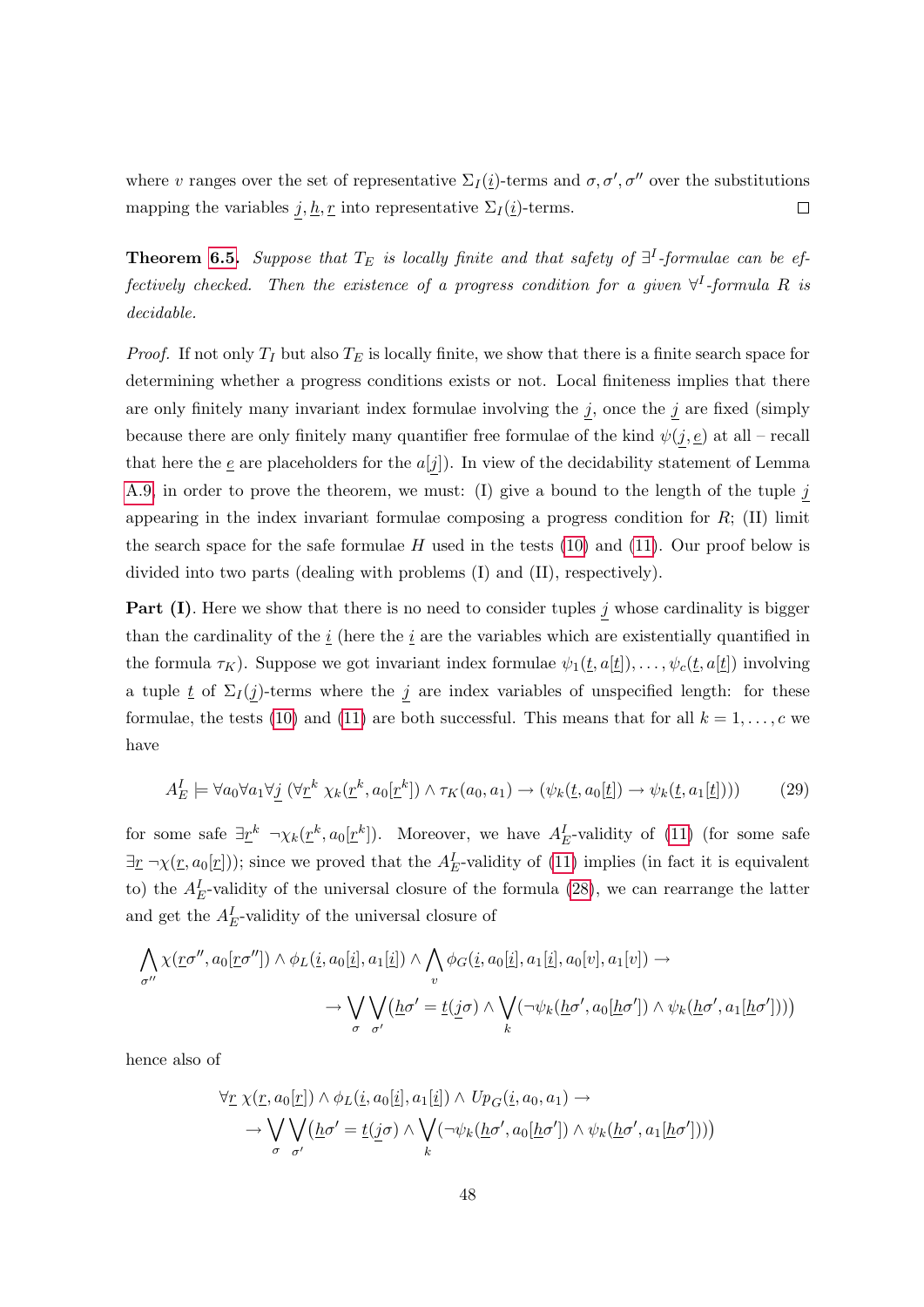and  $of<sup>42</sup>$  $of<sup>42</sup>$  $of<sup>42</sup>$ 

$$
\forall \underline{r} \ \chi(\underline{r}, a_0[\underline{r}]) \land \phi_L(\underline{i}, a_0[\underline{i}], a_1[\underline{i}]) \land Up_G(\underline{i}, a_0, a_1) \rightarrow
$$

$$
\rightarrow \bigvee_{\sigma} \bigvee_{k} (\neg \psi_k(\underline{t}(\underline{j}\sigma), a_0[\underline{t}(\underline{j}\sigma)]) \land \psi_k(\underline{t}(\underline{j}\sigma), a_1[\underline{t}(\underline{j}\sigma)])).
$$

If we introduce the existential quantifiers  $\exists \underline{i}$  both in the antecedent and in the consequent, we get

$$
A_E^I \models \forall a_0 \forall a_1 \Big( \forall \underline{r} \ \chi(\underline{r}, a_0[\underline{r}]) \land \tau_K(a_0, a_1) \rightarrow \neg \bigvee_{\sigma} \bigvee_{k} \exists \underline{i} (\neg \psi_k(\underline{t}(\underline{j}\sigma), a_0[\underline{t}(\underline{j}\sigma)]) \land \psi_k(\underline{t}(\underline{j}\sigma), a_1[\underline{t}(\underline{j}\sigma)])) \Big).
$$

This, together with  $(29)$ ,<sup>[43](#page-49-1)</sup> shows that we found appropriate invariant index formulae

<span id="page-49-4"></span>
$$
\psi_k(\underline{t}(j\sigma),a[\underline{t}(j\sigma)])
$$

(varying  $k, \sigma$ ) involving at most the variables *i*.

Part (II). Here our problem is that of making deterministic the search for the safe  $\exists^{I}$ -formula H needed for the tests  $(10)$  and  $(11)$ . This is a special case of the following problem: suppose we are given a  $\forall^{I}$ -formula  $J(a_0)$  such that  $\neg J$  is safe and that

$$
A_E^I \models \forall a_0 \left( J(a_0) \rightarrow \forall a_1 \forall \underline{i} \ \exists \underline{j} \ \psi(\underline{i}, \underline{j}, a_0[\underline{i}], a_0[\underline{j}], a_1[\underline{i}], a_1[\underline{j}]) \right) \tag{30}
$$

holds for a given  $\psi$ ;<sup>[44](#page-49-2)</sup> we want to compute (*out of*  $\psi$  *only*, i.e. independently on J) another  $\forall^{I}$ -formula  $J^*(a_0)$  such that

<span id="page-49-5"></span><span id="page-49-3"></span>
$$
A_E^I \models \forall a_0 \left( J(a_0) \to J^*(a_0) \right) \tag{31}
$$

and that

$$
A_E^I \models \forall a_0 \left( J^*(a_0) \to \forall a_1 \, \forall \underline{i} \, \exists \underline{j} \, \psi(\underline{i}, \underline{j}, a_0[\underline{i}], a_0[\underline{j}], a_1[\underline{i}], a_1[\underline{j}]) \right). \tag{32}
$$

Once this is achieved, we are done because safety of  $\neg J$  implies safety of  $\neg J^*$  by [\(31\)](#page-49-3) and hence  $J$  can be replaced by  $J^*$ .

Assume that [\(30\)](#page-49-4) holds; by Lemma [A.10](#page-50-0) below, we have that

$$
A_E^I \models \forall a_0 \left( J(a_0) \to \forall a_1 \, \forall \underline{i} \bigvee_{\sigma} \psi(i, \underline{j}\sigma, a_0[\underline{i}], a_0[\underline{j}\sigma], a_1[\underline{i}], a_1[\underline{j}\sigma]) \right) \tag{33}
$$

<span id="page-49-1"></span><span id="page-49-0"></span> $42$ This passage (like the former) is up to logical implication, not up to logical equivalence.

<sup>&</sup>lt;sup>43</sup>More precisely, we need to apply the exemplification schema to [\(29\)](#page-48-0) (through the substitutions  $j \mapsto j\sigma$ ) and to take the universal closure  $\forall i$  again.

<span id="page-49-2"></span> $44$ Notice that [\(10\)](#page-18-2) and [\(11\)](#page-18-3) are both of the kind [\(30\)](#page-49-4), modulo standard logical manipulations.